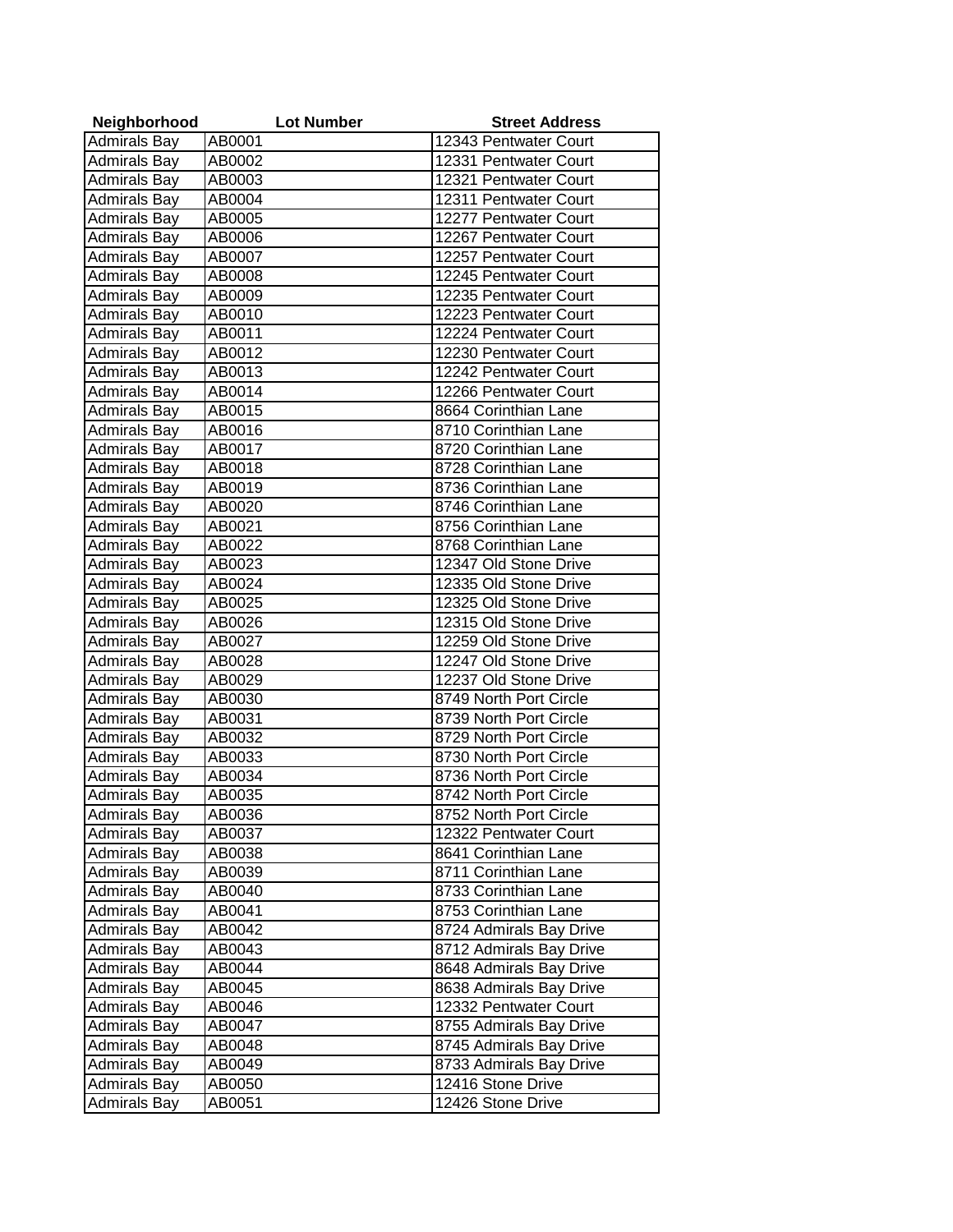| <b>Admirals Bay</b> | AB0052 | 12436 Stone Drive       |
|---------------------|--------|-------------------------|
| <b>Admirals Bay</b> | AB0053 | 12446 Stone Drive       |
| <b>Admirals Bay</b> | AB0054 | 12456 Stone Drive       |
| <b>Admirals Bay</b> | AB0055 | 12470 Stone Drive       |
| <b>Admirals Bay</b> | AB0056 | 8742 Creekwood Lane     |
| <b>Admirals Bay</b> | AB0057 | 12463 Old Stone Drive   |
| <b>Admirals Bay</b> | AB0058 | 12451 Old Stone Drive   |
| <b>Admirals Bay</b> | AB0059 | 12441 Old Stone Drive   |
| <b>Admirals Bay</b> | AB0060 | 12431 Old Stone Drive   |
| <b>Admirals Bay</b> | AB0061 | 8615 Admirals Bay Drive |
| <b>Admirals Bay</b> | AB0062 | 8625 Admirals Bay Drive |
| <b>Admirals Bay</b> | AB0063 | 8635 Admirals Bay Drive |
| Admirals Bay        | AB0064 | 8645 Admirals Bay Drive |
| <b>Admirals Bay</b> | AB0065 | 12417 Stone Drive       |
| <b>Admirals Bay</b> | AB0066 | 12427 Stone Drive       |
| <b>Admirals Bay</b> | AB0067 | 12437 Stone Drive       |
| <b>Admirals Bay</b> | AB0068 | 12447 Stone Drive       |
| <b>Admirals Bay</b> | AB0069 | 12457 Stone Drive       |
| <b>Admirals Bay</b> | AB0070 | 12469 Stone Drive       |
| <b>Admirals Bay</b> | AB0071 | 8650 Creekwood Lane     |
| Admirals Bay        | AB0072 | 8630 Creekwood Lane     |
| <b>Admirals Bay</b> | AB0073 | 8614 Creekwood Lane     |
| <b>Admirals Bay</b> | AB0074 | 8604 Creekwood Lane     |
| <b>Admirals Bay</b> | AB0075 | 8601 Creekwood Lane     |
| <b>Admirals Bay</b> | AB0076 | 8605 Creekwood Lane     |
| <b>Admirals Bay</b> | AB0077 | 8611 Creekwood Lane     |
| <b>Admirals Bay</b> | AB0078 | 8621 Creekwood Lane     |
| <b>Admirals Bay</b> | AB0079 | 8631 Creekwood Lane     |
| <b>Admirals Bay</b> | AB0080 | 8641 Creekwood Lane     |
| <b>Admirals Bay</b> | AB0081 | 8651 Creekwood Lane     |
| <b>Admirals Bay</b> | AB0082 | 8659 Creekwood Lane     |
| <b>Admirals Bay</b> | AB0083 | 12523 Creekwood Lane    |
| <b>Admirals Bay</b> | AB0084 | 12531 Creekwood Court   |
| <b>Admirals Bay</b> | AB0085 | 12538 Creekwood Court   |
| <b>Admirals Bay</b> | AB0086 | 12534 Creekwood Court   |
| <b>Admirals Bay</b> | AB0087 | 8721 Creekwood Lane     |
| Admirals Bay        | AB0088 | 8731 Creekwood Lane     |
| <b>Admirals Bay</b> | AB0089 | 12521 Old Stone Drive   |
| <b>Admirals Bay</b> | AB0090 | 12150 Old Stone Drive   |
| <b>Admirals Bay</b> | AB0091 | 12160 Old Stone Drive   |
| Admirals Bay        | AB0092 | 12220 Old Stone Drive   |
| <b>Admirals Bay</b> | AB0093 | 8820 Anchorage Drive    |
| <b>Admirals Bay</b> | AB0094 | 8828 Anchorage Drive    |
| <b>Admirals Bay</b> | AB0095 | 8836 Anchorage Drive    |
| <b>Admirals Bay</b> | AB0096 | 8844 Anchorage Drive    |
| <b>Admirals Bay</b> | AB0097 | 8856 Anchorage Drive    |
| <b>Admirals Bay</b> | AB0098 | 12231 Voyageur Court    |
| <b>Admirals Bay</b> | AB0099 | 12225 Voyageur Court    |
| <b>Admirals Bay</b> | AB0100 | 12226 Voyageur Court    |
| <b>Admirals Bay</b> | AB0101 | 12232 Voyageur Court    |
| <b>Admirals Bay</b> | AB0102 | 12248 Voyageur Court    |
| <b>Admirals Bay</b> | AB0103 | 12265 Sydney Bay Court  |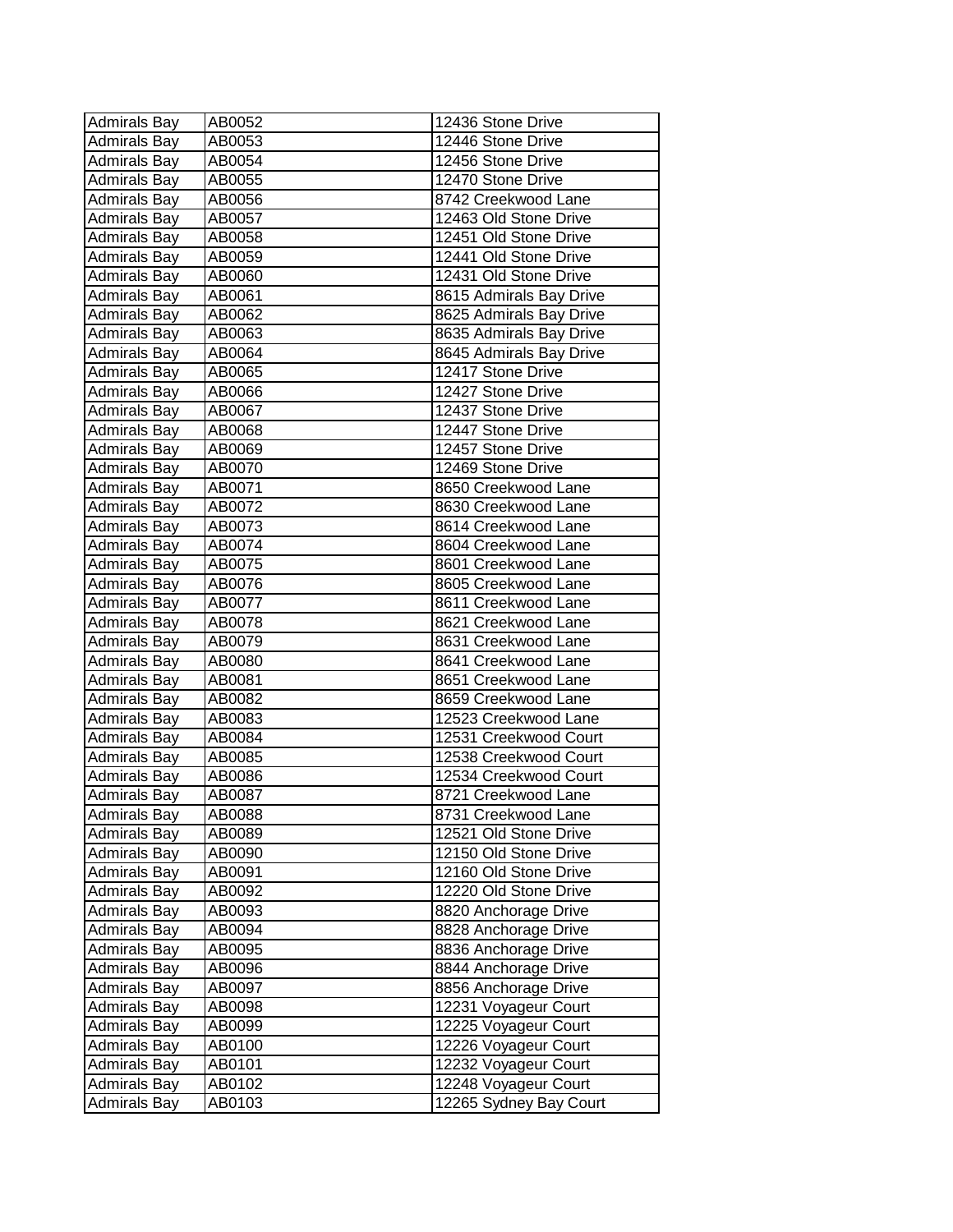| <b>Admirals Bay</b> | AB0104 | 12251 Sydney Bay Court  |
|---------------------|--------|-------------------------|
| <b>Admirals Bay</b> | AB0105 | 12241 Sydney Bay Court  |
| <b>Admirals Bay</b> | AB0106 | 12223 Sydney Bay Court  |
| <b>Admirals Bay</b> | AB0107 | 12219 Sydney Bay Court  |
| <b>Admirals Bay</b> | AB0108 | 12218 Sydney Bay Court  |
| <b>Admirals Bay</b> | AB0109 | 12222 Sydney Bay Court  |
| Admirals Bay        | AB0110 | 12234 Sydney Bay Court  |
| <b>Admirals Bay</b> | AB0111 | 12242 Sydney Bay Court  |
| <b>Admirals Bay</b> | AB0112 | 12246 Sydney Bay Court  |
| <b>Admirals Bay</b> | AB0113 | 12256 Sydney Bay Court  |
| <b>Admirals Bay</b> | AB0114 | 12270 Sydney Bay Court  |
| Admirals Bay        | AB0115 | 9012 Anchorage Drive    |
| Admirals Bay        | AB0116 | 9022 Anchorage Drive    |
| <b>Admirals Bay</b> | AB0117 | 9032 Anchorage Drive    |
| <b>Admirals Bay</b> | AB0118 | 9042 Anchorage Drive    |
| <b>Admirals Bay</b> | AB0119 | 12343 Thunder Bay Court |
| <b>Admirals Bay</b> | AB0120 | 12327 Thunder Bay Court |
| <b>Admirals Bay</b> | AB0121 | 12317 Thunder Bay Court |
| <b>Admirals Bay</b> | AB0122 | 12309 Thunder Bay Court |
| Admirals Bay        | AB0123 | 12305 Thunder Bay Court |
| Admirals Bay        | AB0124 | 12306 Thunder Bay Court |
| Admirals Bay        | AB0125 | 12316 Thunder Bay Court |
| <b>Admirals Bay</b> | AB0126 | 12326 Thunder Bay Court |
| <b>Admirals Bay</b> | AB0127 | 12336 Thunder Bay Court |
| <b>Admirals Bay</b> | AB0128 | 12346 Thunder Bay Court |
| <b>Admirals Bay</b> | AB0129 | 9115 Admirals Bay Drive |
| <b>Admirals Bay</b> | AB0130 | 9129 Admirals Bay Drive |
| <b>Admirals Bay</b> | AB0131 | 9141 Admirals Bay Drive |
| <b>Admirals Bay</b> | AB0133 | 9165 Admirals Bay Drive |
| <b>Admirals Bay</b> | AB0134 | 9067 Admirals Bay Drive |
| <b>Admirals Bay</b> | AB0135 | 9053 Anchorage Drive    |
| <b>Admirals Bay</b> | AB0136 | 9037 Anchorage Drive    |
| <b>Admirals Bay</b> | AB0137 | 9025 Anchorage Drive    |
| <b>Admirals Bay</b> | AB0138 | 12348 Seaway Circle     |
| Admirals Bay        | AB0139 | 12358 Seaway Circle     |
| <b>Admirals Bay</b> | AB0140 | 12356 Seaway Circle     |
| Admirals Bay        | AB0141 | 12351 Seaway Circle     |
| <b>Admirals Bay</b> | AB0142 | 12345 Seaway Circle     |
| <b>Admirals Bay</b> | AB0143 | 8951 Anchorage Drive    |
| <b>Admirals Bay</b> | AB0144 | 8941 Anchorage Drive    |
| <b>Admirals Bay</b> | AB0145 | 8931 Anchorage Drive    |
| <b>Admirals Bay</b> | AB0146 | 8921 Anchorage Drive    |
| <b>Admirals Bay</b> | AB0147 | 8911 Anchorage Drive    |
| Admirals Bay        | AB0148 | 8851 Anchorage Drive    |
| Admirals Bay        | AB0149 | 8837 Anchorage Drive    |
| Admirals Bay        | AB0150 | 8823 Anchorage Drive    |
| <b>Admirals Bay</b> | AB0151 | 12320 Old Stone Drive   |
| <b>Admirals Bay</b> | AB0152 | 12330 Old Stone Drive   |
| <b>Admirals Bay</b> | AB0153 | 12340 Old Stone Drive   |
| <b>Admirals Bay</b> | AB0154 | 12350 Old Stone Drive   |
| <b>Admirals Bay</b> | AB0155 | 8816 Admirals Bay Drive |
| <b>Admirals Bay</b> | AB0156 | 8826 Admirals Bay Drive |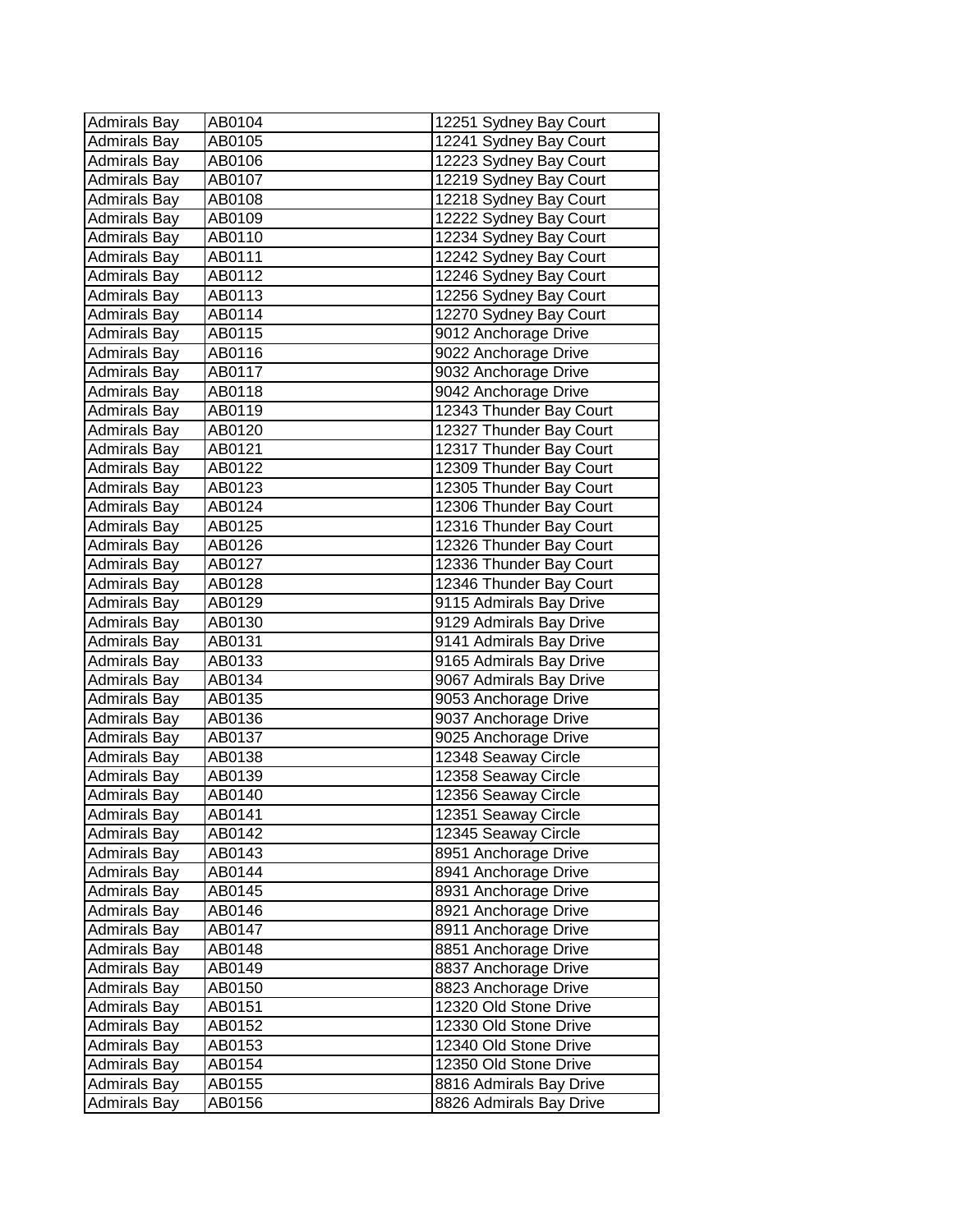| <b>Admirals Bay</b> | AB0157 | 8838 Admirals Bay Drive |
|---------------------|--------|-------------------------|
| <b>Admirals Bay</b> | AB0158 | 12355 Moon River Court  |
| <b>Admirals Bay</b> | AB0159 | 12345 Moon River Court  |
| <b>Admirals Bay</b> | AB0160 | 12337 Moon River Court  |
| <b>Admirals Bay</b> | AB0161 | 12336 Moon River Court  |
| <b>Admirals Bay</b> | AB0162 | 12344 Moon River Court  |
| <b>Admirals Bay</b> | AB0163 | 12354 Moon River Court  |
| <b>Admirals Bay</b> | AB0164 | 8912 Admirals Bay Drive |
| <b>Admirals Bay</b> | AB0165 | 8922 Admirals Bay Drive |
| <b>Admirals Bay</b> | AB0166 | 8932 Admirals Bay Drive |
| <b>Admirals Bay</b> | AB0167 | 8944 Admirals Bay Drive |
| <b>Admirals Bay</b> | AB0168 | 8956 Admirals Bay Drive |
| <b>Admirals Bay</b> | AB0169 | 9014 Admirals Bay Drive |
| <b>Admirals Bay</b> | AB0170 | 9024 Admirals Bay Drive |
| <b>Admirals Bay</b> | AB0171 | 9304 Admirals Bay Drive |
| <b>Admirals Bay</b> | AB0172 | 9044 Admirals Bay Drive |
| <b>Admirals Bay</b> | AB0173 | 9056 Admirals Bay Drive |
| <b>Admirals Bay</b> | AB0174 | 9057 Admirals Bay Drive |
| Admirals Bay        | AB0175 | 9051 Admirals Bay Drive |
| Admirals Bay        | AB0176 | 9041 Admirals Bay Drive |
| Admirals Bay        | AB0177 | 9031 Admirals Bay Drive |
| <b>Admirals Bay</b> | AB0178 | 9021 Admirals Bay Drive |
| <b>Admirals Bay</b> | AB0179 | 9011 Admirals Bay Drive |
| Admirals Bay        | AB0180 | 8953 Admirals Bay Drive |
| Admirals Bay        | AB0181 | 8947 Admirals Bay Drive |
| <b>Admirals Bay</b> | AB0182 | 8937 Admirals Bay Drive |
| <b>Admirals Bay</b> | AB0183 | 8927 Admirals Bay Drive |
| <b>Admirals Bay</b> | AB0184 | 8917 Admirals Bay Drive |
| Admirals Bay        | AB0185 | 12432 Silver Bay Circle |
| Admirals Bay        | AB0186 | 12460 Silver Bay Circle |
| <b>Admirals Bay</b> | AB0187 | 12468 Silver Bay Circle |
| <b>Admirals Bay</b> | AB0188 | 12474 Silver Bay Circle |
| <b>Admirals Bay</b> | AB0189 | 12481 Silver Bay Circle |
| <b>Admirals Bay</b> | AB0190 | 12475 Silver Bay Circle |
| <b>Admirals Bay</b> | AB0191 | 12465 Silver Bay Circle |
| <b>Admirals Bay</b> | AB0192 | 12455 Silver Bay Circle |
| <b>Admirals Bay</b> | AB0193 | 12445 Silver Bay Circle |
| <b>Admirals Bay</b> | AB0194 | 12435 Silver Bay Circle |
| <b>Admirals Bay</b> | AB0195 | 12425 Silver Bay Circle |
| <b>Admirals Bay</b> | AB0196 | 8825 Admirals Bay Drive |
| <b>Admirals Bay</b> | AB0197 | 8815 Admirals Bay Drive |
| <b>Admirals Bay</b> | AB0198 | 12428 Old Stone Drive   |
| <b>Admirals Bay</b> | AB0199 | 12438 Old Stone Drive   |
| <b>Admirals Bay</b> | AB0200 | 12448 Old Stone Drive   |
| <b>Admirals Bay</b> | AB0201 | 12458 Old Stone Drive   |
| <b>Admirals Bay</b> | AB0202 | 12512 Old Stone Drive   |
| <b>Admirals Bay</b> | AB0203 | 12522 Old Stone Drive   |
| <b>Admirals Bay</b> | AB0204 | 12536 Old Stone Drive   |
| <b>Admirals Bay</b> | AB0205 | 8804 Bay Pointe Circle  |
| <b>Admirals Bay</b> | AB0206 | 8810 Bay Pointe Circle  |
| <b>Admirals Bay</b> | AB0207 | 8816 Bay Pointe Circle  |
| <b>Admirals Bay</b> | AB0208 | 8817 Bay Pointe Circle  |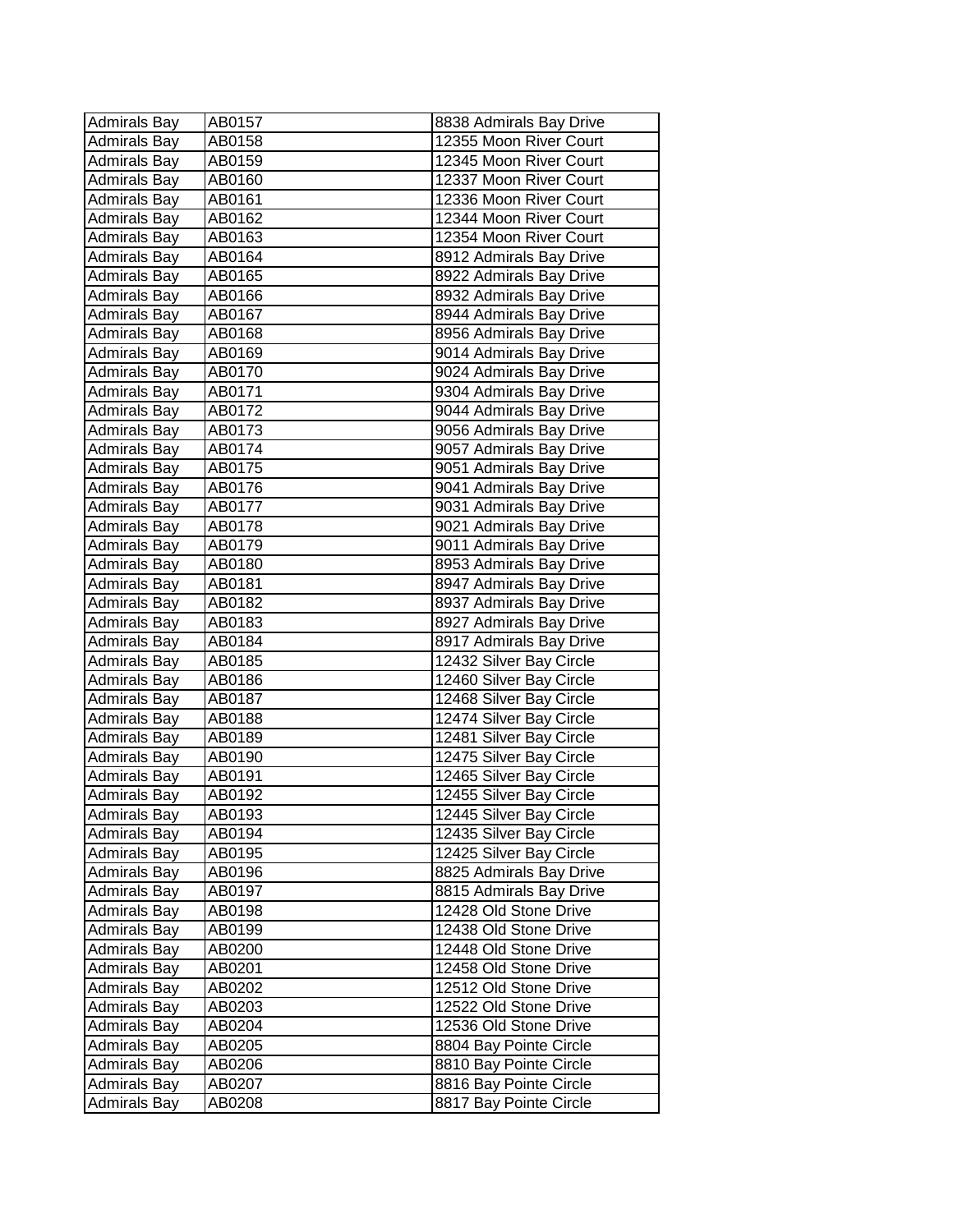| <b>Admirals Bay</b> | AB0209 | 8811 Bay Pointe Circle  |
|---------------------|--------|-------------------------|
| Admirals Bay        | AB0210 | 8805 Bay Pointe Circle  |
| <b>Admirals Bay</b> | AB0211 | 12626 Old Stone Drive   |
| Admirals Bay        | AB0212 | 12636 Old Stone Drive   |
| <b>Admirals Bay</b> | AB0213 | 8924 Anchor Bay Drive   |
| <b>Admirals Bay</b> | AB0214 | 8932 Anchor Bay Drive   |
| <b>Admirals Bay</b> | AB0216 | 12615 Bay Run Circle    |
| <b>Admirals Bay</b> | AB0217 | 12607 Bay Run Circle    |
| <b>Admirals Bay</b> | AB0218 | 12601 Bay Run Circle    |
| <b>Admirals Bay</b> | AB0219 | 12535 Bay Run Circle    |
| Admirals Bay        | AB0220 | 12530 Bay Run Circle    |
| Admirals Bay        | AB0221 | 12536 Bay Run Circle    |
| Admirals Bay        | AB0222 | 12542 Bay Run Circle    |
| Admirals Bay        | AB0223 | 12602 Bay Run Circle    |
| <b>Admirals Bay</b> | AB0224 | 12622 Bay Run Circle    |
| <b>Admirals Bay</b> | AB0225 | 12630 Bay Run Circle    |
| <b>Admirals Bay</b> | AB0226 | 9010 Anchor Bay Drive   |
| <b>Admirals Bay</b> | AB0227 | 9016 Anchor Bay Drive   |
| Admirals Bay        | AB0228 | 9022 Anchor Bay Drive   |
| <b>Admirals Bay</b> | AB0229 | 12545 Richlane Drive    |
| Admirals Bay        | AB0230 | 12535 Richlane Drive    |
| Admirals Bay        | AB0231 | 12529 Richlane Drive    |
| <b>Admirals Bay</b> | AB0232 | 12523 Richlane Drive    |
| <b>Admirals Bay</b> | AB0233 | 12517 Richlane Drive    |
| <b>Admirals Bay</b> | AB0234 | 12511 Richlane Drive    |
| <b>Admirals Bay</b> | AB0235 | 12505 Richlane Drive    |
| <b>Admirals Bay</b> | AB0236 | 9102 Anchor Bay Drive   |
| <b>Admirals Bay</b> | AB0237 | 9112 Walnut Grove Drive |
| Admirals Bay        | AB0238 | 9120 Walnut Grove Drive |
| <b>Admirals Bay</b> | AB0239 | 9128 Walnut Grove Drive |
| <b>Admirals Bay</b> | AB0240 | 9134 Walnut Grove Drive |
| <b>Admirals Bay</b> | AB0241 | 9144 Walnut Grove Drive |
| <b>Admirals Bay</b> | AB0243 | 9121 Walnut Grove Drive |
| <b>Admirals Bay</b> | AB0244 | 9111 Anchor Bay Drive   |
| <b>Admirals Bay</b> | AB0245 | 9103 Anchor Bay Drive   |
| <b>Admirals Bay</b> | AB0246 | 9029 Anchor Bay Drive   |
| Admirals Bay        | AB0247 | 9023 Anchor Bay Drive   |
| <b>Admirals Bay</b> | AB0248 | 12728 Old Stone Drive   |
| <b>Admirals Bay</b> | AB0249 | 12722 Old Stone Drive   |
| Admirals Bay        | AB0250 | 12716 Old Stone Drive   |
| Admirals Bay        | AB0251 | 8925 Anchor Bay Court   |
| <b>Admirals Bay</b> | AB0252 | 12703 Bay Run Court     |
| <b>Admirals Bay</b> | AB0253 | 12709 Bay Run Court     |
| Admirals Bay        | AB0254 | 12715 Bay Run Court     |
| Admirals Bay        | AB0255 | 12721 Bay Run Court     |
| Admirals Bay        | AB0256 | 12727 Bay Run Court     |
| Admirals Bay        | AB0257 | 12732 Bay Run Court     |
| <b>Admirals Bay</b> | AB0258 | 12726 Bay Run Court     |
| Admirals Bay        | AB0259 | 12720 Bay Run Court     |
| <b>Admirals Bay</b> | AB0260 | 12714 Bay Run Court     |
| <b>Admirals Bay</b> | AB0261 | 12708 Bay Run Court     |
| <b>Admirals Bay</b> | AB0262 | 12702 Bay Run Court     |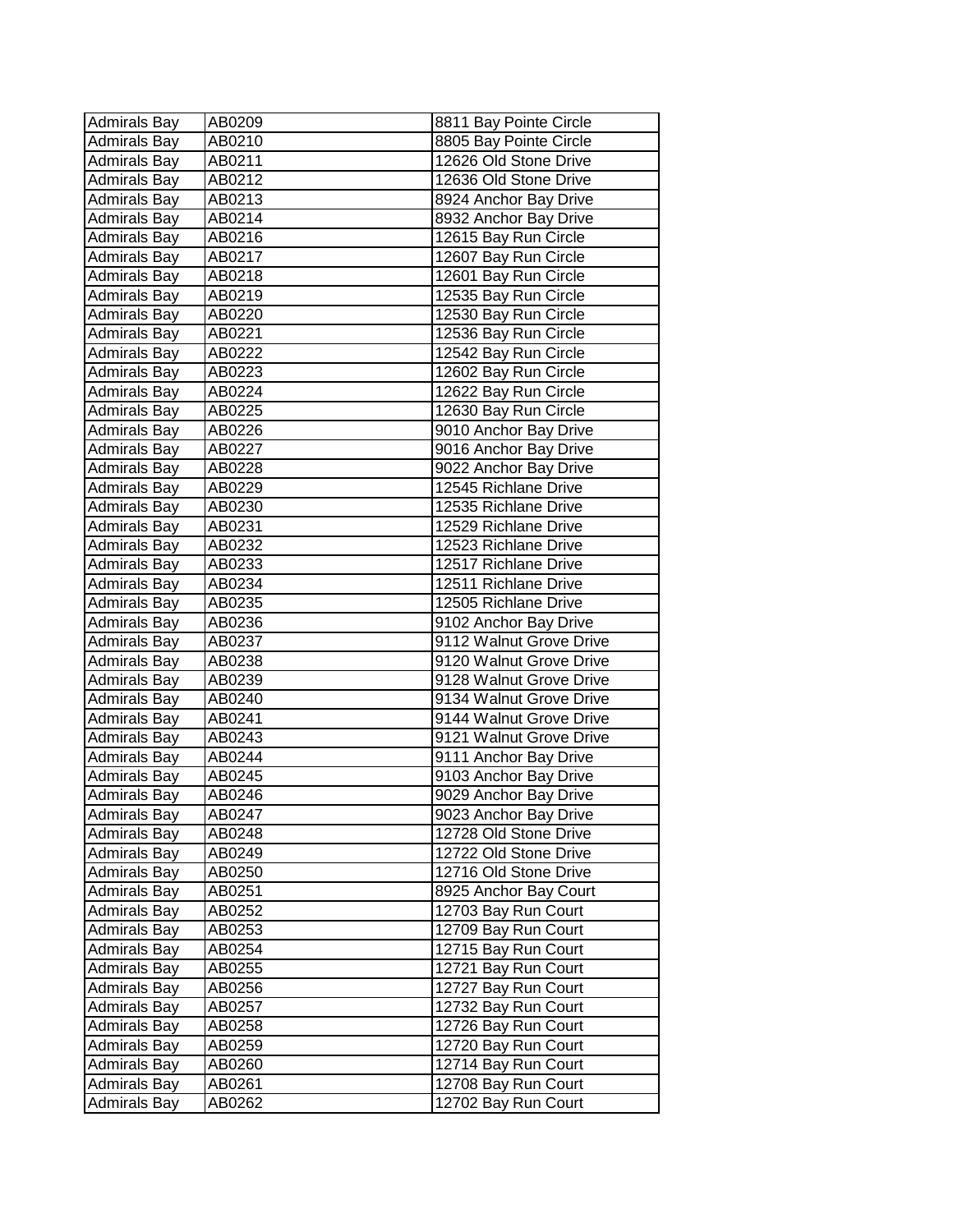| <b>Admirals Bay</b> | AB0263 | 9011 Anchor Bay Drive   |
|---------------------|--------|-------------------------|
| <b>Admirals Bay</b> | AB0264 | 9031 Anchor Mark Drive  |
| <b>Admirals Bay</b> | AB0265 | 9039 Anchor Mark Drive  |
| <b>Admirals Bay</b> | AB0266 | 9047 Anchor Mark Drive  |
| <b>Admirals Bay</b> | AB0267 | 9101 Anchor Mark Drive  |
| <b>Admirals Bay</b> | AB0268 | 9109 Anchor Mark Drive  |
| <b>Admirals Bay</b> | AB0269 | 9117 Anchor Mark Drive  |
| <b>Admirals Bay</b> | AB0270 | 9125 Anchor Mark Drive  |
| <b>Admirals Bay</b> | AB0271 | 9133 Anchor Mark Drive  |
| <b>Admirals Bay</b> | AB0272 | 9141 Anchor Mark Drive  |
| <b>Admirals Bay</b> | AB0273 | 12739 Bay Forrest       |
| <b>Admirals Bay</b> | AB0274 | 12740 Bay Forrest Drive |
| <b>Admirals Bay</b> | AB0275 | 9213 Anchor Mark Drive  |
| <b>Admirals Bay</b> | AB0276 | 9221 Anchor Mark Drive  |
| <b>Admirals Bay</b> | AB0277 | 9229 Anchor Mark Drive  |
| <b>Admirals Bay</b> | AB0278 | 9237 Anchor Mark Drive  |
| <b>Admirals Bay</b> | AB0279 | 12676 Shorevista Drive  |
| <b>Admirals Bay</b> | AB0280 | 12670 Shorevista Drive  |
| <b>Admirals Bay</b> | AB0281 | 12664 Shorevista Drive  |
| <b>Admirals Bay</b> | AB0282 | 12658 Shorevista Drive  |
| Admirals Bay        | AB0283 | 12650 Shorevista Drive  |
| <b>Admirals Bay</b> | AB0284 | 12642 Shorevista Drive  |
| <b>Admirals Bay</b> | AB0285 | 12634 Shorevista Drive  |
| <b>Admirals Bay</b> | AB0286 | 12626 Shorevista Drive  |
| <b>Admirals Bay</b> | AB0287 | 12618 Shorevista Drive  |
| <b>Admirals Bay</b> | AB0288 | 12610 Shorevista Drive  |
| <b>Admirals Bay</b> | AB0289 | 12602 Shorevista Drive  |
| <b>Admirals Bay</b> | AB0290 | 12617 Shorevista Drive  |
| <b>Admirals Bay</b> | AB0291 | 12635 Shorevista Drive  |
| <b>Admirals Bay</b> | AB0292 | 12643 Shorevista Drive  |
| <b>Admirals Bay</b> | AB0293 | 12657 Shorevista Drive  |
| <b>Admirals Bay</b> | AB0294 | 12669 Shorevista Drive  |
| <b>Admirals Bay</b> | AB0295 | 9226 Anchor Mark Drive  |
| <b>Admirals Bay</b> | AB0296 | 9216 Anchor Mark Drive  |
| <b>Admirals Bay</b> | AB0297 | 9204 Anchor Mark Drive  |
| <b>Admirals Bay</b> | AB0298 | 9156 Anchor Mark Drive  |
| <b>Admirals Bay</b> | AB0299 | 9148 Anchor Mark Drive  |
| <b>Admirals Bay</b> | AB0300 | 9138 Anchor Mark Drive  |
| <b>Admirals Bay</b> | AB0301 | 9130 Anchor Mark Drive  |
| <b>Admirals Bay</b> | AB0302 | 9114 Anchor Mark Drive  |
| <b>Admirals Bay</b> | AB0303 | 9103 Bay Port Circle    |
| <b>Admirals Bay</b> | AB0304 | 9111 Bay Port Circle    |
| <b>Admirals Bay</b> | AB0305 | 9119 Bay Port Circle    |
| <b>Admirals Bay</b> | AB0306 | 9127 Bay Port Circle    |
| <b>Admirals Bay</b> | AB0307 | 9135 Bay Port Circle    |
| <b>Admirals Bay</b> | AB0308 | 9143 Bay Port Circle    |
| <b>Admirals Bay</b> | AB0309 | 9151 Bay Port Circle    |
| <b>Admirals Bay</b> | AB0310 | 9160 Bay Port Circle    |
| <b>Admirals Bay</b> | AB0311 | 9152 Bay Port Circle    |
| <b>Admirals Bay</b> | AB0312 | 9144 Bay Port Circle    |
| <b>Admirals Bay</b> | AB0313 | 9134 Bay Port Circle    |
| <b>Admirals Bay</b> | AB0314 | 9126 Bay Port Circle    |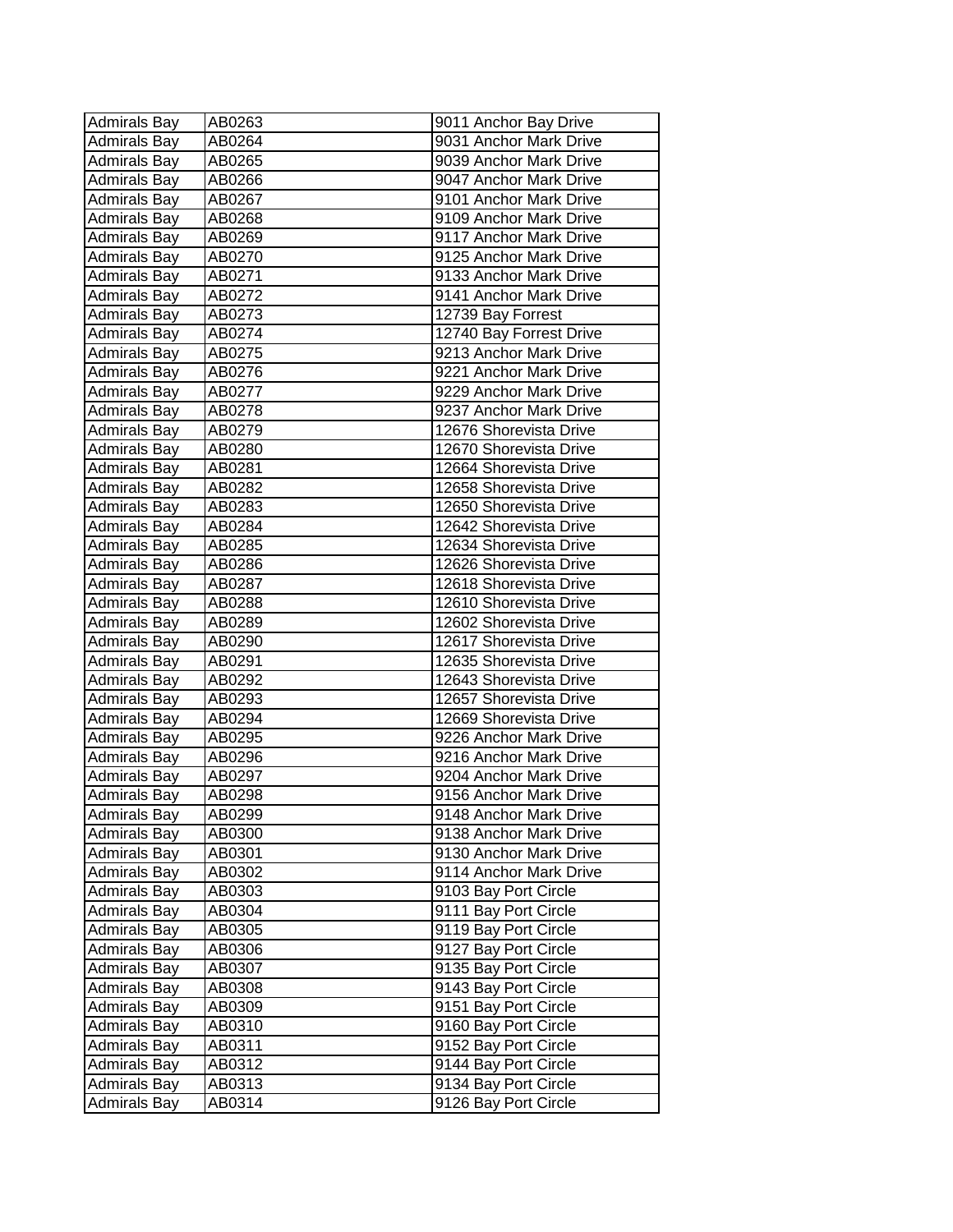| <b>Admirals Bay</b> | AB0315                   | 9118 Bay Port Circle   |
|---------------------|--------------------------|------------------------|
| <b>Admirals Bay</b> | AB0316                   | 9110 Bay Port Circle   |
| <b>Admirals Bay</b> | AB0317                   | 9102 Bay Port Circle   |
| Admirals Bay        | AB0318                   | 9218 Treasure Pointe   |
| Admirals Bay        | AB0319                   | 9228 Treasure Pointe   |
| <b>Admirals Bay</b> | AB0320                   | 9238 Treasure Pointe   |
| <b>Admirals Bay</b> | AB0321                   | 9302 Treasure Pointe   |
| Admirals Bay        | AB0322                   | 9312 Treasure Pointe   |
| <b>Admirals Bay</b> | AB0323 & AB0324 COMBINED | 9332 Treasure Pointe   |
| <b>Admirals Bay</b> | AB0325                   | 12731 Old Stone Drive  |
| <b>Admirals Bay</b> | AB0326                   | 12721 Old Stone Drive  |
| Admirals Bay        | AB0327                   | 12711 Old Stone Drive  |
| <b>Admirals Bay</b> | AB0328                   | 8839 Anchor Bay Court  |
| Admirals Bay        | AB0329                   | 8829 Anchor Bay Court  |
| <b>Admirals Bay</b> | AB0330                   | 8819 Anchor Bay Court  |
| <b>Admirals Bay</b> | AB0331                   | 8809 Anchor Bay Court  |
| <b>Admirals Bay</b> | AB0332                   | 8802 Anchor Bay Court  |
| <b>Admirals Bay</b> | AB0333                   | 8810 Anchor Bay Court  |
| Admirals Bay        | AB0334                   | 8820 Anchor Bay Court  |
| Admirals Bay        | AB0335                   | 8830 Anchor Bay Court  |
| Admirals Bay        | AB0336                   | 8850 Anchor Bay Court  |
| Admirals Bay        | AB0337                   | 12629 Old Stone Drive  |
| <b>Admirals Bay</b> | AB0338                   | 12617 Old Stone Drive  |
| Admirals Bay        | AB0339                   | 8793 Bay Pointe Circle |
| Admirals Bay        | AB0340                   | 8783 Bay Pointe Circle |
| <b>Admirals Bay</b> | AB0341                   | 8773 Bay Pointe Circle |
| <b>Admirals Bay</b> | AB0342                   | 8763 Bay Pointe Circle |
| Admirals Bay        | AB0343                   | 8753 Bay Pointe Circle |
| Admirals Bay        | AB0344                   | 8743 Bay Pointe Circle |
| Admirals Bay        | AB0345                   | 8733 Bay Pointe Circle |
| <b>Admirals Bay</b> | AB0346                   | 8723 Bay Pointe Circle |
| <b>Admirals Bay</b> | AB0347                   | 8713 Bay Pointe Circle |
| <b>Admirals Bay</b> | AB0348                   | 8703 Bay Pointe Circle |
| <b>Admirals Bay</b> | AB0349                   | 8663 Bay Pointe Circle |
| <b>Admirals Bay</b> | AB0350                   | 8653 Bay Pointe Circle |
| <b>Admirals Bay</b> | AB0351                   | 8643 Bay Pointe Circle |
| Admirals Bay        | AB0352                   | 8633 Bay Pointe Circle |
| <b>Admirals Bay</b> | AB0353                   | 8627 Bay Pointe Circle |
| <b>Admirals Bay</b> | AB0354                   | 8624 Bay Pointe Circle |
| <b>Admirals Bay</b> | AB0355                   | 8630 Bay Pointe Circle |
| Admirals Bay        | AB0356                   | 8704 Bay Pointe Circle |
| <b>Admirals Bay</b> | AB0357                   | 8724 Bay Pointe Circle |
| Admirals Bay        | AB0358                   | 8740 Bay Pointe Circle |
| <b>Admirals Bay</b> | AB0359                   | 8752 Bay Pointe Circle |
| <b>Admirals Bay</b> | AB0360                   | 8762 Bay Pointe Circle |
| Admirals Bay        | AB0361                   | 8772 Bay Pointe Circle |
| <b>Admirals Bay</b> | AB0362                   | 8782 Bay Pointe Circle |
| Admirals Bay        | AB0363                   | 8790 Bay Pointe Circle |
| <b>Admirals Bay</b> | AB0364                   | 8798 Bay Pointe Circle |
| <b>Admirals Bay</b> | AB0365                   | 12628 East 86th Street |
| Admirals Bay        | AB0366                   | 12618 East 86th Street |
| <b>Admirals Bay</b> | AB0367                   | 12608 East 86th Street |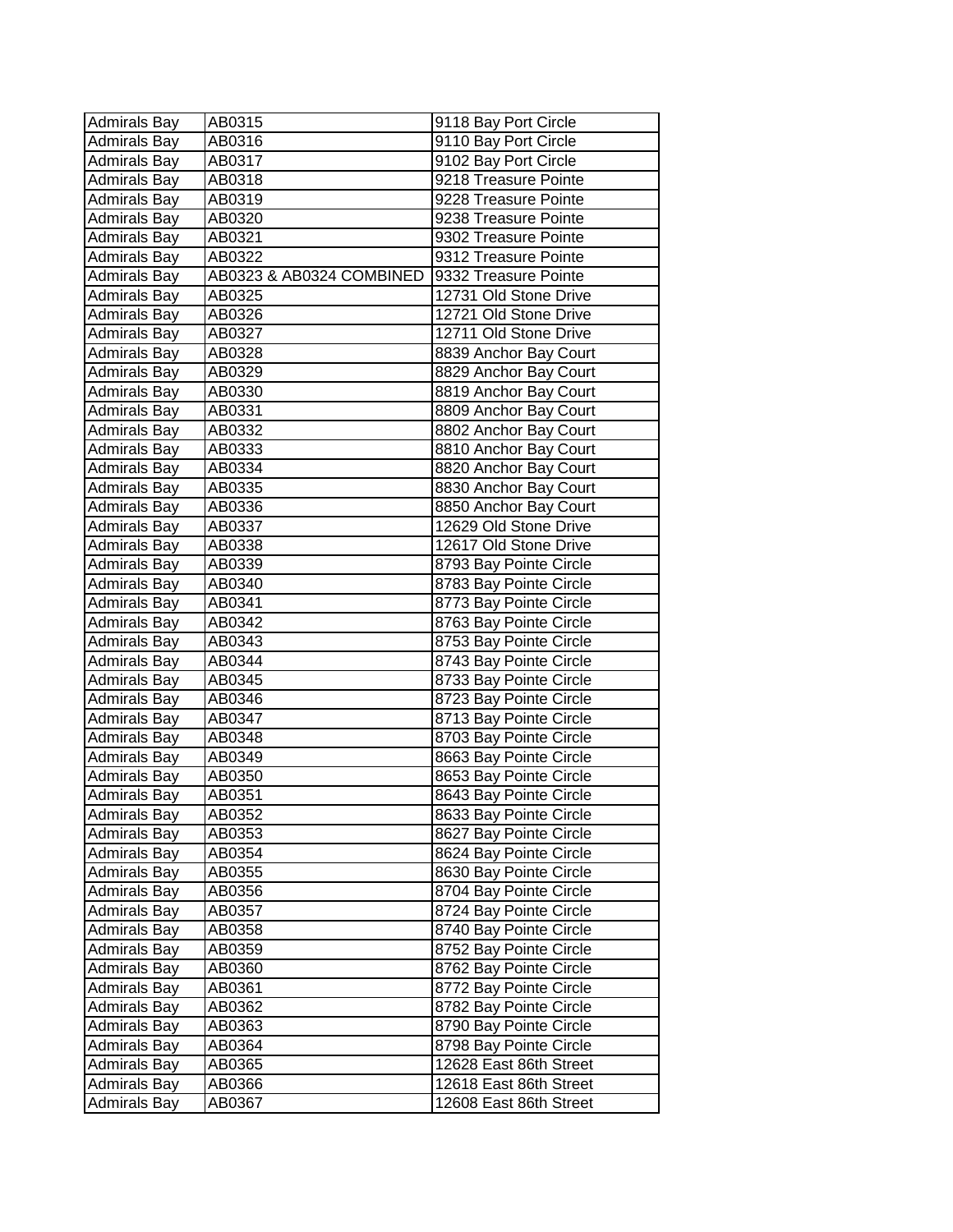| <b>Admirals Bay</b>      | AB0368        | 12538 EAST 86th STREET   |
|--------------------------|---------------|--------------------------|
| <b>Admirals Pointe</b>   | AP0001        | 9271 Promontory Circle   |
| <b>Admirals Pointe</b>   | AP0002        | 9281 Promontory Circle   |
| <b>Admirals Pointe</b>   | AP0003        | 9291 Promontory Circle   |
| <b>Admirals Pointe</b>   | AP0004        | 9305 Promontory Circle   |
| <b>Admirals Pointe</b>   | AP0005        | 9315 Promontory Circle   |
| <b>Admirals Pointe</b>   | AP0006        | 9325 Promontory Circle   |
| <b>Admirals Pointe</b>   | <b>AP0007</b> | 9335 Promontory Circle   |
| <b>Admirals Pointe</b>   | AP0008        | 9345 Promontory Circle   |
| <b>Admirals Pointe</b>   | AP0009        | 9355 Promontory Circle   |
| <b>Admirals Pointe</b>   | AP0010        | 9407 Promontory Circle   |
| <b>Admirals Pointe</b>   | AP0011        | 9417 Promontory Circle   |
| <b>Admirals Pointe</b>   | AP0012        | 9437 Promontory Circle   |
| <b>Admirals Pointe</b>   | AP0013        | 9447 Promontory Circle   |
| <b>Admirals Pointe</b>   | AP0014        | 9446 Promontory Circle   |
| Admirals Pointe          | AP0015        | 9436 Promontory Circle   |
| <b>Admirals Pointe</b>   | AP0016        | 9426 Promontory Circle   |
| <b>Admirals Pointe</b>   | AP0017        | 9416 Promontory Circle   |
| <b>Admirals Pointe</b>   | AP0018        | 9406 Promontory Circle   |
| <b>Admirals Pointe</b>   | AP0019        | 9374 Promontory Circle   |
| <b>Admirals Pointe</b>   | AP0020        | 9364 Promontory Circle   |
| <b>Admirals Pointe</b>   | AP0021        | 9354 Promontory Circle   |
| <b>Admirals Pointe</b>   | AP0022        | 11990 Promontory Court   |
| <b>Admirals Pointe</b>   | AP0023        | 11950 Promontory Court   |
| <b>Admirals Pointe</b>   | AP0024        | 11930 Promontory Court   |
| <b>Admirals Pointe</b>   | AP0025        | 11910 Promontory Court   |
| <b>Admirals Pointe</b>   | AP0026        | 11911 Promontory Court   |
| <b>Admirals Pointe</b>   | AP0027        | 11921 Promontory Court   |
| <b>Admirals Pointe</b>   | AP0028        | 11931 Promontory Court   |
| <b>Admirals Pointe</b>   | AP0029        | 11941 Promontory Court   |
| <b>Admirals Pointe</b>   | AP0030        | 11951 Promontory Court   |
| <b>Admirals Pointe</b>   | AP0031        | 11961 Promontory Court   |
| <b>Admirals Pointe</b>   | AP0032        | 11971 Promontory Court   |
| <b>Admirals Pointe</b>   | AP0033        | 11981 Promontory Court   |
| <b>Admirals Pointe</b>   | AP0034        | 9334 Promontory Circle   |
| <b>Admirals Pointe</b>   | AP0035        | 9326 Promontory Circle   |
| Admirals Pointe   AP0036 |               | 9310 Promontory Circle   |
| <b>Admirals Pointe</b>   | AP0037        | 9280 Promontory Circle   |
| <b>Admirals Pointe</b>   | AP0038        | 12024 Bluestone Drive    |
| <b>Admirals Pointe</b>   | AP0039        | 12004 Bluestone Drive    |
| <b>Admirals Pointe</b>   | AP0041        | 11970 Bluestone Drive    |
| <b>Admirals Pointe</b>   | AP0042        | 11960 Bluestone Drive    |
| <b>Admirals Pointe</b>   | AP0043        | 11950 Bluestone Drive    |
| <b>Admirals Pointe</b>   | AP0044        | 11951 Bluestone Drive    |
| <b>Admirals Pointe</b>   | AP0045        | 11971 Bluestone Drive    |
| <b>Admirals Pointe</b>   | AP0046        | 11981 Bluestone Drive    |
| <b>Admirals Pointe</b>   | AP0047        | 12005 Bluestone Drive    |
| <b>Admirals Pointe</b>   | AP0048        | 12025 Bluestone Drive    |
| <b>Admirals Pointe</b>   | AP0049        | 9220 Promontory Road     |
| <b>Admirals Pointe</b>   | AP0050        | 12054 Silver Shore Court |
| <b>Admirals Pointe</b>   | AP0051        | 9225 Promontory Road     |
| <b>Admirals Pointe</b>   | AP0052        | 12064 Silver Shore Court |
|                          |               |                          |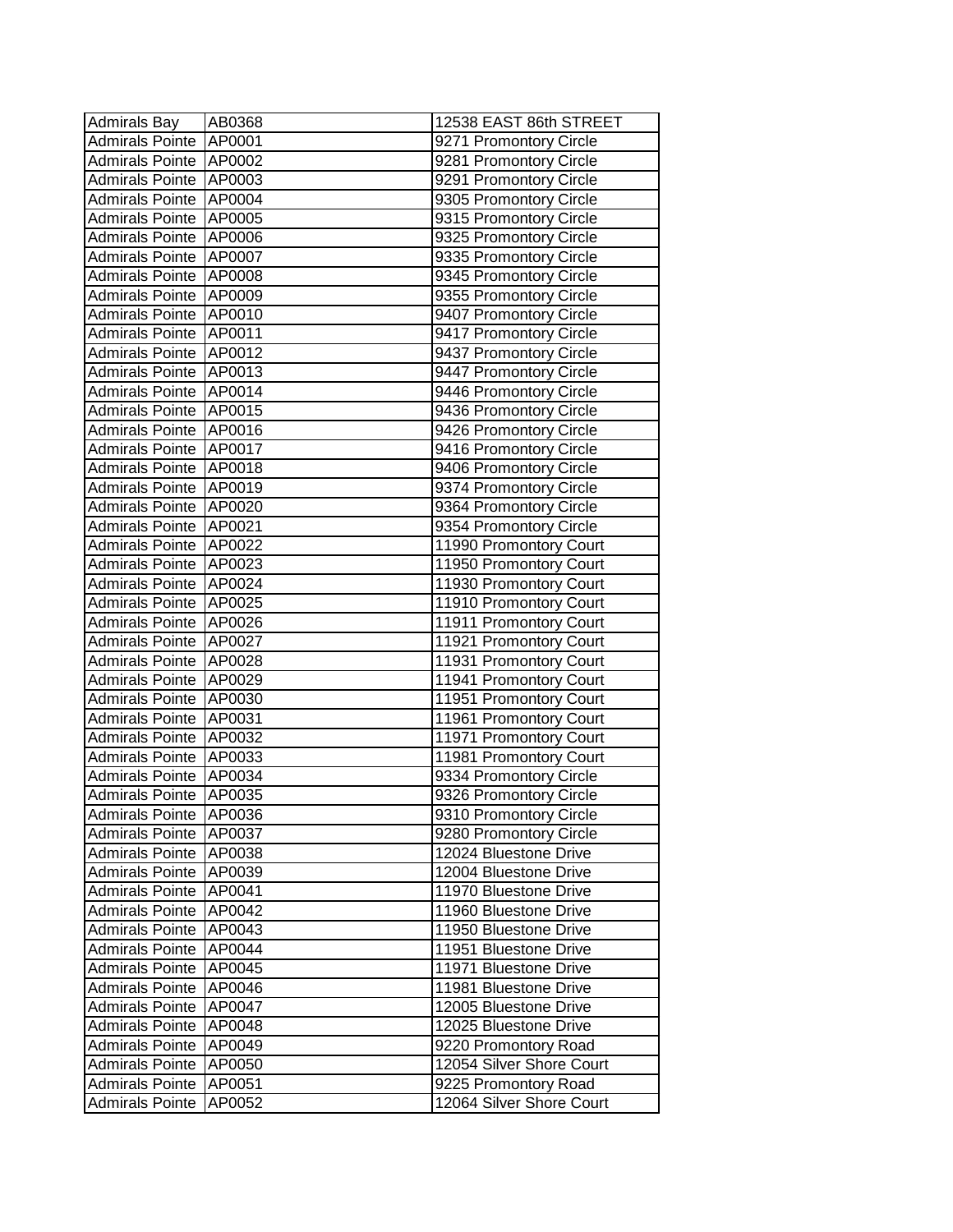| Admirals Pointe   AP0053 |        | 12106 Silver Shore Court     |
|--------------------------|--------|------------------------------|
| Admirals Pointe          | AP0054 | 12116 Silver Shore Court     |
| <b>Admirals Pointe</b>   | AP0055 | 12107 Silver Shore Court     |
| <b>Admirals Pointe</b>   | AP0056 | 12065 Silver Shore Court     |
| <b>Admirals Pointe</b>   | AP0057 | 12055 Silver Shore Court     |
| <b>Admirals Pointe</b>   | AP0058 | 9129 Promontory Road         |
| <b>Admirals Pointe</b>   | AP0059 | 9115 Promontory Road         |
| <b>Admirals Pointe</b>   | AP0060 | 9105 Promontory Road         |
| <b>Admirals Pointe</b>   | AP0061 | 12059 Admirals Pointe Circle |
| <b>Admirals Pointe</b>   | AP0062 | 9021 Promontory Road         |
| <b>Admirals Pointe</b>   | AP0063 | 9011 Promontory Road         |
| <b>Admirals Pointe</b>   | AP0064 | 12065 Watermark Court        |
| <b>Admirals Pointe</b>   | AP0065 | 12045 Watermark Court        |
| <b>Admirals Pointe</b>   | AP0066 | 12035 Watermark Court        |
| <b>Admirals Pointe</b>   | AP0067 | 12025 Watermark Court        |
| <b>Admirals Pointe</b>   | AP0068 | 12015 Watermark Court        |
| <b>Admirals Pointe</b>   | AP0069 | 12005 Watermark Court        |
| <b>Admirals Pointe</b>   | AP0070 | 12004 Watermark Court        |
| Admirals Pointe          | AP0071 | 12014 Watermark Court        |
| Admirals Pointe          | AP0072 | 12044 Watermark Court        |
| <b>Admirals Pointe</b>   | AP0073 | 12054 Watermark Court        |
| <b>Admirals Pointe</b>   | AP0074 | 12064 Watermark Court        |
| <b>Admirals Pointe</b>   | AP0075 | 12039 Admirals Pointe Drive  |
| <b>Admirals Pointe</b>   | AP0076 | 12029 Admirals Pointe Drive  |
| <b>Admirals Pointe</b>   | AP0077 | 12019 Admirals Pointe Drive  |
| <b>Admirals Pointe</b>   | AP0078 | 12008 Admirals Pointe Drive  |
| <b>Admirals Pointe</b>   | AP0079 | 12018 Admirals Pointe Drive  |
| <b>Admirals Pointe</b>   | AP0080 | 12028 Admirals Pointe Drive  |
| <b>Admirals Pointe</b>   | AP0081 | 12038 Admirals Pointe Drive  |
| <b>Admirals Pointe</b>   | AP0082 | 9114 Promontory Road         |
| <b>Admirals Pointe</b>   | AP0083 | 12027 Marblehead Court       |
| <b>Admirals Pointe</b>   | AP0084 | 12017 Marblehead Court       |
| <b>Admirals Pointe</b>   | AP0085 | 12007 Marblehead Court       |
| <b>Admirals Pointe</b>   | AP0086 | 11987 Marblehead Court       |
| <b>Admirals Pointe</b>   | AP0087 | 11976 Marblehead Court       |
| Admirals Pointe          | AP0088 | 11986 Marblehead Court       |
| Admirals Pointe   AP0089 |        | 12006 Marblehead Court       |
| Admirals Pointe          | AP0090 | 12016 Marblehead Court       |
| Admirals Pointe          | AP0091 | 9134 Promontory Road         |
| Admirals Pointe          | AP0092 | 11941 Bluestone Drive        |
| <b>Admirals Pointe</b>   | AP0093 | 11931 Bluestone Drive        |
| <b>Admirals Pointe</b>   | AP0094 | 9175 Bluestone Circle        |
| <b>Admirals Pointe</b>   | AP0095 | 9163 Bluestone Circle        |
| <b>Admirals Pointe</b>   | AP0096 | 9153 Bluestone Circle        |
| <b>Admirals Pointe</b>   | AP0097 | 9143 Bluestone Circle        |
| <b>Admirals Pointe</b>   | AP0098 | 9133 Bluestone Circle        |
| <b>Admirals Pointe</b>   | AP0099 | 9132 Bluestone Circle        |
| <b>Admirals Pointe</b>   | AP0100 | 9142 Bluestone Circle        |
| <b>Admirals Pointe</b>   | AP0101 | 9152 Bluestone Circle        |
| <b>Admirals Pointe</b>   | AP0102 | 9162 Bluestone Circle        |
| <b>Admirals Pointe</b>   | AP0103 | 9172 Bluestone Circle        |
| <b>Admirals Pointe</b>   | AP0104 | 9204 Bluestone Circle        |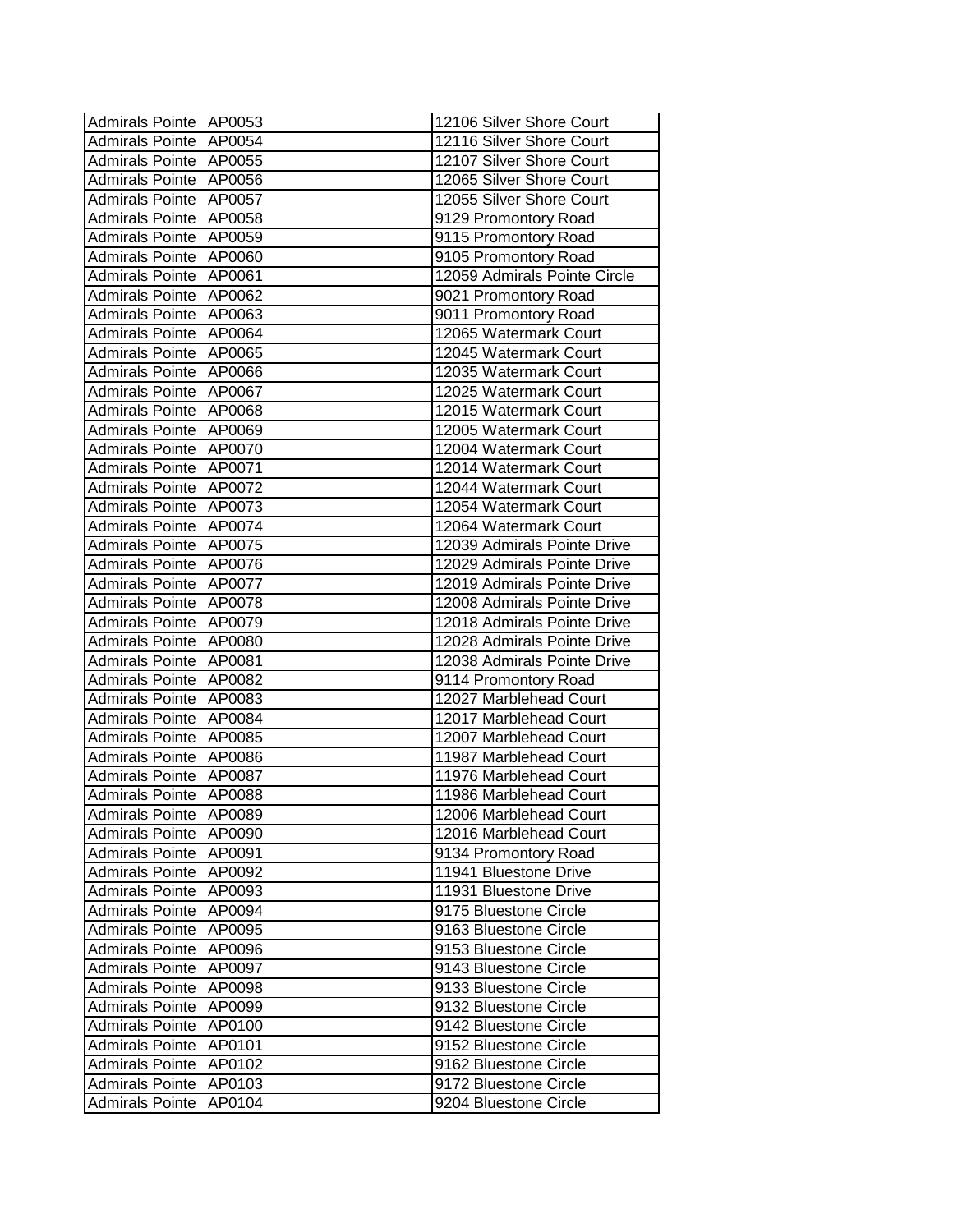| Admirals Pointe AP0106   |               | 9224 Bluestone Circle        |
|--------------------------|---------------|------------------------------|
| <b>Admirals Pointe</b>   | AP0107        | 9234 Bluestone Circle        |
| Admirals Pointe   AP0108 |               | 9244 Bluestone Circle        |
| Admirals Pointe   AP0109 |               | 9254 Bluestone Circle        |
| Admirals Pointe          | AP0110        | 9264 Bluestone Circle        |
| <b>Admirals Pointe</b>   | <b>AP0111</b> | 9274 Bluestone Circle        |
| Admirals Pointe   AP0112 |               | 9284 Bluestone Circle        |
| <b>Admirals Pointe</b>   | AP0113        | 9285 Bluestone Circle        |
| <b>Admirals Pointe</b>   | AP0114        | 9265 Bluestone Circle        |
| <b>Admirals Pointe</b>   | AP0115        | 9235 Bluestone Circle        |
| <b>Admirals Pointe</b>   | AP0116        | 11930 Bluestone Drive        |
| <b>Admirals Pointe</b>   | AP0117        | 11940 Bluestone Drive        |
| Admirals Pointe          | AP0118        | 9108 Admirals Pointe Court   |
| <b>Admirals Pointe</b>   | AP0119        | 9118 Admirals Pointe Court   |
| <b>Admirals Pointe</b>   | AP0120        | 9128 Admirals Pointe Court   |
| <b>Admirals Pointe</b>   | AP0121        | 9138 Admirals Pointe Court   |
| <b>Admirals Pointe</b>   | AP0123        | 9158 Admirals Pointe Court   |
| Admirals Pointe          | AP0124        | 9149 Admirals Pointe Court   |
| Admirals Pointe          | AP0125        | 9135 Admirals Pointe Court   |
| Admirals Pointe          | AP0126        | 9115 Admirals Pointe Court   |
| Admirals Pointe          | AP0127        | 12150 Admirals Pointe Circle |
| <b>Admirals Pointe</b>   | AP0128        | 12160 Admirals Pointe Circle |
| Admirals Pointe          | AP0129        | 12208 Admirals Pointe Circle |
| <b>Admirals Pointe</b>   | AP0130        | 12218 Admirals Pointe Circle |
| <b>Admirals Pointe</b>   | AP0131        | 12209 Admirals Pointe Circle |
| <b>Admirals Pointe</b>   | AP0132        | 12161 Admirals Pointe Circle |
| <b>Admirals Pointe</b>   | AP0133        | 12151 Admirals Pointe Circle |
| <b>Admirals Pointe</b>   | AP0134        | 12141 Admirals Pointe Circle |
| Admirals Pointe          | AP0135        | 12131 Admirals Pointe Circle |
| <b>Admirals Pointe</b>   | AP0136        | 12121 Admirals Pointe Circle |
| <b>Admirals Pointe</b>   | AP0137        | 12111 Admirals Pointe Circle |
| <b>Admirals Pointe</b>   | AP0138        | 12112 Pearl Bay Ridge        |
| <b>Admirals Pointe</b>   | AP0140        | 12132 Pearl Bay Ridge        |
| <b>Admirals Pointe</b>   | AP0141        | 12142 Pearl Bay Ridge        |
| <b>Admirals Pointe</b>   | AP0142        | 12152 Pearl Bay Ridge        |
| <b>Admirals Pointe</b>   | AP0143        | 12162 Pearl Bay Ridge        |
| Admirals Pointe AP0144   |               | 12163 Pearl Bay Ridge        |
| Admirals Pointe          | AP0145        | 12153 Pearl Bay Ridge        |
| <b>Admirals Pointe</b>   | AP0146        | 12143 Pearl Bay Ridge        |
| <b>Admirals Pointe</b>   | AP0147        | 12133 Pearl Bay Ridge        |
| <b>Admirals Pointe</b>   | AP0148        | 12113 Pearl Bay Ridge        |
| <b>Admirals Pointe</b>   | AP0149        | 12114 Golden Bluff Court     |
| <b>Admirals Pointe</b>   | AP0150        | 12124 Golden Bluff Court     |
| <b>Admirals Pointe</b>   | AP0151        | 12134 Golden Bluff Court     |
| <b>Admirals Pointe</b>   | AP0152        | 12165 Golden Bluff Court     |
| <b>Admirals Pointe</b>   | AP0153        | 12155 Golden Bluff Court     |
| <b>Admirals Pointe</b>   | AP0154        | 12145 Golden Bluff Court     |
| <b>Admirals Pointe</b>   | AP0155        | 12135 Golden Bluff Court     |
| <b>Admirals Pointe</b>   | AP0156        | 12125 Golden Bluff Court     |
| <b>Admirals Pointe</b>   | AP0157        | 8911 Promontory Road         |
| <b>Admirals Pointe</b>   | AP0158        | 8910 Promontory Road         |
| Admirals Pointe          | AP0159        | 8920 Promontory Road         |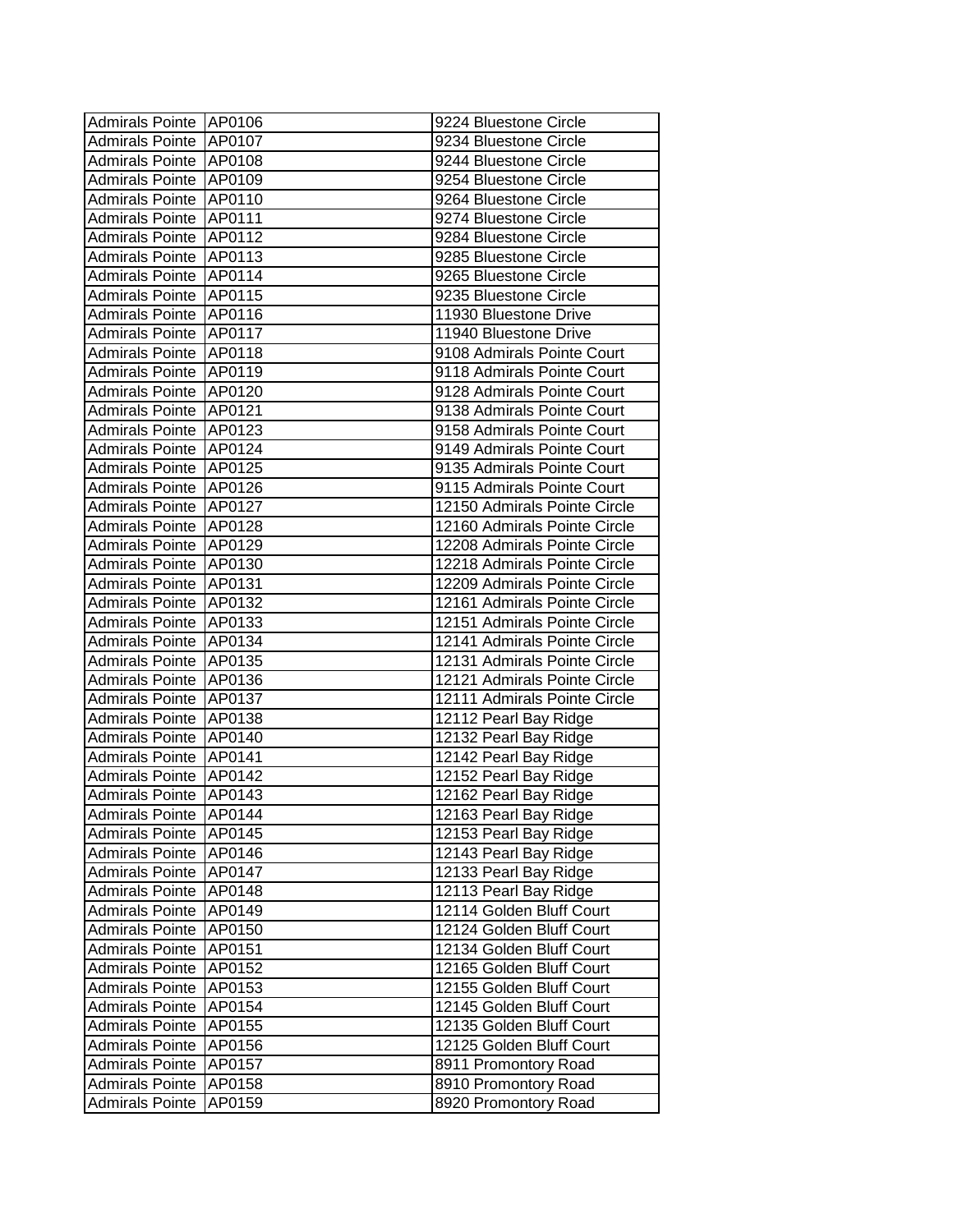| Admirals Pointe AP0160 |               | 8930 Promontory Road       |
|------------------------|---------------|----------------------------|
| Admirals Pointe AP0161 |               | 8940 Promontory Road       |
| Admirals Pointe AP0162 |               | 8950 Promontory Road       |
| Admirals Pointe AP0163 |               | 12092 Old Stone Drive      |
| Admirals Pointe AP0164 |               | 12110 Old Stone Drive      |
| Admirals Pointe AP0165 |               | 12130 Old Stone Drive      |
| Admirals Pointe AP0166 |               | 8818 Promontory Road       |
| <b>Admirals Pointe</b> | AP0167        | 12119 Emerald Bluff        |
| <b>Admirals Pointe</b> | AP0168        | 12109 Emerald Bluff        |
| <b>Admirals Pointe</b> | AP0169        | 12091 Emerald Bluff        |
| <b>Admirals Pointe</b> | AP0170        | 12090 Emerald Bluff        |
| <b>Admirals Pointe</b> | AP0171        | 12108 Emerald Bluff        |
| <b>Admirals Pointe</b> | AP0172        | 8848 Promontory Road       |
| <b>Admirals Pointe</b> | AP0173        | 8849 Promontory Road       |
| Admirals Pointe AP0174 |               | 12148 Bay Ridge Court      |
| <b>Admirals Pointe</b> | AP0175        | 12158 Bay Ridge Court      |
| Admirals Pointe        | AP0176        | 12168 Bay Ridge Court      |
| <b>Admirals Pointe</b> | AP0177        | 12159 Bay Ridge Court      |
| Admirals Pointe        | AP0178        | 12149 Bay Ridge Court      |
| <b>Admirals Pointe</b> | AP0179        | 12139 Bay Ridge Court      |
| Admirals Pointe        | <b>AP0180</b> | 12140 Old Stone Drive      |
| Admirals Pointe        | AP0181        | 8911 Sterling Ridge Run    |
| Admirals Pointe        | AP0182        | 8921 Sterling Ridge Run    |
| <b>Admirals Pointe</b> | AP0183        | 8931 Sterling Ridge Run    |
| <b>Admirals Pointe</b> | AP0184        | 8941 Sterling Ridge Run    |
| <b>Admirals Pointe</b> | AP0185        | 8950 Sterling Ridge Run    |
| <b>Admirals Pointe</b> | AP0186        | 8940 Sterling Ridge Run    |
| <b>Admirals Pointe</b> | AP0187        | 8930 Sterling Ridge Run    |
| Admirals Pointe        | AP0188        | 8920 Sterling Ridge Run    |
| Admirals Pointe        | AP0189        | 12060 Emerald Bluff        |
| <b>Admirals Pointe</b> | AP0190        | 12050 Emerald Bluff        |
| <b>Admirals Pointe</b> | AP0191        | 12040 Emerald Bluff        |
| <b>Admirals Pointe</b> | AP0192        | 12030 Emerald Bluff        |
| <b>Admirals Pointe</b> | AP0193        | 12041 Emerald Bluff        |
| <b>Admirals Pointe</b> | AP0194        | 12051 Emerald Bluff        |
| <b>Admirals Pointe</b> | AP0195        | 12061 Emerald Bluff        |
| Admirals Pointe AP0196 |               | 12071 Emerald Bluff        |
| Admirals Pointe        | AP0197        | 12081 Emerald Bluff        |
| <b>Admirals Pointe</b> | AP0198        | 12082 Old Stone Drive      |
| <b>Admirals Pointe</b> | AP0199        | 12072 Old Stone Drive      |
| <b>Admirals Pointe</b> | AP0200        | 12062 Old Stone Drive      |
| <b>Admirals Pointe</b> | AP0201        | 12052 Old Stone Drive      |
| <b>Admirals Pointe</b> | AP0202        | 12042 Old Stone Drive      |
| <b>Admirals Pointe</b> | AP0203        | 12032 Old Stone Drive      |
| <b>Admirals Pointe</b> | AP0204        | 9120 Bluestone Circle      |
| <b>Admirals Pointe</b> | AP0205        | 9121 Bluestone Circle      |
| <b>Admirals Pointe</b> | AP0206        | 9127 Admirals Pointe Drive |
| <b>Admirals Pointe</b> | AP0207        | 9117 Admirals Pointe Drive |
| <b>Admirals Pointe</b> | AP0208        | 9107 Admirals Pointe Drive |
| <b>Admirals Pointe</b> | AP0209        | 9055 Admirals Pointe Drive |
| Admirals Pointe        | AP0210        | 9045 Admirals Pointe Drive |
| <b>Admirals Pointe</b> | AP0211        | 9035 Admirals Pointe Drive |
|                        |               |                            |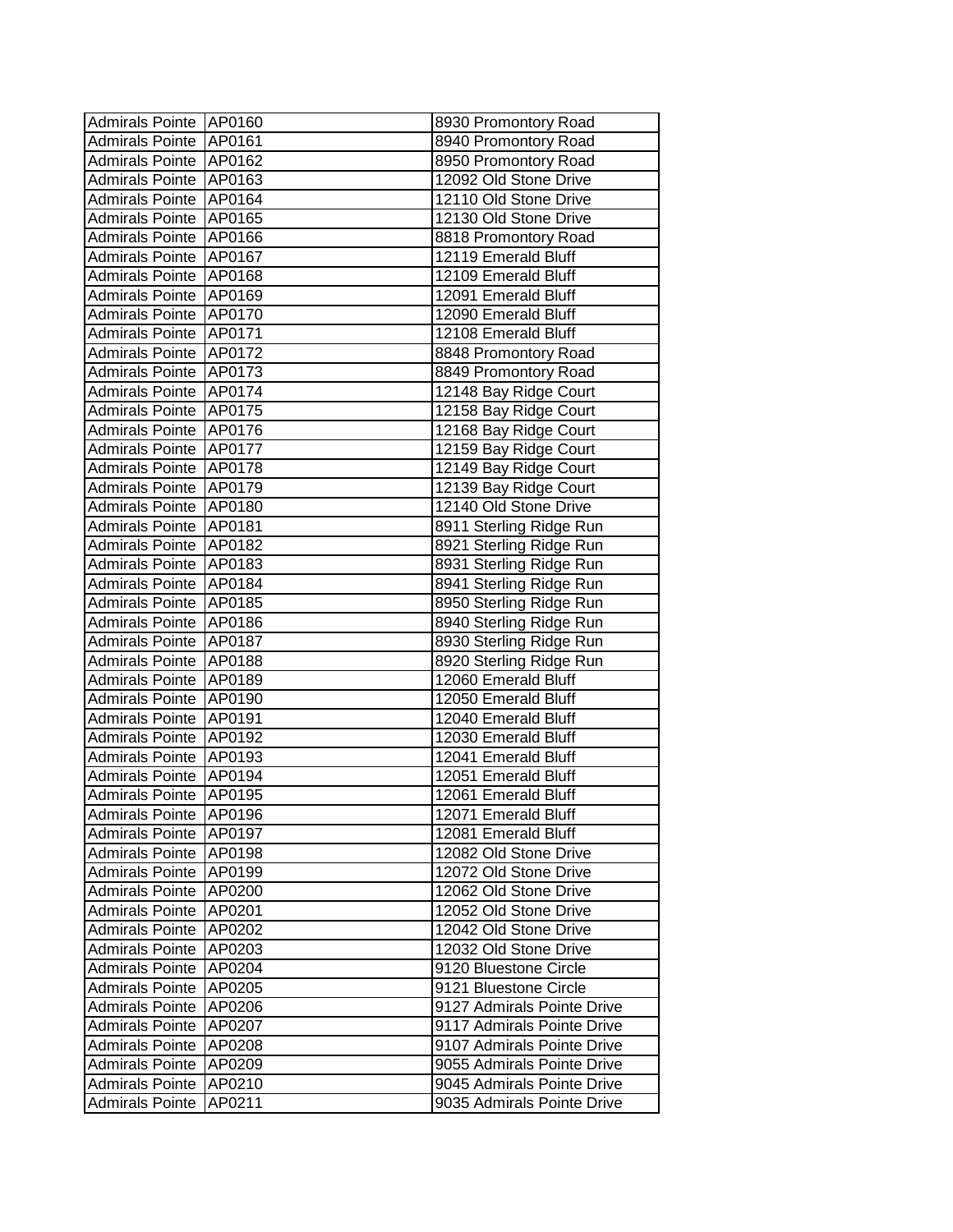| Admirals Pointe AP0212   |        | 9025 Admirals Pointe Drive |
|--------------------------|--------|----------------------------|
| Admirals Pointe          | AP0213 | 9015 Admirals Pointe Drive |
| Admirals Pointe AP0214   |        | 11860 Challenge Court      |
| <b>Admirals Pointe</b>   | AP0215 | 11880 Challenge Court      |
| Admirals Pointe          | AP0216 | 11924 Challenge Court      |
| <b>Admirals Pointe</b>   | AP0217 | 11934 Challenge Court      |
| <b>Admirals Pointe</b>   | AP0218 | 11944 Challenge Court      |
| <b>Admirals Pointe</b>   | AP0219 | 11954 Challenge Court      |
| <b>Admirals Pointe</b>   | AP0220 | 11945 Challenge Court      |
| <b>Admirals Pointe</b>   | AP0221 | 11935 Challenge Court      |
| <b>Admirals Pointe</b>   | AP0222 | 11925 Challenge Court      |
| <b>Admirals Pointe</b>   | AP0223 | 11915 Challenge Court      |
| <b>Admirals Pointe</b>   | AP0224 | 11881 Challenge Court      |
| <b>Admirals Pointe</b>   | AP0225 | 11871 Challenge Court      |
| Admirals Pointe          | AP0226 | 11861 Challenge Court      |
| <b>Admirals Pointe</b>   | AP0227 | 8945 Admirals Pointe Drive |
| Admirals Pointe          | AP0228 | 8935 Admirals Pointe Drive |
| <b>Admirals Pointe</b>   | AP0229 | 8925 Admirals Pointe Drive |
| Admirals Pointe          | AP0230 | 11834 Discovery Circle     |
| Admirals Pointe          | AP0231 | 11844 Discovery Circle     |
| Admirals Pointe          | AP0232 | 11922 Discovery Circle     |
| Admirals Pointe          | AP0233 | 11932 Discovery Circle     |
| Admirals Pointe          | AP0234 | 11942 Discovery Circle     |
| <b>Admirals Pointe</b>   | AP0235 | 11952 Discovery Circle     |
| <b>Admirals Pointe</b>   | AP0236 | 11943 Discovery Circle     |
| <b>Admirals Pointe</b>   | AP0237 | 11933 Discovery Circle     |
| <b>Admirals Pointe</b>   | AP0238 | 11923 Discovery Circle     |
| <b>Admirals Pointe</b>   | AP0239 | 11845 Discovery Circle     |
| <b>Admirals Pointe</b>   | AP0240 | 11835 Discovery Circle     |
| Admirals Pointe          | AP0241 | 11825 Discovery Circle     |
| <b>Admirals Pointe</b>   | AP0242 | 8843 Admirals Pointe Drive |
| <b>Admirals Pointe</b>   | AP0243 | 8833 Admirals Pointe Drive |
| <b>Admirals Pointe</b>   | AP0244 | 11842 Old Stone Drive      |
| <b>Admirals Pointe</b>   | AP0245 | 11910 Old Stone Drive      |
| <b>Admirals Pointe</b>   | AP0246 | 11920 Old Stone Drive      |
| <b>Admirals Pointe</b>   | AP0247 | 11930 Old Stone Drive      |
| Admirals Pointe   AP0248 |        | 11940 Old Stone Drive      |
| Admirals Pointe          | AP0249 | 12022 Old Stone Drive      |
| <b>Admirals Pointe</b>   | AP0250 | 12043 Old Stone Drive      |
| <b>Admirals Pointe</b>   | AP0251 | 12053 Old Stone Drive      |
| <b>Admirals Pointe</b>   | AP0252 | 12063 Old Stone Drive      |
| <b>Admirals Pointe</b>   | AP0253 | 12073 Old Stone Drive      |
| <b>Admirals Pointe</b>   | AP0254 | 12083 Old Stone Drive      |
| <b>Admirals Pointe</b>   | AP0255 | 12093 Old Stone Drive      |
| <b>Admirals Pointe</b>   | AP0256 | 12111 Old Stone Drive      |
| <b>Admirals Pointe</b>   | AP0257 | 12131 Old Stone Drive      |
| <b>Admirals Pointe</b>   | AP0258 | 8739 Promontory Road       |
| <b>Admirals Pointe</b>   | AP0259 | 8729 Promontory Road       |
| <b>Admirals Pointe</b>   | AP0260 | 8719 Promontory Road       |
| <b>Admirals Pointe</b>   | AP0261 | 8709 Promontory Road       |
| <b>Admirals Pointe</b>   | AP0262 | 8681 Promontory Road       |
| <b>Admirals Pointe</b>   | AP0263 | 8671 Promontory Road       |
|                          |        |                            |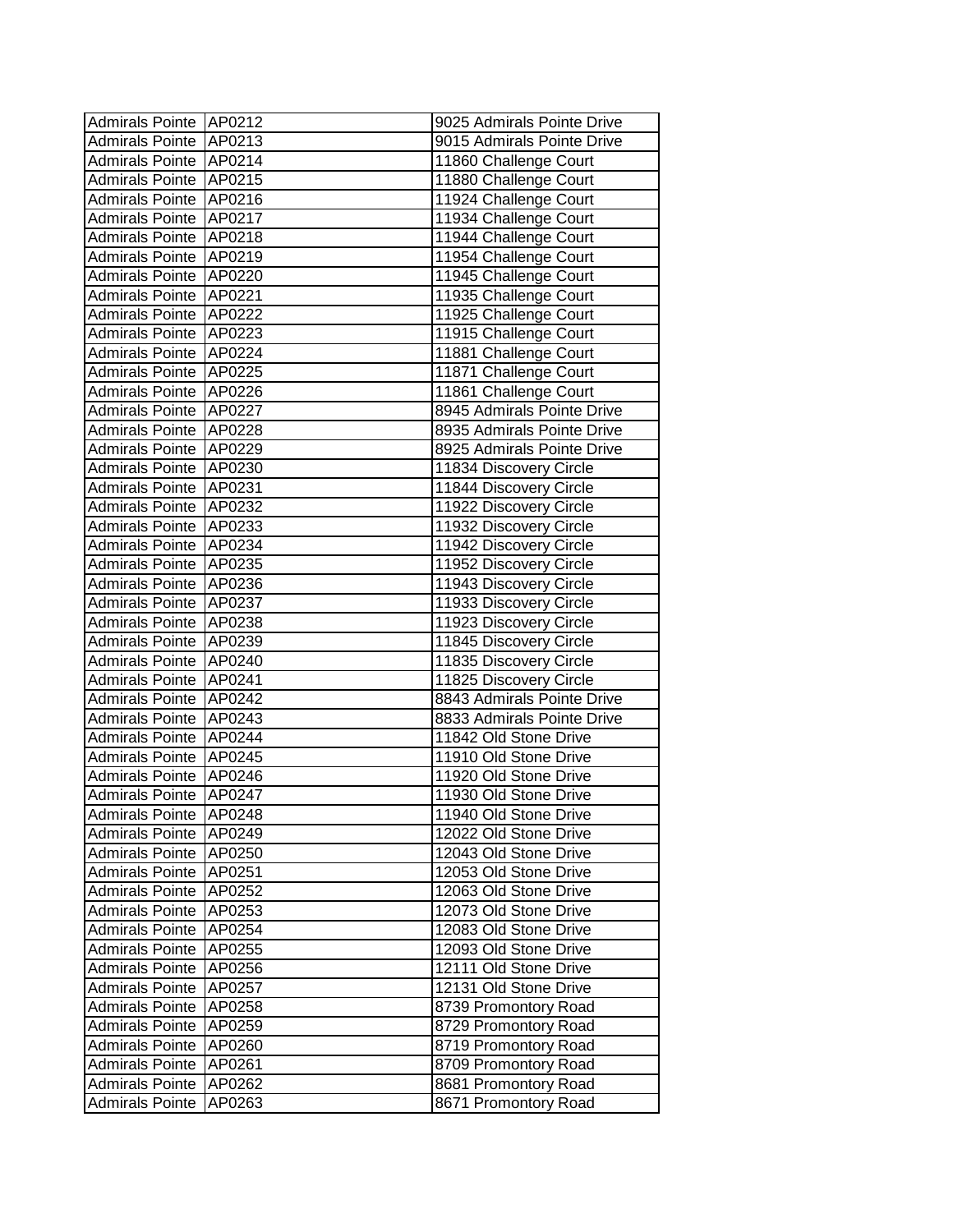| Admirals Pointe AP0264  |        | 8661 Promontory Road    |
|-------------------------|--------|-------------------------|
| Admirals Pointe         | AP0265 | 8651 Promontory Road    |
| Admirals Pointe AP0266  |        | 8641 Promontory Road    |
| Admirals Pointe         | AP0267 | 8640 Promontory Road    |
| Admirals Pointe         | AP0268 | 12125 Kingfisher Circle |
| <b>Admirals Pointe</b>  | AP0269 | 12115 Kingfisher Circle |
| <b>Admirals Pointe</b>  | AP0270 | 12105 Kingfisher Circle |
| <b>Admirals Pointe</b>  | AP0271 | 12061 Kingfisher Circle |
| <b>Admirals Pointe</b>  | AP0272 | 12051 Kingfisher Circle |
| <b>Admirals Pointe</b>  | AP0273 | 12041 Kingfisher Circle |
| <b>Admirals Pointe</b>  | AP0274 | 12030 Kingfisher Circle |
| <b>Admirals Pointe</b>  | AP0275 | 12040 Kingfisher Circle |
| <b>Admirals Pointe</b>  | AP0276 | 12050 Kingfisher Circle |
| Admirals Pointe         | AP0277 | 12149 Kingfisher Court  |
| Admirals Pointe         | AP0278 | 12123 Kingfisher Court  |
| <b>Admirals Pointe</b>  | AP0279 | 12051 Kingfisher Court  |
| <b>Admirals Pointe</b>  | AP0280 | 12041 Kingfisher Court  |
| <b>Admirals Pointe</b>  | AP0281 | 12031 Kingfisher Court  |
| Admirals Pointe         | AP0282 | 12021 Kingfisher Court  |
| Admirals Pointe         | AP0283 | 12012 Kingfisher Court  |
| Admirals Pointe         | AP0284 | 12022 Kingfisher Court  |
| Admirals Pointe         | AP0285 | 12032 Kingfisher Court  |
| <b>Admirals Pointe</b>  | AP0286 | 12042 Kingfisher Court  |
| <b>Admirals Pointe</b>  | AP0287 | 12052 Kingfisher Court  |
| <b>Admirals Pointe</b>  | AP0288 | 12062 Kingfisher Court  |
| <b>Admirals Pointe</b>  | AP0289 | 12108 Kingfisher Court  |
| <b>Admirals Pointe</b>  | AP0290 | 12118 Kingfisher Court  |
| <b>Admirals Pointe</b>  | AP0291 | 12138 Kingfisher Court  |
| <b>Admirals Pointe</b>  | AP0292 | 12148 Kingfisher Court  |
| <b>Admirals Pointe</b>  | AP0293 | 12122 Kingfisher Circle |
| <b>Admirals Pointe</b>  | AP0294 | 12132 Kingfisher Circle |
| <b>Admirals Pointe</b>  | AP0295 | 8670 Promontory Road    |
| <b>Admirals Pointe</b>  | AP0296 | 8680 Promontory Road    |
| <b>Admirals Pointe</b>  | AP0297 | 8708 Promontory Road    |
| <b>Admirals Pointe</b>  | AP0298 | 8718 Promontory Road    |
| Admirals Pointe         | AP0299 | 8728 Promontory Road    |
| Admirals Sound   AS0001 |        | 8741 Bay Tree Court     |
| Admirals Sound   AS0002 |        | 8729 Bay Tree Court     |
| Admirals Sound AS0003   |        | 8719 Bay Tree Court     |
| Admirals Sound AS0005   |        | 8708 Bay Tree Court     |
| Admirals Sound AS0006   |        | 8716 Bay Tree Court     |
| <b>Admirals Sound</b>   | AS0007 | 8728 Bay Tree Court     |
| Admirals Sound          | AS0008 | 8740 Bay Tree Court     |
| Admirals Sound          | AS0009 | 11727 Old Stone Drive   |
| Admirals Sound AS0010   |        | 11665 Old Stone Drive   |
| Admirals Sound AS0011   |        | 11655 Old Stone Drive   |
| <b>Admirals Sound</b>   | AS0013 | 11635 Old Stone Drive   |
| Admirals Sound AS0014   |        | 11625 Old Stone Drive   |
| Admirals Sound AS0015   |        | 8697 Moon Bay Circle    |
| Admirals Sound   AS0016 |        | 8687 Moon Bay Circle    |
| Admirals Sound AS0017   |        | 8677 Moon Bay Circle    |
| Admirals Sound          | AS0018 | 8667 Moon Bay Circle    |
|                         |        |                         |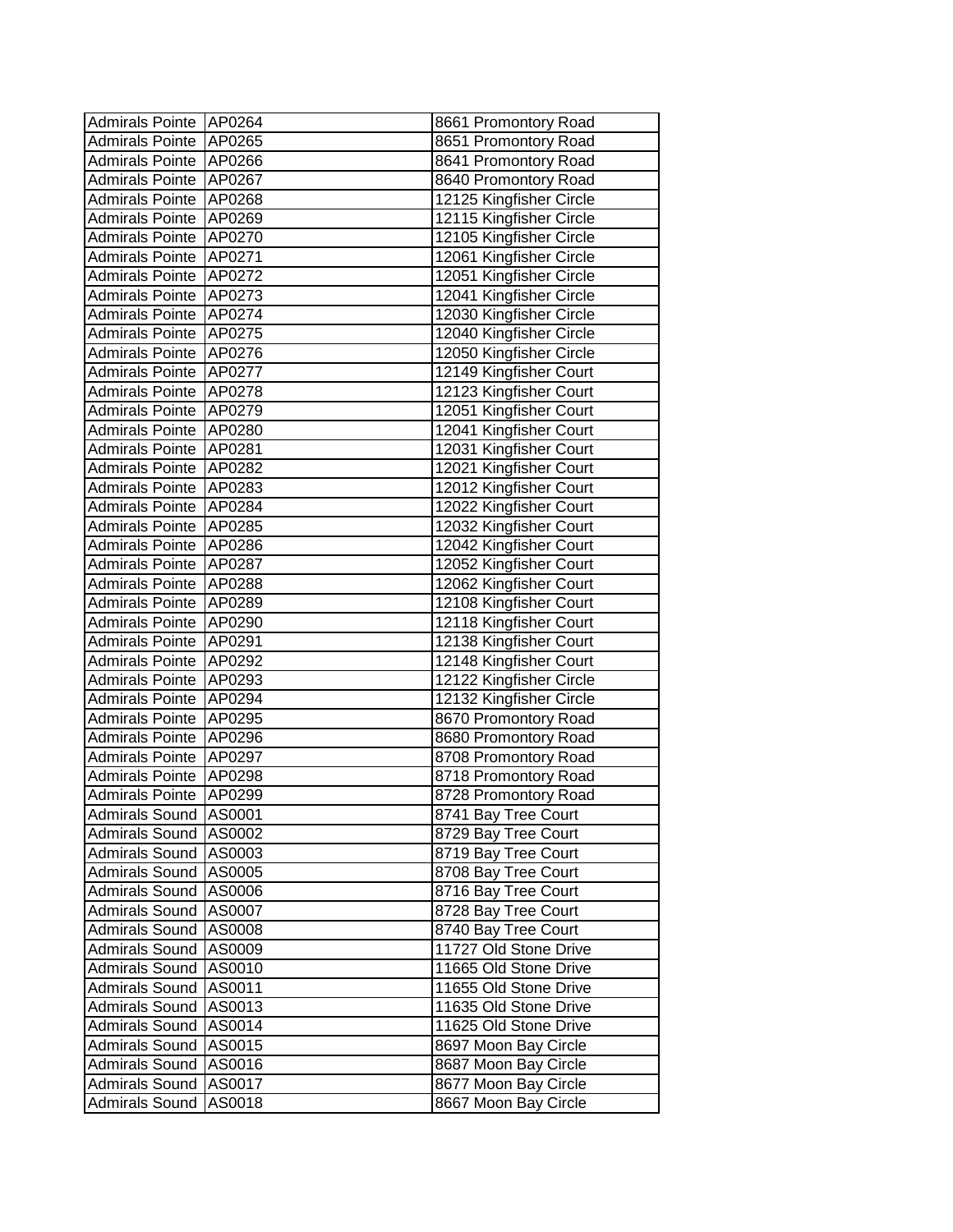| Admirals Sound AS0019   |        | 8657 Moon Bay Circle   |
|-------------------------|--------|------------------------|
| Admirals Sound   AS0020 |        | 8653 Moon Bay Circle   |
| Admirals Sound AS0021   |        | 8649 Moon Bay Circle   |
| Admirals Sound AS0022   |        | 8656 Moon Bay Circle   |
| Admirals Sound AS0023   |        | 8662 Moon Bay Circle   |
| Admirals Sound AS0024   |        | 8666 Moon Bay Circle   |
| Admirals Sound AS0025   |        | 8674 Moon Bay Circle   |
| Admirals Sound AS0026   |        | 8678 Moon Bay Circle   |
| Admirals Sound AS0027   |        | 8688 Moon Bay Circle   |
| Admirals Sound AS0028   |        | 8696 Moon Bay Circle   |
| Admirals Sound AS0029   |        | 11535 Old Stone Drive  |
| Admirals Sound AS0030   |        | 11525 Old Stone Drive  |
| Admirals Sound AS0031   |        | 11515 Old Stone Drive  |
| Admirals Sound   AS0032 |        | 8705 Sturgen Bay Lane  |
| Admirals Sound AS0033   |        | 8655 Sturgen Bay Lane  |
| Admirals Sound AS0034   |        | 8645 Sturgen Bay Lane  |
| Admirals Sound AS0035   |        | 8635 Sturgen Bay Lane  |
| Admirals Sound AS0036   |        | 8631 Sturgen Bay Lane  |
| Admirals Sound AS0037   |        | 11445 Sturgen Bay Lane |
| Admirals Sound AS0038   |        | 11435 Sturgen Bay Lane |
| Admirals Sound AS0039   |        | 11425 Sturgen Bay Lane |
| Admirals Sound AS0040   |        | 11415 Sturgen Bay Lane |
| Admirals Sound AS0041   |        | 11405 Sturgen Bay Lane |
| Admirals Sound AS0042   |        | 11408 Sturgen Bay Lane |
| Admirals Sound AS0043   |        | 11418 Sturgen Bay Lane |
| Admirals Sound AS0044   |        | 11428 Sturgen Bay Lane |
| Admirals Sound AS0045   |        | 8646 Sturgen Bay Lane  |
| Admirals Sound AS0046   |        | 8656 Sturgen Bay Lane  |
| Admirals Sound AS0047   |        | 8706 Sturgen Bay Lane  |
| Admirals Sound AS0048   |        | 8716 Sturgen Bay Lane  |
| Admirals Sound AS0049   |        | 8726 Sturgen Bay Lane  |
| Admirals Sound AS0050   |        | 11463 Old Stone Drive  |
| Admirals Sound AS0051   |        | 11453 Old Stone Drive  |
| Admirals Sound   AS0052 |        | 11443 Old Stone Drive  |
| Admirals Sound   AS0053 |        | 11632 Old Stone Drive  |
| Admirals Sound AS0054   |        | 11622 Old Stone Road   |
| Admirals Sound AS0055   |        | 8742 Calumet Drive     |
| Admirals Sound AS0056   |        | 8750 Calumet Drive     |
| Admirals Sound AS0057   |        | 8810 Calumet Drive     |
| Admirals Sound AS0058   |        | 8820 Calumet Drive     |
| Admirals Sound AS0059   |        | 8830 Calumet Drive     |
| <b>Admirals Sound</b>   | AS0060 | 8840 Calumet Drive     |
| <b>Admirals Sound</b>   | AS0061 | 8846 Calumet Drive     |
| <b>Admirals Sound</b>   | AS0062 | 8850 Calumet Drive     |
| Admirals Sound   AS0063 |        | 8851 Calumet Drive     |
| Admirals Sound          | AS0064 | 8841 Calumet Drive     |
| <b>Admirals Sound</b>   | AS0065 | 8831 Calumet Drive     |
| Admirals Sound          | AS0066 | 8821 Calumet Drive     |
| Admirals Sound AS0067   |        | 8811 Calumet Drive     |
| <b>Admirals Sound</b>   | AS0068 | 8749 Calumet Drive     |
| Admirals Sound AS0069   |        | 8735 Calumet Drive     |
| <b>Admirals Sound</b>   | AS0070 | 11546 Old Stone Drive  |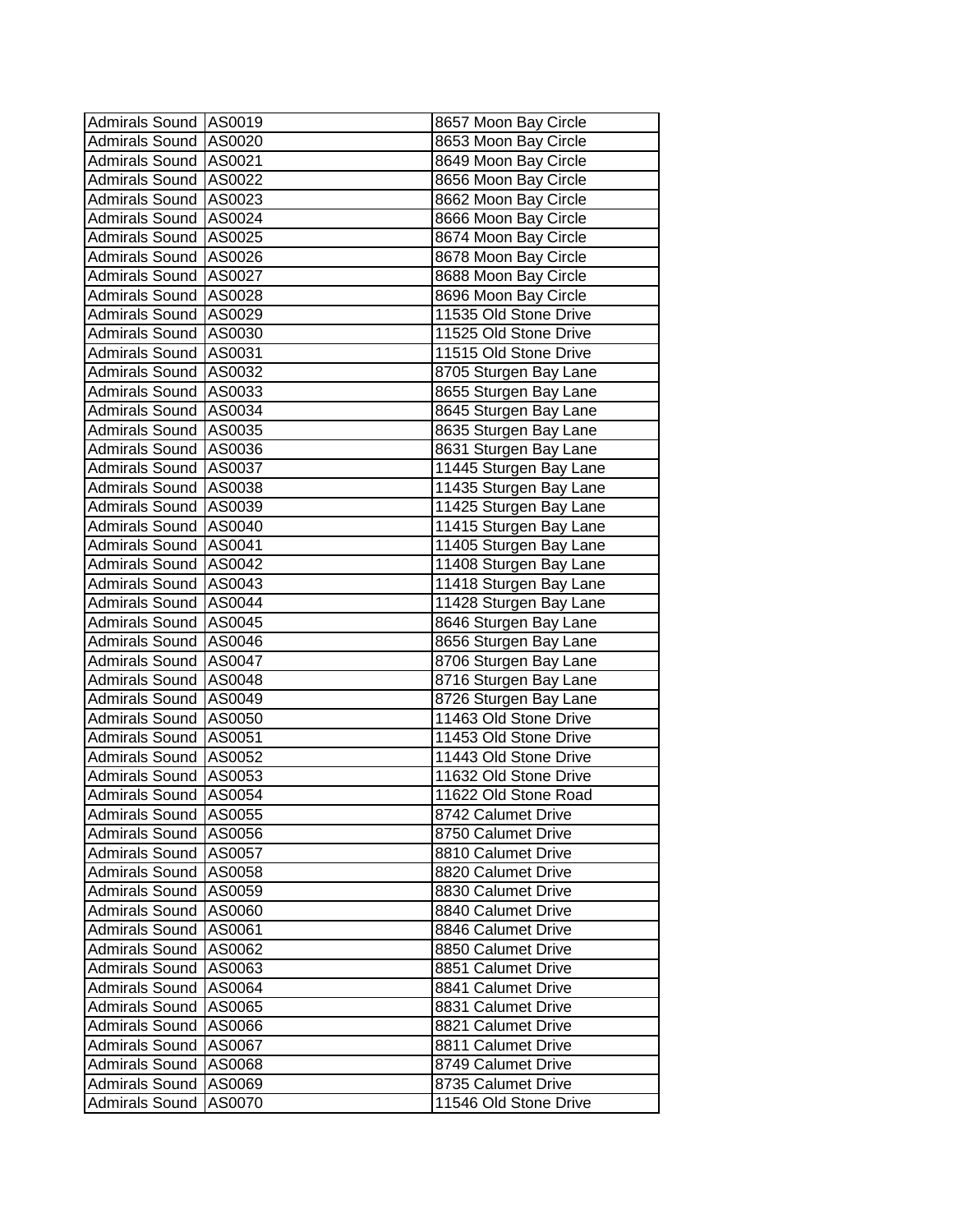| Admirals Sound AS0071   |        | 11536 Old Stone Drive  |
|-------------------------|--------|------------------------|
| Admirals Sound AS0072   |        | 11526 Old Stone Drive  |
| Admirals Sound AS0073   |        | 11516 Old Stone Drive  |
| Admirals Sound AS0074   |        | 11476 Old Stone Drive  |
| Admirals Sound AS0075   |        | 11464 Old Stone Drive  |
| Admirals Sound AS0076   |        | 11454 Old Stone Drive  |
| Admirals Sound AS0077   |        | 11444 Old Stone Drive  |
| Admirals Sound AS0078   |        | 11433 Old Stone Drive  |
| Admirals Sound AS0079   |        | 11423 Old Stone Drive  |
| Admirals Sound AS0080   |        | 11413 Old Stone Drive  |
| Admirals Sound AS0081   |        | 8815 Key Harbour Drive |
| Admirals Sound AS0082   |        | 11422 Fairport Circle  |
| Admirals Sound AS0083   |        | 11432 Fairport Circle  |
| Admirals Sound AS0084   |        | 11442 Fairport Circle  |
| Admirals Sound AS0085   |        | 11448 Fairport Circle  |
| Admirals Sound AS0086   |        | 11452 Fairport Circle  |
| Admirals Sound AS0087   |        | 11459 Fairport Circle  |
| Admirals Sound AS0088   |        | 11457 Fairport Circle  |
| Admirals Sound AS0089   |        | 11455 Fairport Circle  |
| Admirals Sound AS0090   |        | 11445 Fairport Circle  |
| Admirals Sound AS0091   |        | 11427 Fairport Circle  |
| Admirals Sound AS0092   |        | 8741 Key Harbour Drive |
| Admirals Sound AS0093   |        | 8731 Key Harbour Drive |
| Admirals Sound AS0094   |        | 8721 Key Harbour Drive |
| Admirals Sound AS0095   |        | 8711 Key Harbour Drive |
| Admirals Sound AS0096   |        | 8677 Key Harbour Drive |
| Admirals Sound AS0097   |        | 8669 Key Harbour Drive |
| Admirals Sound AS0098   |        | 8659 Key Harbour Drive |
| Admirals Sound AS0099   |        | 8649 Key Harbour Drive |
| Admirals Sound AS0100   |        | 8639 Key Harbour Drive |
| Admirals Sound AS0101   |        | 8629 Key Harbour Drive |
| Admirals Sound AS0102   |        | 8619 Key Harbour Drive |
| Admirals Sound AS0104   |        | 8611 Key Harbour Drive |
| Admirals Sound AS0105   |        | 8610 Key Harbour Drive |
| Admirals Sound AS0106   |        | 8620 Key Harbour Drive |
| Admirals Sound AS0107   |        | 8628 Key Harbour Drive |
| Admirals Sound   AS0108 |        | 8640 Key Harbour Drive |
| Admirals Sound AS0109   |        | 8656 Key Harbour Drive |
| Admirals Sound   AS0110 |        | 8668 Key Harbour Drive |
| Admirals Sound AS0111   |        | 8712 Key Harbour Drive |
| <b>Admirals Sound</b>   | AS0112 | 8722 Key Harbour Drive |
| <b>Admirals Sound</b>   | AS0113 | 11311 Manitou Court    |
| <b>Admirals Sound</b>   | AS0114 | 11305 Manitou Court    |
| <b>Admirals Sound</b>   | AS0115 | 11306 Manitou Court    |
| <b>Admirals Sound</b>   | AS0116 | 11310 Manitou Court    |
| <b>Admirals Sound</b>   | AS0117 | 11320 Manitou Court    |
| <b>Admirals Sound</b>   | AS0118 | 11334 Manitou Court    |
| <b>Admirals Sound</b>   | AS0119 | 8742 Key Harbour Drive |
| <b>Admirals Sound</b>   | AS0120 | 8752 Key Harbour Drive |
| <b>Admirals Sound</b>   | AS0121 | 8814 Key Harbour Drive |
| <b>Admirals Sound</b>   | AS0122 | 8824 Key Harbour Drive |
| <b>Admirals Sound</b>   | AS0123 | 8836 Key Harbour Drive |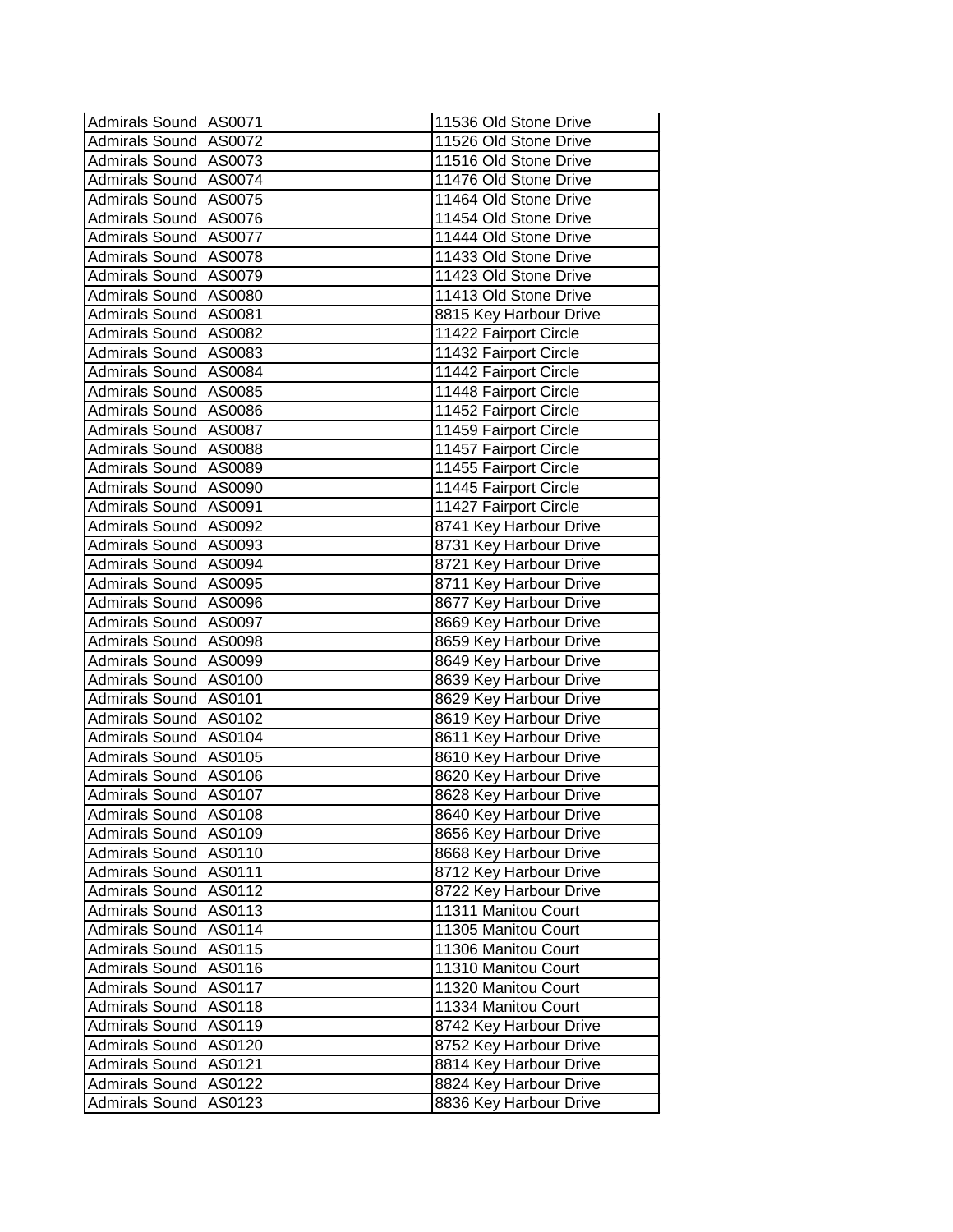| Admirals Sound AS0124   |        | 11361 Old Stone Drive  |
|-------------------------|--------|------------------------|
| Admirals Sound   AS0125 |        | 8845 Otter Cove Circle |
| Admirals Sound   AS0126 |        | 8831 Otter Cove Circle |
| Admirals Sound AS0127   |        | 8821 Otter Cove Circle |
| Admirals Sound AS0128   |        | 8811 Otter Cove Circle |
| Admirals Sound AS0129   |        | 8803 Otter Cove Circle |
| Admirals Sound AS0130   |        | 8771 Otter Cove Circle |
| Admirals Sound AS0131   |        | 8757 Otter Cove Circle |
| Admirals Sound AS0132   |        | 8749 Otter Cove Circle |
| Admirals Sound   AS0133 |        | 8737 Otter Cove Circle |
| Admirals Sound AS0134   |        | 8727 Otter Cove Circle |
| Admirals Sound AS0135   |        | 8717 Otter Cove Circle |
| Admirals Sound AS0136   |        | 8711 Otter Cove Circle |
| Admirals Sound AS0137   |        | 8710 Otter Cove Circle |
| Admirals Sound AS0138   |        | 8714 Otter Cove Circle |
| Admirals Sound AS0139   |        | 8724 Otter Cove Circle |
| Admirals Sound AS0140   |        | 8736 Otter Cove Circle |
| Admirals Sound AS0141   |        | 8748 Otter Cove Circle |
| Admirals Sound AS0142   |        | 8758 Otter Cove Circle |
| Admirals Sound   AS0143 |        | 8768 Otter Cove Circle |
| Admirals Sound AS0144   |        | 8802 Otter Cove Circle |
| Admirals Sound AS0145   |        | 8812 Otter Cove Circle |
| Admirals Sound AS0146   |        | 8826 Otter Cove Circle |
| Admirals Sound AS0147   |        | 8844 Otter Cove Circle |
| Admirals Sound AS0148   |        | 11245 Old Stone Drive  |
| Admirals Sound AS0149   |        | 11249 Woods Bay Lane   |
| Admirals Sound AS0150   |        | 11237 Woods Bay Lane   |
| Admirals Sound AS0151   |        | 11227 Woods Bay Lane   |
| Admirals Sound AS0152   |        | 11217 Woods Bay Lane   |
| Admirals Sound AS0153   |        | 11151 Woods Bay Lane   |
| Admirals Sound   AS0155 |        | 11131 Woods Bay Lane   |
| Admirals Sound AS0156   |        | 11121 Woods Bay Lane   |
| Admirals Sound   AS0157 |        | 11075 Woods Bay Lane   |
| Admirals Sound AS0158   |        | 11065 Woods Bay Lane   |
| Admirals Sound   AS0159 |        | 11055 Woods Bay Lane   |
| Admirals Sound AS0160   |        | 11045 Woods Bay Lane   |
| Admirals Sound   AS0161 |        | 10912 Lake Front Drive |
| Admirals Sound AS0162   |        | 10948 Lake Front Drive |
| Admirals Sound AS0164   |        | 10964 Lake Front Drive |
| Admirals Sound AS0165   |        | 11016 Lake Front Drive |
| Admirals Sound AS0166   |        | 11026 Woods Bay Lane   |
| Admirals Sound AS0167   |        | 11030 Woods Bay Lane   |
| Admirals Sound   AS0168 |        | 11034 Woods Bay Lane   |
| Admirals Sound AS0169   |        | 11038 Woods Bay Lane   |
| Admirals Sound AS0170   |        | 11042 Woods Bay Lane   |
| Admirals Sound AS0171   |        | 11056 Woods Bay Lane   |
| Admirals Sound AS0172   |        | 11074 Woods Bay Lane   |
| Admirals Sound AS0173   |        | 8916 Spider Bay Court  |
| Admirals Sound AS0174   |        | 8920 Spider Bay Court  |
| Admirals Sound AS0176   |        | 8938 Spider Bay Court  |
| Admirals Sound AS0177   |        | 8944 Spider Bay Court  |
| Admirals Sound          | AS0178 | 8939 Spider Bay Court  |
|                         |        |                        |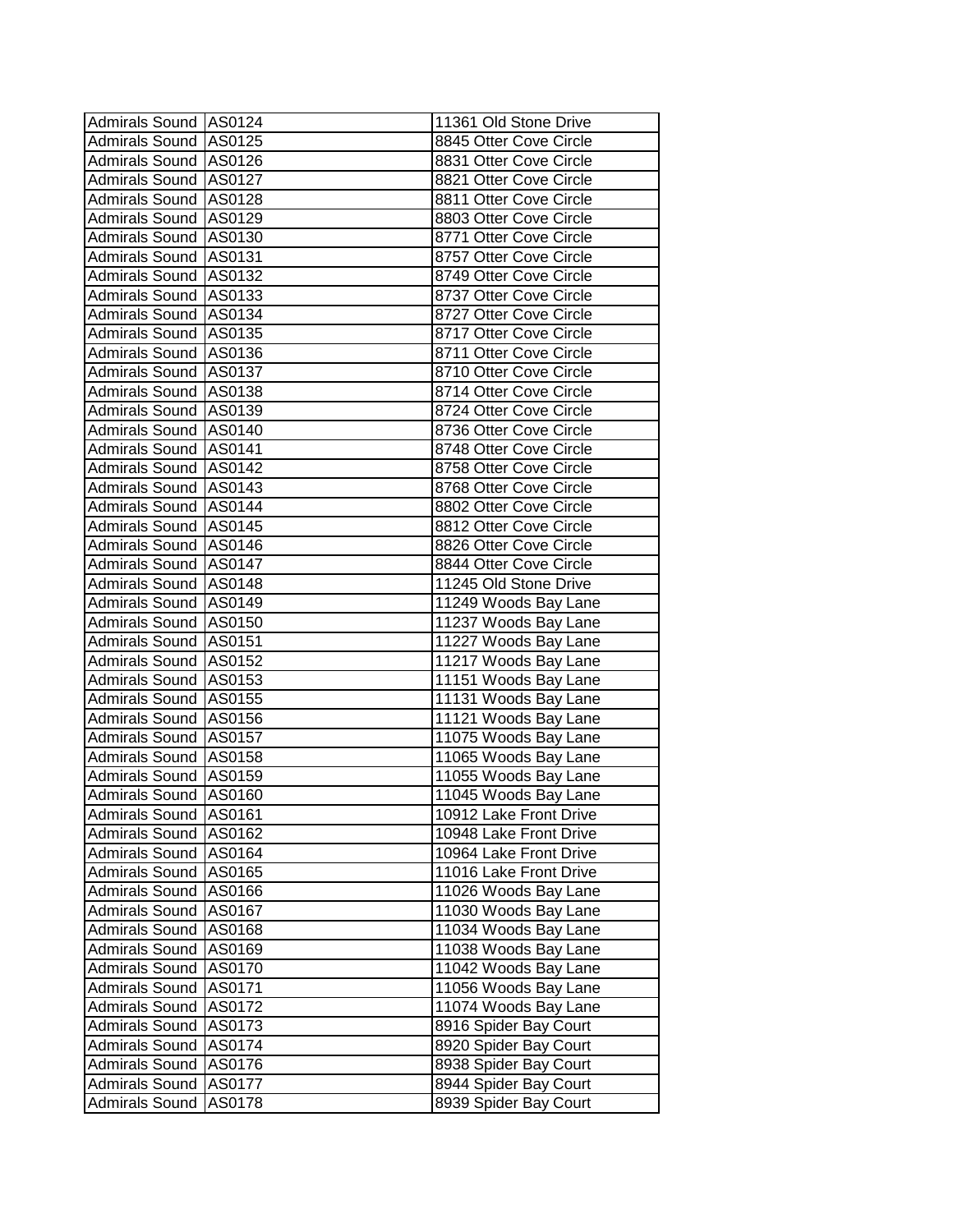| Admirals Sound AS0179   |        | 8933 Spider Bay Court     |
|-------------------------|--------|---------------------------|
| Admirals Sound AS0180   |        | 8915 Spider Bay Court     |
| Admirals Sound AS0181   |        | 11140 Woods Bay Lane      |
| Admirals Sound AS0182   |        | 11154 Woods Bay Lane      |
| Admirals Sound AS0183   |        | 11232 Woods Bay Lane      |
| Admirals Sound AS0184   |        | 11244 Woods Bay Lane      |
| Admirals Sound AS0185   |        | 11254 Woods Bay Lane      |
| Admirals Sound AS0186   |        | 9002 Nautical Watch Drive |
| Admirals Sound AS0187   |        | 9012 Nautical Watch Drive |
| Admirals Sound AS0188   |        | 9024 Nautical Watch Drive |
| Admirals Sound   AS0189 |        | 9036 Nautical Watch Drive |
| Admirals Sound AS0190   |        | 9044 Nautical Watch Drive |
| Admirals Sound   AS0191 |        | 9052 Nautical Watch Drive |
| Admirals Sound AS0192   |        | 9056 Nautical Watch Drive |
| Admirals Sound AS0193   |        | 9060 Nautical Watch Drive |
| Admirals Sound AS0194   |        | 9068 Nautical Watch Drive |
| Admirals Sound AS0196   |        | 9088 Nautical Watch Drive |
| Admirals Sound AS0197   |        | 9098 Nautical Watch Drive |
| Admirals Sound   AS0198 |        | 9108 Nautical Watch Drive |
| Admirals Sound AS0199   |        | 9118 Nautical Watch Drive |
| Admirals Sound AS0200   |        | 9128 Nautical Watch Drive |
| Admirals Sound AS0201   |        | 9138 Nautical Watch Drive |
| Admirals Sound AS0202   |        | 9148 Nautical Watch Drive |
| Admirals Sound AS0203   |        | 9158 Nautical Watch Drive |
| Admirals Sound AS0204   |        | 9168 Nautical Watch Drive |
| Admirals Sound AS0205   |        | 9163 Nautical Watch Drive |
| Admirals Sound AS0206   |        | 9145 Nautical Watch Drive |
| Admirals Sound AS0207   |        | 9135 Nautical Watch Drive |
| Admirals Sound AS0208   |        | 9125 Nautical Watch Drive |
| Admirals Sound AS0209   |        | 9105 Nautical Watch Drive |
| Admirals Sound AS0210   |        | 9039 Nautical Watch Drive |
| Admirals Sound AS0211   |        | 9023 Nautical Watch Drive |
| Admirals Sound AS0212   |        | 9003 Nautical Watch Drive |
| Admirals Sound AS0213   |        | 11318 Woods Bay Lane      |
| Admirals Sound AS0214   |        | 11328 Woods Bay Lane      |
| Admirals Sound AS0215   |        | 11338 Woods Bay Lane      |
| Admirals Sound   AS0216 |        | 11348 Woods Bay Lane      |
| Admirals Sound AS0217   |        | 11358 Woods Bay Lane      |
| Admirals Sound AS0218   |        | 11368 Woods Bay Lane      |
| Admirals Sound AS0219   |        | 11384 Woods Bay Lane      |
| Admirals Sound AS0228   |        | 9022 Bay Breeze Court     |
| <b>Admirals Sound</b>   | AS0229 | 9026 Bay Breeze Court     |
| <b>Admirals Sound</b>   | AS0230 | 9034 Bay Breeze Court     |
| <b>Admirals Sound</b>   | AS0231 | 9044 Bay Breeze Court     |
| Admirals Sound AS0232   |        | 9052 Bay Breeze Court     |
| <b>Admirals Sound</b>   | AS0233 | 9062 Bay Breeze Court     |
| Admirals Sound AS0234   |        | 9066 Bay Breeze Court     |
| Admirals Sound AS0236   |        | 9080 Bay Breeze Court     |
| Admirals Sound   AS0237 |        | 9090 Bay Breeze Court     |
| Admirals Sound AS0239   |        | 9063 Bay Breeze Court     |
| Admirals Sound AS0240   |        | 9053 Bay Breeze Court     |
| <b>Admirals Sound</b>   | AS0241 | 9029 Bay Breeze Court     |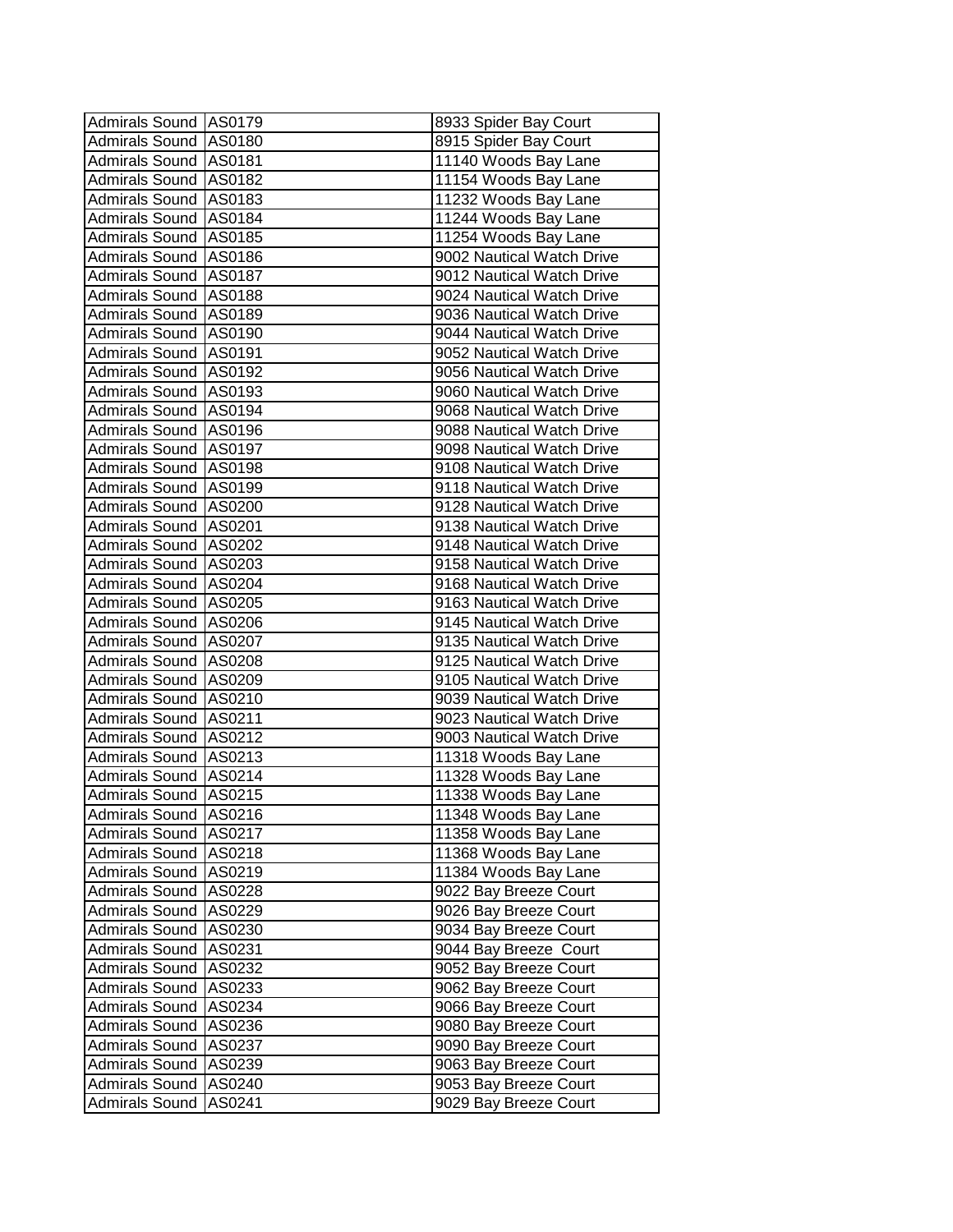| Admirals Sound   AS0243<br>11428 Woods Bay Lane       |  |
|-------------------------------------------------------|--|
|                                                       |  |
| Admirals Sound   AS0244<br>11438 Woods Bay Lane       |  |
| Admirals Sound AS0245<br>11450 Woods Bay Lane         |  |
| Admirals Sound AS0246<br>11460 Woods Bay Lane         |  |
| Admirals Sound AS0247<br>9020 Cloud Bay Court         |  |
| Admirals Sound AS0248<br>9028 Cloud Bay Court         |  |
| Admirals Sound AS0249<br>9038 Cloud Bay Court         |  |
| Admirals Sound AS0250<br>9043 Cloud Bay Court         |  |
| Admirals Sound AS0251<br>9039 Cloud Bay Court         |  |
| Admirals Sound AS0252<br>9035 Cloud Bay Court         |  |
| 9031 Cloud Bay Court<br>Admirals Sound AS0253         |  |
| Admirals Sound AS0254<br>9019 Cloud Bay Court         |  |
| 9009 Cloud Bay Court<br>Admirals Sound   AS0255       |  |
| Admirals Sound AS0256<br>11433 Woods Bay Lane         |  |
| Admirals Sound AS0257<br>11449 Woods Bay Lane         |  |
| Admirals Sound   AS0258<br>11467 Woods Bay Lane       |  |
| Admirals Sound   AS0259<br>11511 Woods Bay Lane       |  |
| Admirals Sound AS0260<br>11521 Woods Bay Lane         |  |
| Admirals Sound AS0261<br>11531 Woods Bay Lane         |  |
| Admirals Sound AS0262<br>11541 Woods Bay Lane         |  |
| Admirals Sound   AS0263<br>11551 Woods Bay Lane       |  |
| Admirals Sound AS0264<br>11561 Woods Bay Lane         |  |
| Admirals Sound AS0265<br>11571 Woods Bay Lane         |  |
| Admirals Sound   AS0266<br>11581 Woods Bay Lane       |  |
| Admirals Sound   AS0267<br>11609 Woods Bay Lane       |  |
| Admirals Sound AS0268<br>11619 Woods Bay Lane         |  |
| Admirals Sound AS0269<br>11629 Woods Bay Lane         |  |
| Admirals Sound AS0270<br>11641 Woods Bay Lane         |  |
| Admirals Sound AS0271<br>11655 Woods Bay Lane         |  |
| Admirals Sound AS0272<br>11671 Woods Bay Lane         |  |
| Admirals Sound   AS0273<br>11642 Old Stone Drive      |  |
| Admirals Sound   AS0274<br>11695 Woods Bay Lane       |  |
| Admirals Sound   AS0275<br>11698 Woods Bay Lane       |  |
| Admirals Sound   AS0276<br>11732 Old Stone Drive      |  |
| 11744 Old Stone Drive<br>Admirals Sound AS0277        |  |
| Admirals Sound AS0278<br>11758 Old Stone Drive        |  |
| Admirals Sound   AS0279<br>8822 Admirals Pointe Drive |  |
| Admirals Sound AS0280<br>8832 Admirals Pointe Drive   |  |
| Admirals Sound AS0281<br>8842 Admirals Pointe Drive   |  |
| Admirals Sound AS0282<br>11680 Woods Bay Lane         |  |
| Admirals Sound<br>11672 Woods Bay Lane<br>AS0283      |  |
| Admirals Sound<br>AS0284<br>11662 Woods Bay Lane      |  |
| Admirals Sound<br>AS0285<br>11650 Woods Bay Lane      |  |
| Admirals Sound AS0286<br>11640 Woods Bay Lane         |  |
| Admirals Sound AS0287<br>11630 Woods Bay Lane         |  |
| 11618 Woods Bay Lane<br>Admirals Sound AS0288         |  |
| 11584 Woods Bay Lane<br>Admirals Sound AS0289         |  |
| 11572 Woods Bay Lane<br>Admirals Sound   AS0290       |  |
| 11560 Woods Bay Lane<br>Admirals Sound AS0291         |  |
| 8917 Serpent Circle<br>Admirals Sound AS0292          |  |
| Admirals Sound<br>8927 Serpent Court<br>AS0293        |  |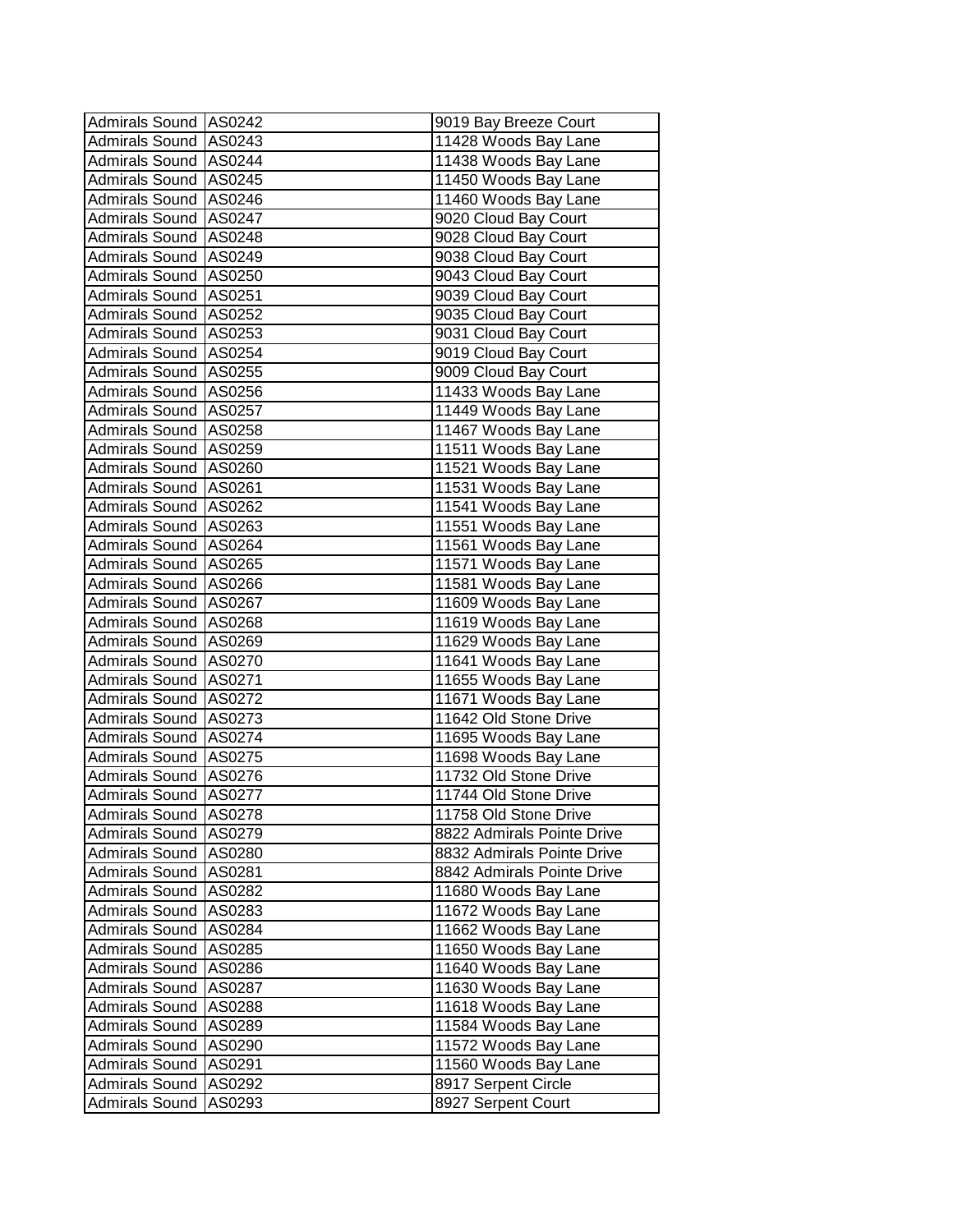| Admirals Sound   AS0294 |        | 8933 Serpent Circle   |
|-------------------------|--------|-----------------------|
| Admirals Sound AS0295   |        | 8934 Serpent Circle   |
| Admirals Sound   AS0296 |        | 8928 Serpent Circle   |
| Admirals Sound AS0297   |        | 8918 Serpent Circle   |
| Admirals Sound AS0298   |        | 11536 Woods Bay Lane  |
| Admirals Sound AS0299   |        | 11520 Woods Bay Lane  |
| Admirals Sound AS0300   |        | 8821 Bay Breeze Lane  |
| Admirals Sound AS0301   |        | 8831 Bay Breeze Lane  |
| Admirals Sound AS0302   |        | 8841 Bay Breeze Lane  |
| Admirals Sound AS0303   |        | 8851 Bay Breeze Lane  |
| Admirals Sound AS0304   |        | 8909 Bay Breeze Lane  |
| Admirals Sound AS0305   |        | 8919 Bay Breeze Lane  |
| Admirals Sound AS0306   |        | 8931 Bay Breeze Lane  |
| Admirals Sound AS0307   |        | 8945 Bay Breeze Lane  |
| Admirals Sound AS0308   |        | 8957 Bay Breeze Lane  |
| Admirals Sound AS0309   |        | 8971 Bay Breeze Lane  |
| Admirals Sound   AS0310 |        | 8989 Bay Breeze Lane  |
| Admirals Sound AS0311   |        | 8990 Bay Breeze Lane  |
| Admirals Sound AS0312   |        | 8974 Bay Breeze Lane  |
| Admirals Sound AS0313   |        | 8964 Bay Breeze Lane  |
| Admirals Sound AS0314   |        | 8954 Bay Breeze Lane  |
| Admirals Sound   AS0315 |        | 8944 Bay Breeze Lane  |
| Admirals Sound AS0316   |        | 8934 Bay Breeze Lane  |
| Admirals Sound AS0317   |        | 8924 Bay Breeze Lane  |
| Admirals Sound AS0318   |        | 8914 Bay Breeze Lane  |
| Admirals Sound AS0319   |        | 8840 Bay Breeze Lane  |
| Admirals Sound   AS0320 |        | 8824 Bay Breeze Lane  |
| Admirals Sound AS0321   |        | 11380 Old Stone Drive |
| Admirals Sound AS0322   |        | 11370 Old Stone Drive |
| Admirals Sound AS0323   |        | 11360 Old Stone Drive |
| Admirals Sound   AS0324 |        | 11350 Old Stone Drive |
| Admirals Sound   AS0325 |        | 11340 Old Stone Drive |
| Admirals Sound   AS0326 |        | 11266 Old Stone Drive |
| Admirals Sound AS0327   |        | 11256 Old Stone Drive |
| Admirals Sound   AS0328 |        | 11246 Old Stone Drive |
| Admirals Sound AS0329   |        | 11236 Old Stone Drive |
| Admirals Sound   AS0330 |        | 11279 Woods Bay Lane  |
| Admirals Sound AS0331   |        | 8958 Sawmill Court    |
| Admirals Sound AS0332   |        | 8942 Sawmill Court    |
| Admirals Sound AS0333   |        | 8932 Sawmill Court    |
| Admirals Sound   AS0334 |        | 8926 Sawmill Court    |
| <b>Admirals Sound</b>   | AS0335 | 8925 Sawmill Court    |
| <b>Admirals Sound</b>   | AS0336 | 8933 Sawmill Court    |
| <b>Admirals Sound</b>   | AS0337 | 8943 Sawmill Court    |
| Admirals Sound AS0338   |        | 8961 Sawmill Court    |
| Admirals Sound AS0339   |        | 11363 Woods Bay Lane  |
| Admirals Sound AS0340   |        | 11375 Woods Bay Lane  |
| Admirals Sound AS0341   |        | 11385 Woods Bay Lane  |
| Admirals Woods AW0001   |        | 11833 Old Stone Drive |
| Admirals Woods AW0002   |        | 11843 Old Stone Drive |
| Admirals Woods AW0003   |        | 11923 Old Stone Drive |
| Admirals Woods AW0004   |        | 11933 Old Stone Drive |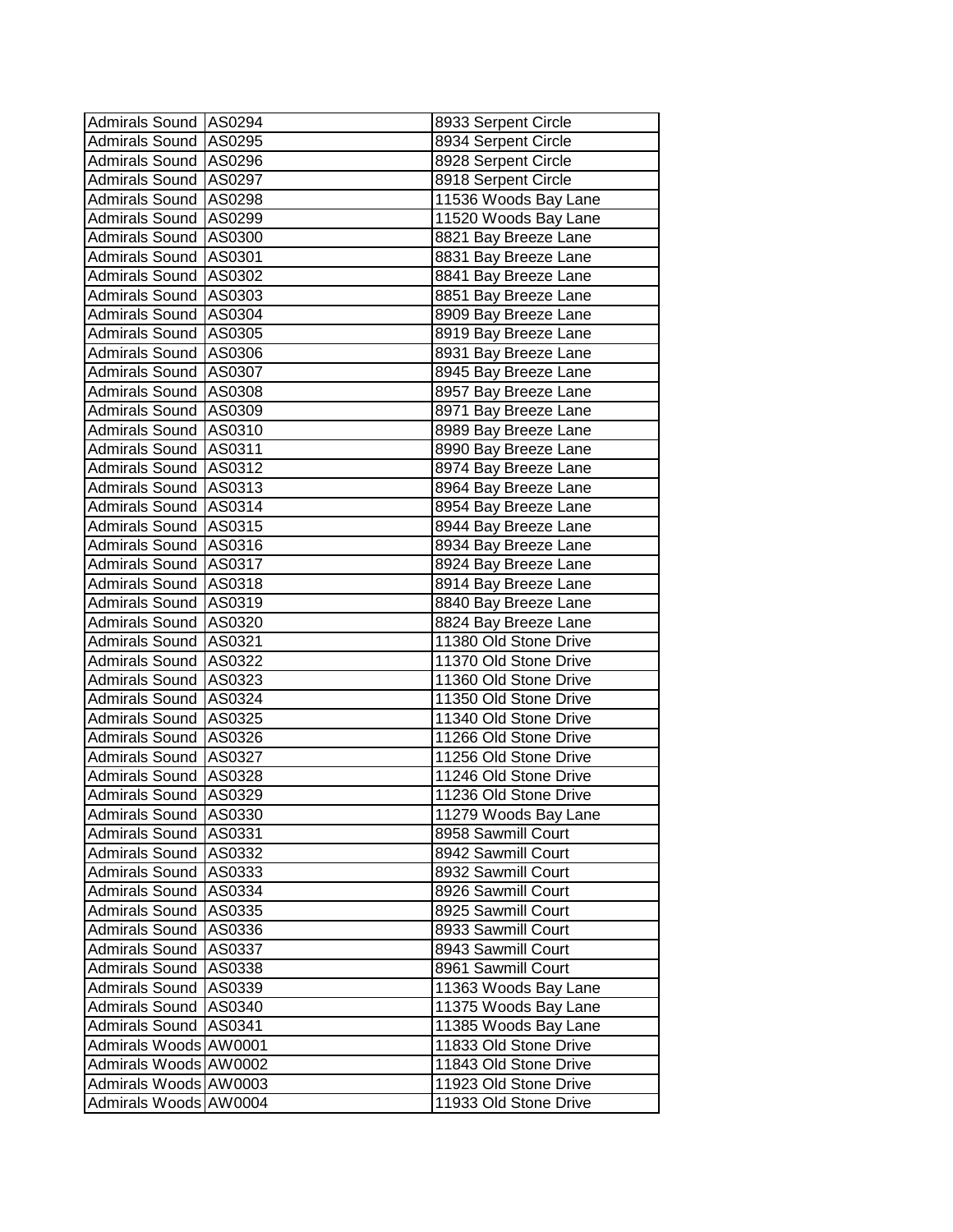| Admirals Woods AW0005 |               | 8750 Admirals Woods Drive  |
|-----------------------|---------------|----------------------------|
| Admirals Woods AW0006 |               | 8734 Admirals Woods Drive  |
| Admirals Woods AW0007 |               | 8724 Admirals Woods Drive  |
| Admirals Woods AW0008 |               | 8678 Admirals Woods Drive  |
| Admirals Woods AW0009 |               | 8717 Admirals Woods Circle |
| Admirals Woods AW0010 |               | 8731 Admirals Woods Circle |
| Admirals Woods AW0011 |               | 8741 Admirals Woods Circle |
| Admirals Woods AW0012 |               | 8742 Admirals Woods Circle |
| Admirals Woods AW0013 |               | 8640 Admirals Woods Drive  |
| Admirals Woods AW0014 |               | 8630 Admirals Woods Drive  |
| Admirals Woods AW0015 |               | 8631 Admirals Woods Drive  |
| Admirals Woods AW0016 |               | 8635 Admirals Woods Drive  |
| Admirals Woods AW0017 |               | 8645 Admirals Woods Drive  |
| Admirals Woods AW0018 |               | 8655 Admirals Woods Drive  |
| Admirals Woods AW0019 |               | 8665 Admirals Woods Drive  |
| Admirals Woods AW0020 |               | 8669 Admirals Woods Drive  |
| Admirals Woods AW0021 |               | 8673 Admirals Woods Drive  |
| Admirals Woods AW0022 |               | 8679 Admirals Woods Drive  |
| Admirals Woods AW0023 |               | 8689 Admirals Woods Drive  |
| Admirals Woods AW0024 |               | 8725 Admirals Woods Drive  |
| Admirals Woods AW0025 |               | 8735 Admirals Woods Drive  |
| Admirals Woods AW0026 |               | 8751 Admirals Woods Drive  |
| Admirals Woods AW0027 |               | 12033 Old Stone Drive      |
| Beam Reach            | <b>BR0001</b> | 8649 Swiftsail Court       |
| Beam Reach            | <b>BR0002</b> | 8645 Swiftsail Court       |
| Beam Reach            | <b>BR0003</b> | 8640 Swiftsail Court       |
| Beam Reach            | <b>BR0004</b> | 8644 Swiftsail Court       |
| Beam Reach            | <b>BR0005</b> | 8650 Swiftsail Court       |
| Beam Reach            | <b>BR0006</b> | 8702 Swiftsail Court       |
| Beam Reach            | <b>BR0007</b> | 8708 Swiftsail Court       |
| Beam Reach            | <b>BR0008</b> | 8714 Swiftsail Court       |
| Beam Reach            | <b>BR0009</b> | 8722 Swiftsail Court       |
| Beam Reach            | <b>BR0010</b> | 8805 Swiftsail Circle      |
| Beam Reach            | <b>BR0011</b> | 8814 Swiftsail Circle      |
| Beam Reach            | <b>BR0012</b> | 8815 Swiftsail Circle      |
| Beam Reach            | <b>BR0013</b> | 8826 Swiftsail Circle      |
| Beam Reach            | <b>BR0014</b> | 8829 Swiftsail Circle      |
| Beam Reach            | <b>BR0015</b> | 8833 Swiftsail Circle      |
| Beam Reach            | <b>BR0016</b> | 8837 Swiftsail Circle      |
| Beam Reach            | <b>BR0017</b> | 10214 Swiftsail Circle     |
| Beam Reach            | <b>BR0018</b> | 8834 Swiftsail Circle      |
| Beam Reach            | <b>BR0019</b> | 8830 Swiftsail Circle      |
| Beam Reach            | <b>BR0020</b> | 8820 Swiftsail Circle      |
| Beam Reach            | <b>BR0021</b> | 8810 Swiftsail Circle      |
| Beam Reach            | <b>BR0022</b> | 10310 Swiftsail Lane       |
| Beam Reach            | <b>BR0023</b> | 10316 Swiftsail Lane       |
| Beam Reach            | BR0024        | 10322 Swiftsail Lane       |
| Beam Reach            | <b>BR0025</b> | 10317 Swiftsail Lane       |
| Beam Reach            | <b>BR0026</b> | 10303 Swiftsail Lane       |
| Beam Reach            | <b>BR0027</b> | 8721 Swiftsail Court       |
| Beam Reach            | <b>BR0028</b> | 8717 Swiftsail Court       |
| Beam Reach            | <b>BR0029</b> | 8711 Swiftsail Court       |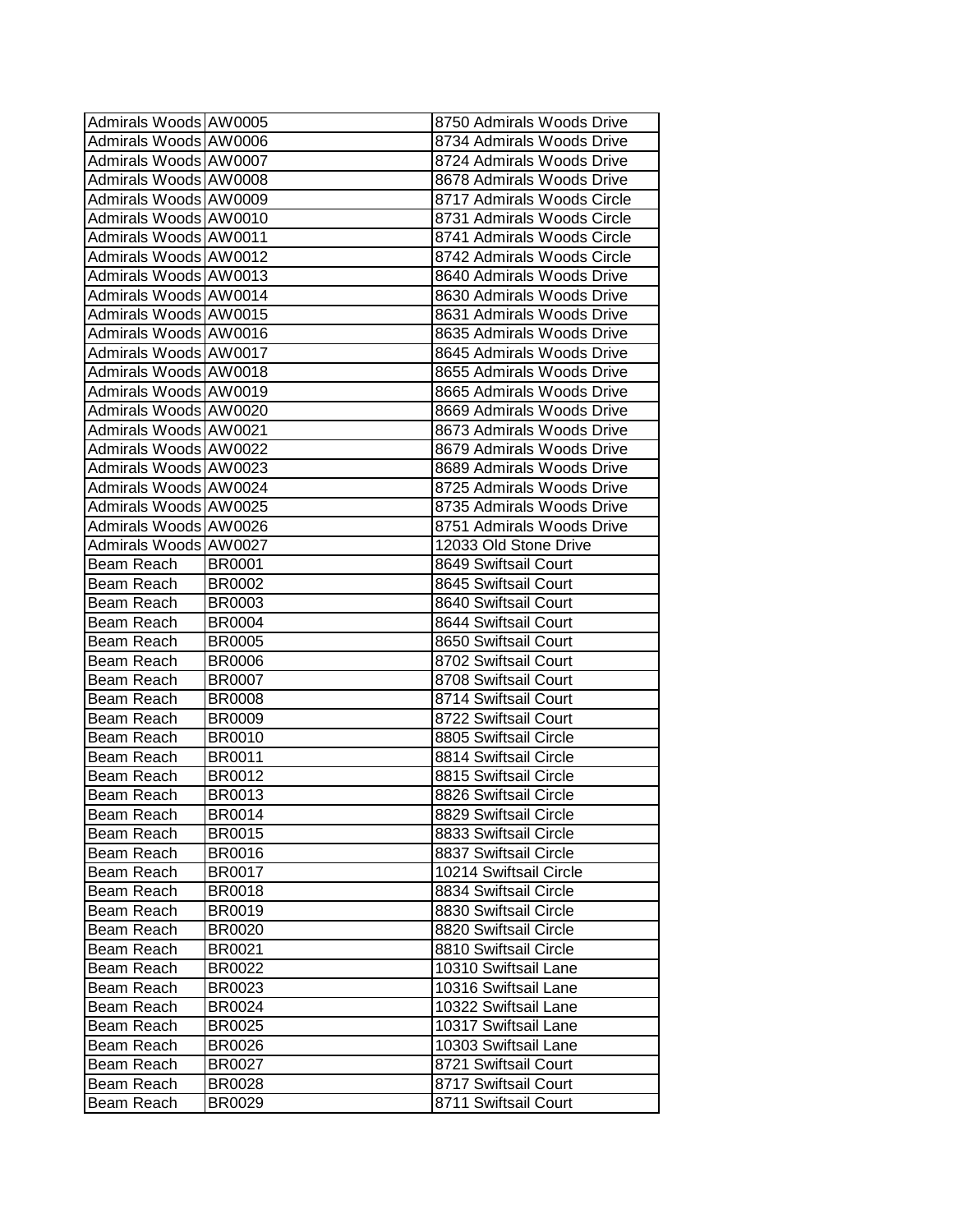| Beam Reach | <b>BR0030</b> | 8707 Swiftsail Court  |
|------------|---------------|-----------------------|
| Beam Reach | BR0031        | 8701 Swiftsail Court  |
| Beam Reach | <b>BR0032</b> | 8655 Swiftsail Court  |
| Beam Reach | <b>BR0033</b> | 10422 Fall Creek Road |
| Beam Reach | <b>BR0034</b> | 10430 Fall Creek Road |
| Beam Reach | <b>BR0035</b> | 10434 Fall Creek Road |
| Beam Reach | <b>BR0036</b> | 10438 Fall Creek Road |
| Beam Reach | <b>BR0037</b> | 10444 Fall Creek Road |
| Beam Reach | <b>BR0038</b> | 10450 Fall Creek Road |
| Beam Reach | <b>BR0039</b> | 10504 Fall Creek Road |
| Beam Reach | <b>BR0040</b> | 9005 Clipper Court    |
| Beam Reach | <b>BR0041</b> | 9011 Clipper Court    |
| Beam Reach | BR0042        | 10529 Stormhaven Way  |
| Beam Reach | BR0043        | 9004 Clipper Court    |
| Beam Reach | <b>BR0044</b> | 9008 Clipper Court    |
| Beam Reach | <b>BR0045</b> | 9014 Clipper Court    |
| Beam Reach | <b>BR0046</b> | 9020 Clipper Court    |
| Beam Reach | <b>BR0047</b> | 10505 Stormhaven Way  |
| Beam Reach | <b>BR0048</b> | 10425 Stormhaven Way  |
| Beam Reach | <b>BR0049</b> | 10419 Stormhaven Way  |
| Beam Reach | <b>BR0050</b> | 10411 Stormhaven Way  |
| Beam Reach | BR0051        | 9025 Brigs Way        |
| Beam Reach | <b>BR0052</b> | 9017 Brigs Way        |
| Beam Reach | <b>BR0053</b> | 9011 Brigs Way        |
| Beam Reach | <b>BR0054</b> | 10412 Brigs Court     |
| Beam Reach | <b>BR0055</b> | 10418 Brigs Court     |
| Beam Reach | <b>BR0056</b> | 10421 Brigs Court     |
| Beam Reach | <b>BR0057</b> | 10415 Brigs Court     |
| Beam Reach | <b>BR0058</b> | 10409 Brigs Court     |
| Beam Reach | <b>BR0059</b> | 8927 Brigs Way        |
| Beam Reach | <b>BR0060</b> | 8921 Brigs Way        |
| Beam Reach | <b>BR0061</b> | 8915 Brigs Way        |
| Beam Reach | <b>BR0062</b> | 8909 Brigs Way        |
| Beam Reach | <b>BR0063</b> | 8905 Brigs Way        |
| Beam Reach | <b>BR0064</b> | 8906 Brigs Way        |
| Beam Reach | <b>BR0065</b> | 8914 Brigs Way        |
| Beam Reach | <b>BR0066</b> | 8920 Brigs Way        |
| Beam Reach | <b>BR0067</b> | 8926 Brigs Way        |
| Beam Reach | <b>BR0068</b> | 9004 Brigs Way        |
| Beam Reach | <b>BR0069</b> | 9010 Brigs Way        |
| Beam Reach | <b>BR0070</b> | 9016 Brigs Way        |
| Beam Reach | BR0071        | 10311 Stormhaven Way  |
| Beam Reach | <b>BR0072</b> | 10308 Stormhaven Way  |
| Beam Reach | <b>BR0073</b> | 10314 Stormhaven Way  |
| Beam Reach | <b>BR0074</b> | 10320 Stormhaven Way  |
| Beam Reach | <b>BR0075</b> | 10404 Stormhaven Way  |
| Beam Reach | <b>BR0076</b> | 10410 Stormhaven Way  |
| Beam Reach | <b>BR0077</b> | 10416 Stormhaven Way  |
| Beam Reach | <b>BR0078</b> | 10422 Stormhaven Way  |
| Beam Reach | <b>BR0079</b> | 10428 Stormhaven Way  |
| Beam Reach | <b>BR0080</b> | 10502 Stormhaven Way  |
| Beam Reach | <b>BR0081</b> | 10508 Stormhaven Way  |
|            |               |                       |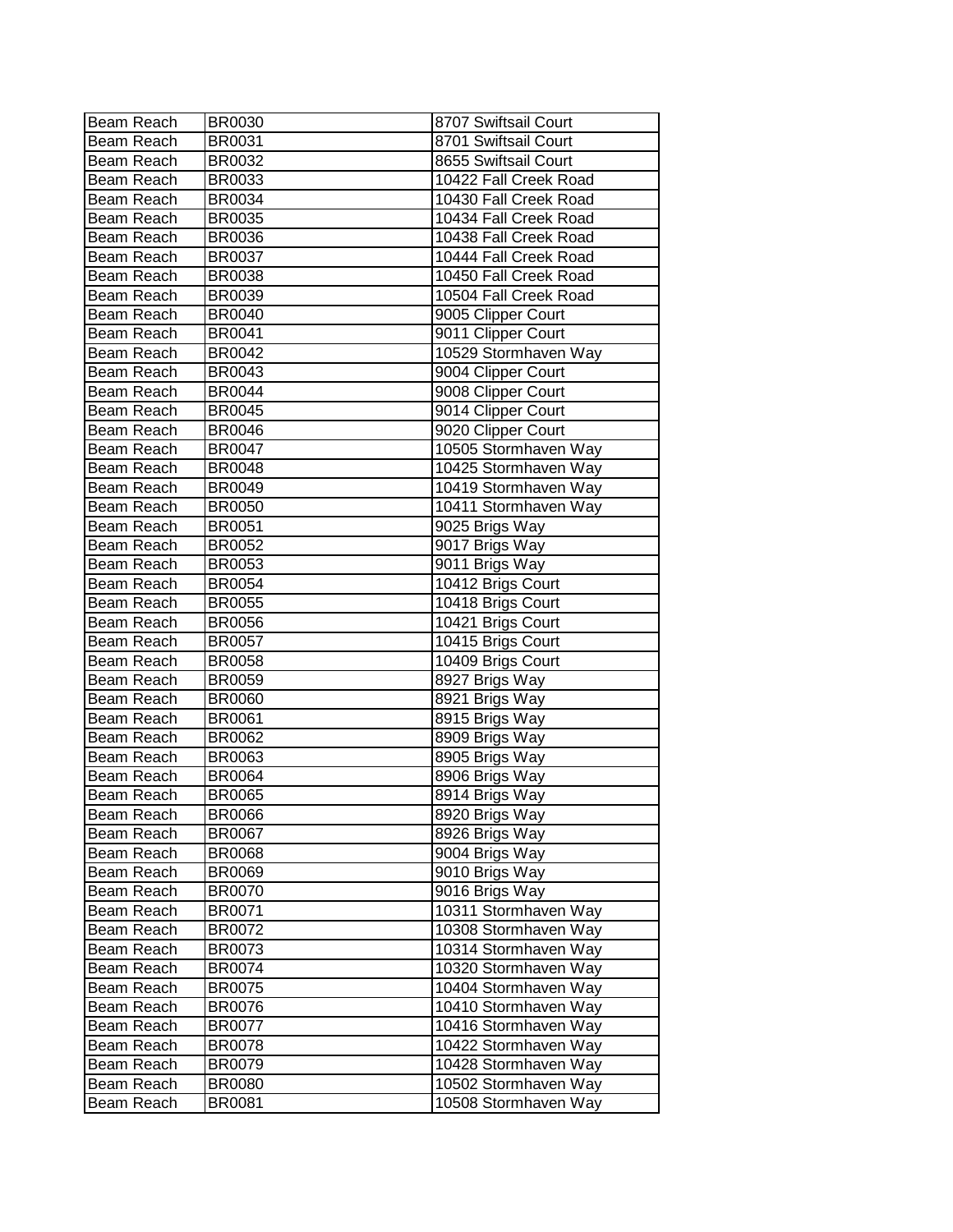| Beam Reach | <b>BR0082</b> | 10518 Stormhaven Way |
|------------|---------------|----------------------|
| Beam Reach | <b>BR0083</b> | 10526 Stormhaven Way |
| Beam Reach | <b>BR0084</b> | 10512 Stormhaven Way |
| Beam Reach | <b>BR0085</b> | 10207 Swiftsail Lane |
| Beam Reach | <b>BR0086</b> | 8802 Fathom Crest    |
| Beam Reach | <b>BR0087</b> | 8806 Fathom Crest    |
| Beam Reach | <b>BR0088</b> | 10123 Fathom Court   |
| Beam Reach | <b>BR0089</b> | 10119 Fathom Court   |
| Beam Reach | <b>BR0090</b> | 10120 Fathom Court   |
| Beam Reach | <b>BR0091</b> | 10126 Fathom Court   |
| Beam Reach | <b>BR0092</b> | 8816 Fathom Crest    |
| Beam Reach | <b>BR0093</b> | 8822 Fathom Crest    |
| Beam Reach | <b>BR0094</b> | 8828 Fathom Crest    |
| Beam Reach | <b>BR0095</b> | 8904 Fathom Crest    |
| Beam Reach | <b>BR0096</b> | 8912 Fathom Crest    |
| Beam Reach | <b>BR0097</b> | 8920 Fathom Crest    |
| Beam Reach | <b>BR0098</b> | 8928 Fathom Crest    |
| Beam Reach | <b>BR0099</b> | 9004 Fathom Crest    |
| Beam Reach | <b>BR0100</b> | 9012 Fathom Crest    |
| Beam Reach | <b>BR0101</b> | 9018 Fathom Crest    |
| Beam Reach | <b>BR0102</b> | 10228 Seabreeze Way  |
| Beam Reach | BR0103        | 10302 Stormhaven Way |
| Beam Reach | <b>BR0104</b> | 10305 Stormhaven Way |
| Beam Reach | <b>BR0105</b> | 9015 Fathom Crest    |
| Beam Reach | <b>BR0106</b> | 9009 Fathom Crest    |
| Beam Reach | <b>BR0107</b> | 9003 Fathom Crest    |
| Beam Reach | <b>BR0108</b> | 10224 Fathom Circle  |
| Beam Reach | <b>BR0109</b> | 10230 Fathom Circle  |
| Beam Reach | <b>BR0110</b> | 10234 Fathom Circle  |
| Beam Reach | <b>BR0111</b> | 10235 Fathom Circle  |
| Beam Reach | <b>BR0112</b> | 10231 Fathom Circle  |
| Beam Reach | <b>BR0113</b> | 10225 Fathom Circle  |
| Beam Reach | <b>BR0114</b> | 8907 Fathom Crest    |
| Beam Reach | <b>BR0115</b> | 8829 Fathom Crest    |
| Beam Reach | <b>BR0116</b> | 8821 Fathom Crest    |
| Beam Reach | <b>BR0117</b> | 8815 Fathom Crest    |
| Beam Reach | BR0118        | 8809 Fathom Crest    |
| Beam Reach | <b>BR0119</b> | 8805 Fathom Crest    |
| Beam Reach | <b>BR0120</b> | 10208 Swiftsail Lane |
| Beam Reach | <b>BR0121</b> | 8821 Skippers Way    |
| Beam Reach | <b>BR0122</b> | 8825 Skippers Way    |
| Beam Reach | BR0123        | 10109 Skippers Court |
| Beam Reach | BR0124        | 10115 Skippers Court |
| Beam Reach | <b>BR0125</b> | 10119 Skippers Court |
| Beam Reach | <b>BR0126</b> | 10123 Skippers Court |
| Beam Reach | <b>BR0127</b> | 10122 Skippers Court |
| Beam Reach | <b>BR0128</b> | 10118 Skippers Court |
| Beam Reach | <b>BR0129</b> | 10114 Skippers Court |
| Beam Reach | <b>BR0130</b> | 8911 Skippers Way    |
| Beam Reach | BR0131        | 8919 Skippers Way    |
| Beam Reach | <b>BR0132</b> | 8927 Skippers Way    |
| Beam Reach | BR0133        | 9001 Skippers Way    |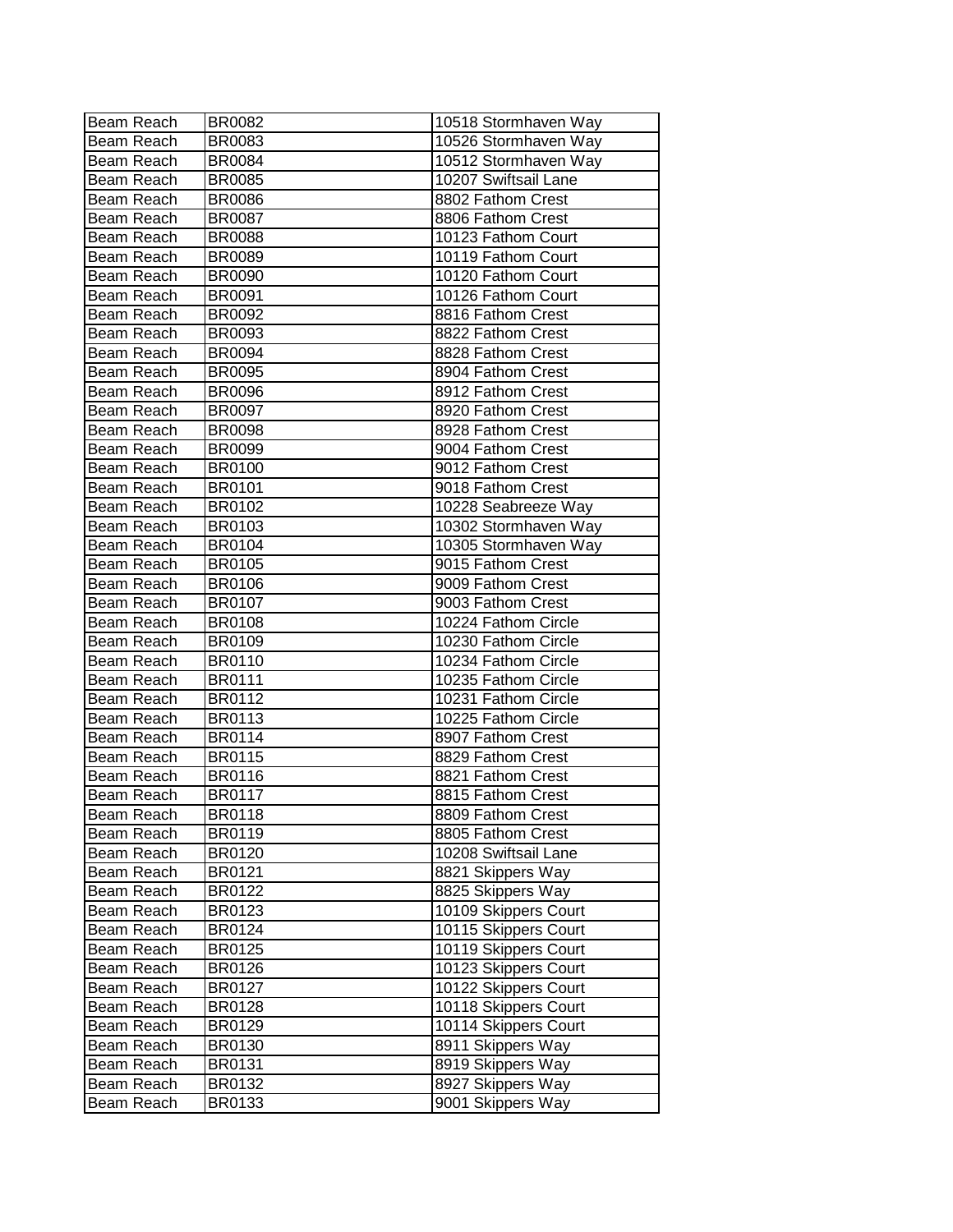| Beam Reach | <b>BR0134</b> | 9017 Skippers Way     |
|------------|---------------|-----------------------|
| Beam Reach | <b>BR0135</b> | 10105 Seabreeze Way   |
| Beam Reach | <b>BR0136</b> | 10117 Seabreeze Way   |
| Beam Reach | <b>BR0137</b> | 10129 Seabreeze Way   |
| Beam Reach | <b>BR0138</b> | 9014 Seabreeze Court  |
| Beam Reach | BR0139        | 9006 Seabreeze Court  |
| Beam Reach | <b>BR0140</b> | 9002 Seabreeze Court  |
| Beam Reach | BR0141        | 9001 Seabreeze Court  |
| Beam Reach | <b>BR0142</b> | 9005 Seabreeze Court  |
| Beam Reach | <b>BR0143</b> | 9011 Seabreeze Court  |
| Beam Reach | <b>BR0144</b> | 9017 Seabreeze Court  |
| Beam Reach | <b>BR0145</b> | 9021 Seabreeze Court  |
| Beam Reach | <b>BR0146</b> | 10219 Seabreeze Way   |
| Beam Reach | <b>BR0147</b> | 10222 Seabreeze Way   |
| Beam Reach | <b>BR0148</b> | 10216 Seabreeze Way   |
| Beam Reach | <b>BR0149</b> | 10210 Seabreeze Way   |
| Beam Reach | <b>BR0150</b> | 10204 Seabreeze Way   |
| Beam Reach | BR0151        | 10130 Seabreeze Way   |
| Beam Reach | BR0152        | 10124 Seabreeze Way   |
| Beam Reach | <b>BR0153</b> | 10116 Seabreeze Way   |
| Beam Reach | <b>BR0154</b> | 9025 Seabreeze Circle |
| Beam Reach | <b>BR0155</b> | 9031 Seabreeze Circle |
| Beam Reach | <b>BR0156</b> | 9035 Seabreeze Circle |
| Beam Reach | <b>BR0157</b> | 9036 Seabreeze Circle |
| Beam Reach | <b>BR0158</b> | 9030 Seabreeze Circle |
| Beam Reach | BR0159        | 9024 Seabreeze Circle |
| Beam Reach | <b>BR0160</b> | 9002 Skippers Way     |
| Beam Reach | <b>BR0161</b> | 8932 Skippers Way     |
| Beam Reach | <b>BR0162</b> | 8926 Skippers Way     |
| Beam Reach | BR0163        | 8918 Skippers Way     |
| Beam Reach | <b>BR0164</b> | 8910 Skippers Way     |
| Beam Reach | <b>BR0165</b> | 8902 Skippers Way     |
| Beam Reach | <b>BR0166</b> | 8824 Skippers Way     |
| Beam Reach | <b>BR0167</b> | 8814 Skippers Way     |
| Beam Reach | <b>BR0168</b> | 8808 Skippers Way     |
| Beam Reach | <b>BR0169</b> | 8802 Skippers Way     |
| Beam Reach | <b>BR0170</b> | 8740 Skippers Way     |
| Beam Reach | BR0171        | 8734 Skippers Way     |
| Beam Reach | <b>BR0172</b> | 8724 Whitecap Circle  |
| Beam Reach | <b>BR0173</b> | 8720 Whitecap Circle  |
| Beam Reach | <b>BR0174</b> | 8725 Whitecap Circle  |
| Beam Reach | <b>BR0175</b> | 8731 Whitecap Circle  |
| Beam Reach | <b>BR0176</b> | 10111 Whitecap Way    |
| Beam Reach | <b>BR0177</b> | 10115 Whitecap Way    |
| Beam Reach | <b>BR0178</b> | 10121 Whitecap Way    |
| Beam Reach | <b>BR0179</b> | 10127 Whitecap Way    |
| Beam Reach | <b>BR0180</b> | 10133 Whitecap Way    |
| Beam Reach | BR0181        | 10126 Whitecap Way    |
| Beam Reach | <b>BR0182</b> | 10116 Whitecap Way    |
| Beam Reach | BR0183        | 10104 Whitecap Way    |
| Beam Reach | BR0184        | 8733 Skippers Way     |
| Beam Reach | <b>BR0185</b> | 8801 Skippers Way     |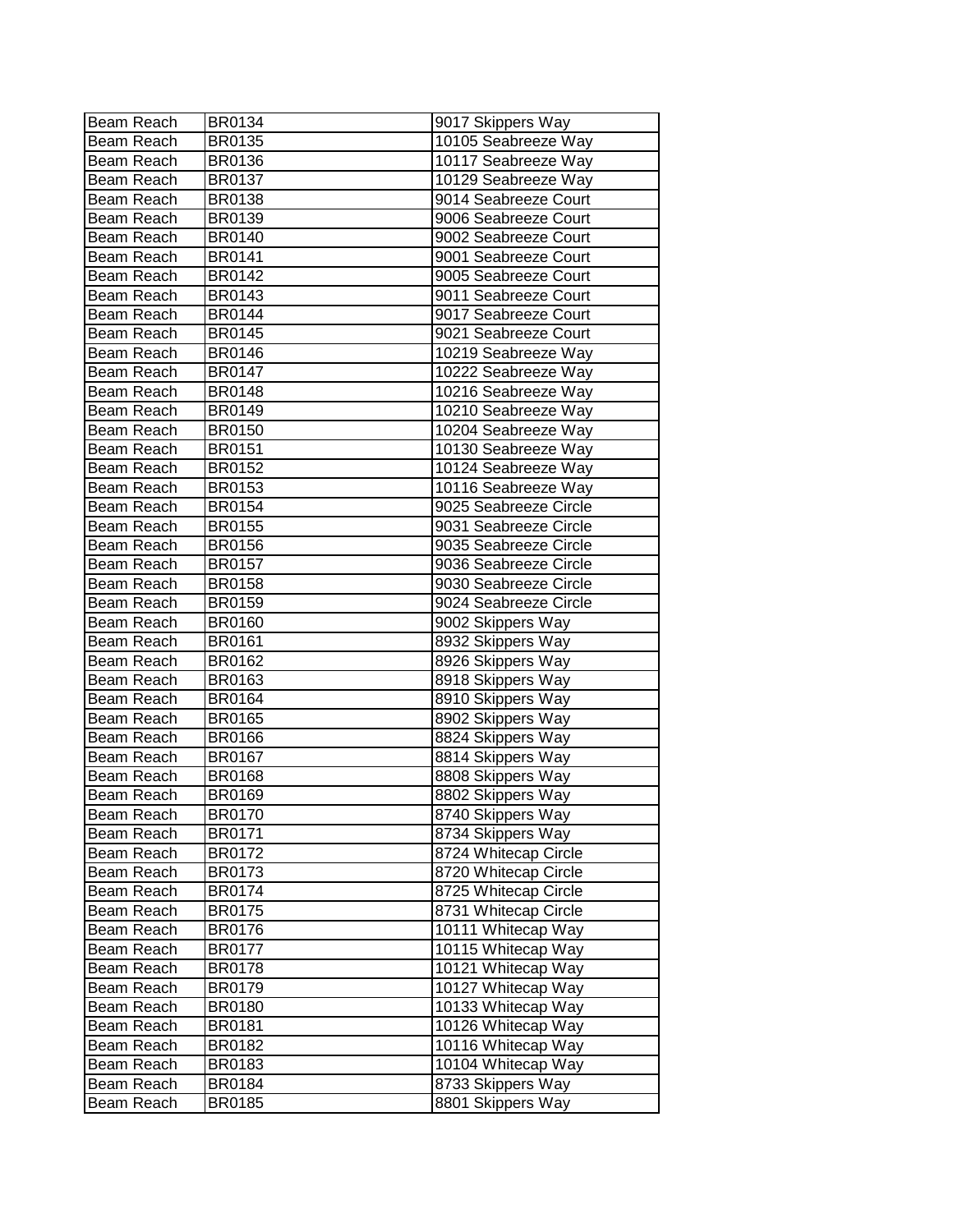| Beam Reach                              | <b>BR0186</b>     | 8807 Skippers Way                                   |
|-----------------------------------------|-------------------|-----------------------------------------------------|
| Beam Reach                              | <b>BR0187</b>     | 8815 Skippers Way                                   |
| Crossing South                          | CS0001            | 12240 Eastcreek Court                               |
| <b>Crossing South</b>                   | <b>CS0002</b>     | 12248 Eastcreek Court                               |
| <b>Crossing South</b>                   | CS0003            | 12256 Eastcreek Court                               |
| <b>Crossing South</b>                   | CS0004            | 12263 Eastcreek Court                               |
| <b>Crossing South</b>                   | CS0005            | 12257 Eastcreek Court                               |
| <b>Crossing South</b>                   | CS0006            | 12251 Eastcreek Court                               |
| <b>Crossing South</b>                   | <b>CS0007</b>     | 8537 Promontory Road                                |
| <b>Crossing South</b>                   | CS0008            | 8523 Promontory Road                                |
| <b>Crossing South</b>                   | CS0009            | 8507 Promontory Road                                |
| <b>Crossing South</b>                   | CS0010            | 8461 Promontory Road                                |
| <b>Crossing South</b>                   | CS0011            | 8453 Promontory Road                                |
| <b>Crossing South</b>                   | CS0012            | 8445 Promontory Road                                |
| <b>Crossing South</b>                   | CS0013            | 8435 Promontory Road                                |
| <b>Crossing South</b>                   | CS0014            | 8436 Promontory Road                                |
| <b>Crossing South</b>                   | CS0015            | 8442 Promontory Road                                |
| Crossing South                          | CS0016            | 12239 Southcreek Court                              |
| <b>Crossing South</b>                   | CS0017            | 12223 Southcreek Court                              |
| <b>Crossing South</b>                   | CS0018            | 12215 Southcreek Court                              |
| <b>Crossing South</b>                   | CS0019            | 12207 Southcreek Court                              |
| <b>Crossing South</b>                   | CS0020            | 12143 Southcreek Court                              |
| <b>Crossing South</b>                   | CS0021            | 12135 Southcreek Court                              |
| <b>Crossing South</b>                   | <b>CS0022</b>     | 12127 Southcreek Court                              |
| <b>Crossing South</b>                   | CS0023            | 12121 Southcreek Court                              |
| <b>Crossing South</b>                   | CS0024            | 12120 Southcreek Court                              |
| <b>Crossing South</b>                   | CS0025            | 12126 Southcreek Court                              |
| <b>Crossing South</b>                   | CS0026            | 12132 Southcreek Court                              |
| <b>Crossing South</b>                   | CS0027            | 12140 Southcreek Court                              |
| <b>Crossing South</b>                   | CS0028            | 12210 Southcreek Court                              |
| <b>Crossing South</b>                   | CS0029            | 12218 Southcreek Court                              |
| <b>Crossing South</b>                   | CS0030            | 12226 Southcreek Court                              |
| <b>Crossing South</b>                   | CS0031            | 12238 Southcreek Court                              |
| <b>Crossing South</b>                   | CS0032            | 12221 Westcreek Court                               |
| <b>Crossing South</b>                   | CS0033            | 12209 Westcreek Court                               |
| <b>Crossing South</b>                   | CS0034            | 12122 Westcreek Court                               |
|                                         | ICS0035           | 12130 Westcreek Court                               |
| Crossing South<br><b>Crossing South</b> | CS0036            | 12208 Westcreek Court                               |
| <b>Crossing South</b>                   | CS0037            | 12220 Westcreek Court                               |
|                                         | CS0038            |                                                     |
| <b>Crossing South</b><br>Diamond Pointe | <b>DP0001</b>     | 12129 Westcreek Court<br>11761 Diamond Pointe Court |
|                                         |                   |                                                     |
| <b>Diamond Pointe</b>                   | <b>DP0002</b>     | 11743 Diamond Pointe Court                          |
| Diamond Pointe                          | <b>DP0004</b>     | 11721 Diamond Pointe Court                          |
| Diamond Pointe                          | <b>DP0005</b>     | 11691 Diamond Pointe Court                          |
| <b>Diamond Pointe</b>                   | <b>DP0006</b>     | 11677 Diamond Pointe Court                          |
| Diamond Pointe                          | <b>DP0007</b>     | 11710 Diamond Pointe Court                          |
| Diamond Pointe                          | <b>DP0010</b>     | 9018 Diamond Pointe Drive                           |
| Diamond Pointe                          | DP0011 and DP0012 | 9042 Diamond Pointe Drive #12                       |
| Diamond Pointe                          | DP0013            | 9052 Diamond Pointe Drive                           |
| Diamond Pointe                          | DP0014            | 9062 Diamond Pointe Drive                           |
| Diamond Pointe                          | DP0015            | 9110 Diamond Pointe Drive                           |
| Diamond Pointe                          | DP0016            | 9217 Diamond Pointe Drive                           |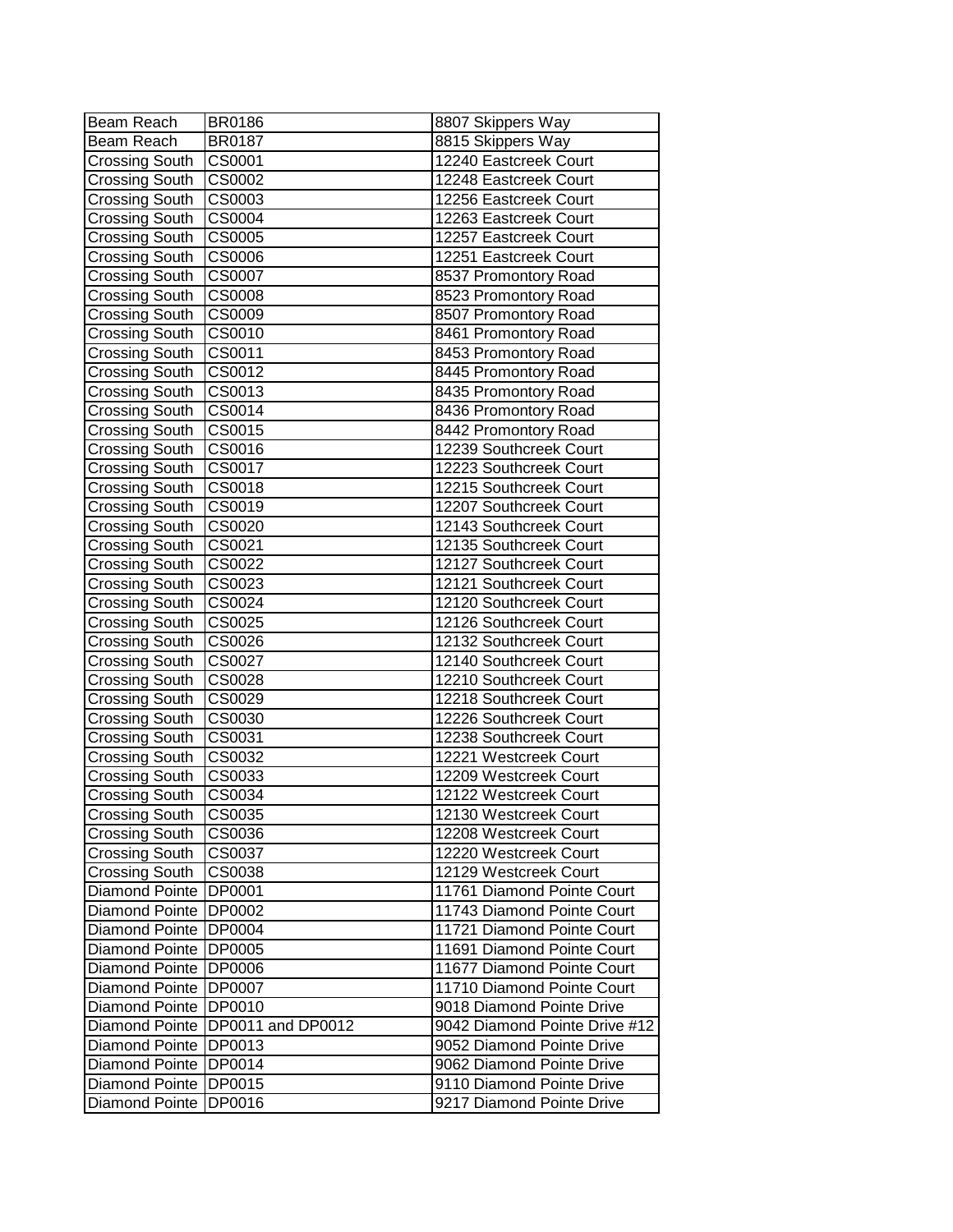| Diamond Pointe   DP0017 |         | 9173 Diamond Pointe Drive  |
|-------------------------|---------|----------------------------|
| Diamond Pointe DP0018   |         | 9157 Diamond Pointe Drive  |
| Diamond Pointe   DP0019 |         | 9141 Diamond Pointe Drive  |
| Diamond Pointe   DP0020 |         | 9131 Diamond Pointe Drive  |
| Diamond Pointe   DP0021 |         | 9121 Diamond Pointe Drive  |
| Diamond Pointe DP0022   |         | 9111 Diamond Pointe Drive  |
| Diamond Pointe DP0024   |         | 9053 Diamond Pointe Drive  |
| Diamond Pointe DP0025   |         | 9041 Diamond Pointe Drive  |
| Diamond Pointe DP0026   |         | 9029 Diamond Pointe Drive  |
| Diamond Pointe   DP0027 |         | 9017 Diamond Pointe Drive  |
| Diamond Pointe DP0029   |         | 9090 Admirals Pointe Drive |
| Diamond Pointe DP0030   |         | 11670 Diamond Pointe Court |
| Diamond Pointe   DP0032 |         | 11650 Diamond Pointe Court |
| Diamond Pointe   DP0033 |         | 11640 Diamond Pointe Court |
| Diamond Pointe   DP0034 |         | 11630 Diamond Pointe Court |
| Diamond Pointe   DP0035 |         | 11620 Diamond Pointe Court |
| Diamond Pointe DP0036   |         | 11610 Diamond Pointe Court |
| Diamond Pointe DP0037   |         | 9252 Diamond Pointe Drive  |
| Diamond Pointe   DP0038 |         | 9242 Diamond Pointe Drive  |
| Diamond Pointe IDP0039  |         | 9238 Diamond Pointe Drive  |
| Diamond Pointe   DP0040 |         | 9232 Diamond Pointe Drive  |
| Diamond Pointe   DP0041 |         | 9228 Diamond Pointe Drive  |
| Feather Cove 1          | F10001  | 8041 Halyard Way           |
| Feather Cove 1          | F10002  | 8045 Halyard Way           |
| Feather Cove 1          | F10003  | 8051 Halyard Way           |
| Feather Cove 1          | F10004  | 8057 Halyard Way           |
| Feather Cove 1          | F10005  | 11019 Tenacious Drive      |
| Feather Cove 1          | F10006  | 11025 Tenacious Drive      |
| Feather Cove 1          | F10007  | 11029 Tenacious Drive      |
| Feather Cove 1          | F10008  | 11033 Tenacious Drive      |
| Feather Cove 1          | F10009  | 11037 Tenacious Drive      |
| Feather Cove 1          | F10010  | 11038 Tenacious Drive      |
| Feather Cove 1          | F10011  | 11034 Tenacious Drive      |
| Feather Cove 1          | F10012  | 11030 Tenacious Drive      |
| Feather Cove 1          | F10013  | 11026 Tenacious Drive      |
| Feather Cove 1          | F10014  | 11022 Tenacious Drive      |
| Feather Cove 1          | F10015] | 11018 Tenacious Drive      |
| <b>Feather Cove 1</b>   | F10016  | 11014 Tenaciuos Drive      |
| Feather Cove 1          | F10017  | 11010 Tenacious Drive      |
| Feather Cove 1          | F10018  | 8101 Halyard Way           |
| Feather Cove 1          | F10019  | 8105 Halyard Way           |
| Feather Cove 1          | F10020  | 8111 Halyard Way           |
| Feather Cove 1          | F10021  | 8117 Halyard Way           |
| Feather Cove 1          | F10022  | 8125 Halyard Way           |
| Feather Cove 1          | F10023  | 10848 Courageous Drive     |
| Feather Cove 1          | F10024  | 10840 Courageous Drive     |
| Feather Cove 1          | F10025  | 10839 Courageous Drive     |
| Feather Cove 1          | F10026  | 10843 Courageous Drive     |
| Feather Cove 1          | F10027  | 8114 Halyard Way           |
| Feather Cove 1          | F10028  | 8110 Halyard Way           |
| Feather Cove 1          | F10029  | 8106 Halyard Way           |
| Feather Cove 1          | F10030  | 8102 Halyard Way           |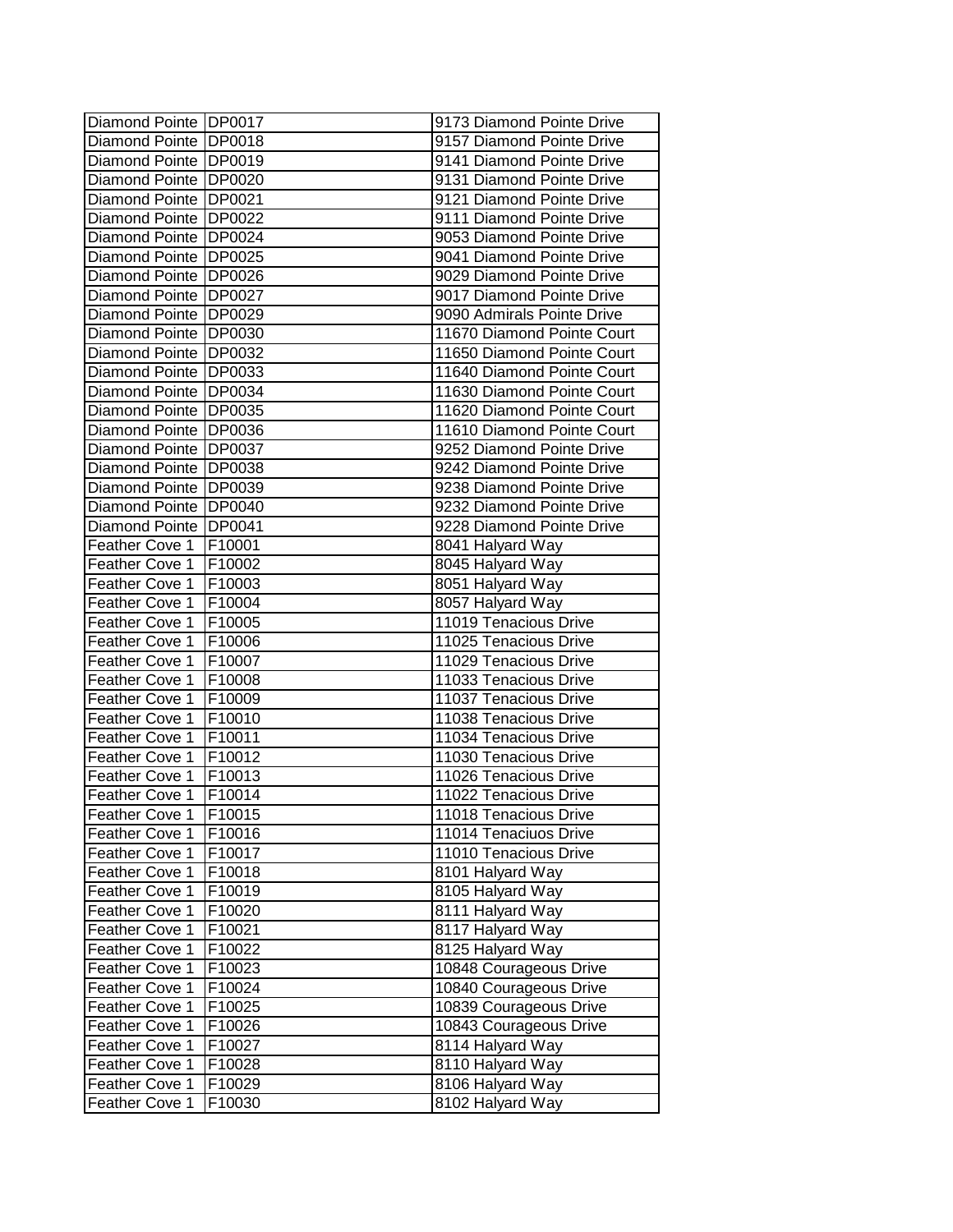| Feather Cove 1 | F10031 | 8054 Halyard Way         |
|----------------|--------|--------------------------|
| Feather Cove 1 | F10032 | 8046 Halyard Way         |
| Feather Cove 1 | F10033 | 8040 Halyard Way         |
| Feather Cove 1 | F10034 | 8126 Halyard Way         |
| Feather Cove 1 | F10035 | 8130 Halyard Way         |
| Feather Cove 1 | F10036 | 8134 Halyard Way         |
| Feather Cove 1 | F10037 | 8138 Halyard Way         |
| Feather Cove 1 | F10038 | 8202 Skipjack Drive      |
| Feather Cove 1 | F10039 | 8208 Skipjack Drive      |
| Feather Cove 1 | F10040 | 8207 Skipjack Drive      |
| Feather Cove 1 | F10041 | 8206 Halyard Way         |
| Feather Cove 1 | F10042 | 8212 Halyard Way         |
| Feather Cove 1 | F10043 | 8217 Red Sail Court      |
| Feather Cove 1 | F10044 | 8225 Halyard Way         |
| Feather Cove 1 | F10045 | 10928 White Sail Court   |
| Feather Cove 1 | F10046 | 10927 White Sail Court   |
| Feather Cove 1 | F10047 | 10921 White Sail Court   |
| Feather Cove 1 | F10048 | 8211 Halyard Way         |
| Feather Cove 1 | F10049 | 8205 Halyard Way         |
| Feather Cove 1 | F10050 | 8145 Halyard Way         |
| Feather Cove 1 | F10051 | 8137 Halyard Way         |
| Feather Cove 1 | F10052 | 10916 Running Tide Court |
| Feather Cove 1 | F10053 | 10922 Running Tide Court |
| Feather Cove 1 | F10054 | 10930 Running Tide Court |
| Feather Cove 1 | F10055 | 10936 Running Tide Court |
| Feather Cove 1 | F10056 | 11008 Running Tide Court |
| Feather Cove 1 | F10057 | 11014 Running Tide Court |
| Feather Cove 1 | F10058 | 11020 Running Tide Court |
| Feather Cove 1 | F10059 | 11021 Running Tide Court |
| Feather Cove 1 | F10060 | 11015 Running Tide Court |
| Feather Cove 1 | F10061 | 11005 Running Tide Court |
| Feather Cove 1 | F10062 | 10931 Running Tide Court |
| Feather Cove 1 | F10063 | 10925 Running Tide Court |
| Feather Cove 1 | F10064 | 10919 Running Tide Court |
| Feather Cove 1 | F10065 | 10911 Running Tide Court |
| Feather Cove 1 | F10066 | 8302 Halyard Way         |
| Feather Cove 1 | F10067 | 8308 Halyard Way         |
| Feather Cove 1 | F10068 | 8314 Halyard Way         |
| Feather Cove 1 | F10069 | 8320 Halyard Way         |
| Feather Cove 1 | F10070 | 8322 Catamaran Drive     |
| Feather Cove 1 | F10071 | 8326 Catamaran Drive     |
| Feather Cove 1 | F10072 | 8330 Catamaran Drive     |
| Feather Cove 1 | F10073 | 8336 Catamaran Drive     |
| Feather Cove 1 | F10074 | 8342 Catamaran Drive     |
| Feather Cove 1 | F10075 | 11102 Outrigger Drive    |
| Feather Cove 1 | F10076 | 11114 Outrigger Court    |
| Feather Cove 1 | F10077 | 11115 Outrigger Court    |
| Feather Cove 1 | F10078 | 11107 Outrigger Court    |
| Feather Cove 1 | F10079 | 8341 Catamaran Drive     |
| Feather Cove 1 | F10080 | 8335 Catamaran Drive     |
| Feather Cove 1 | F10081 | 8331 Catamaran Drive     |
| Feather Cove 1 | F10082 | 8313 Reef Court          |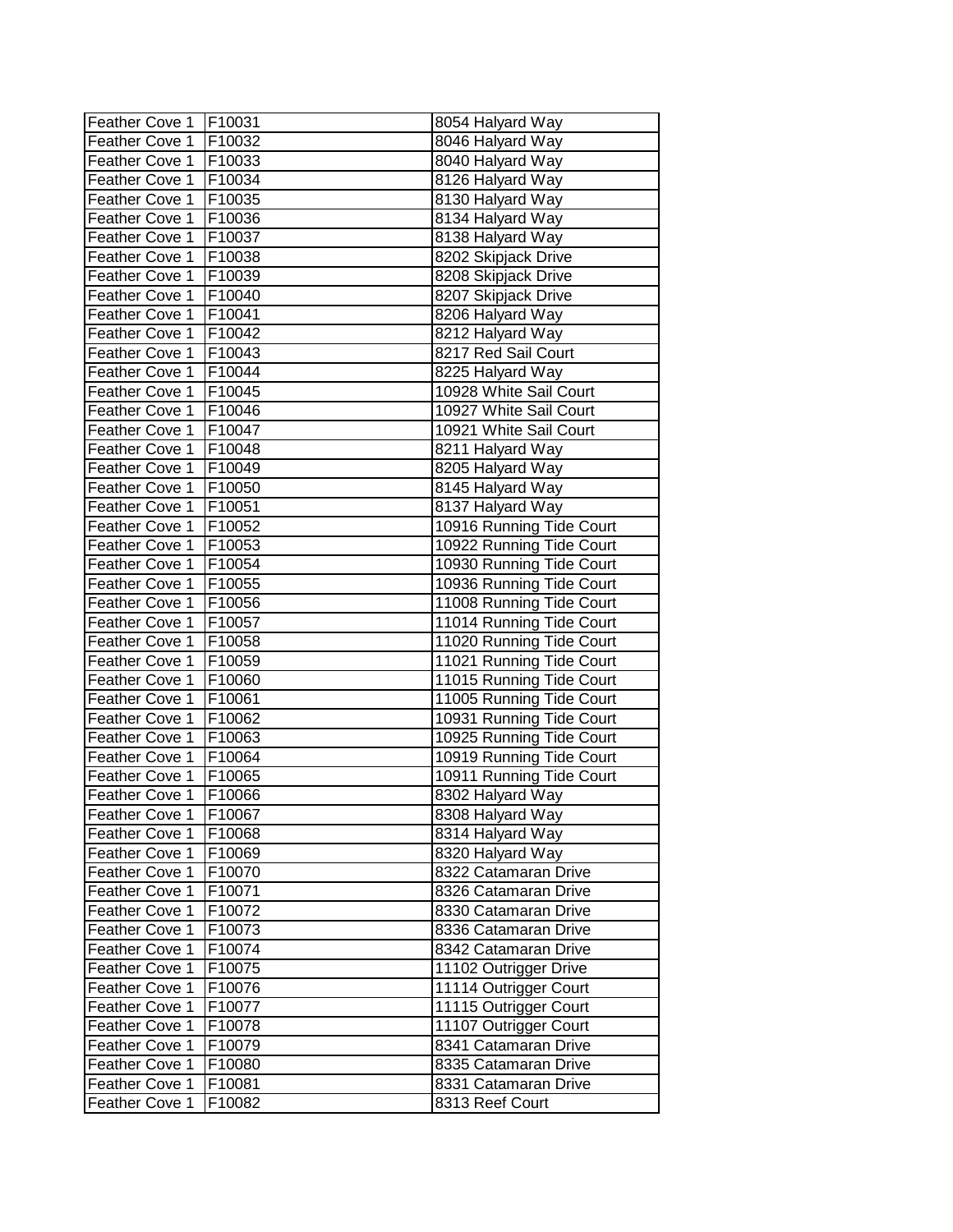| F10084<br>8307 Reef Court<br>Feather Cove 1<br>Feather Cove 1<br>F10085<br>8305 Reef Court<br>F10086<br>8303 Reef Court<br>Feather Cove 1<br>F10087<br>8301 Reef Court<br>Feather Cove 1<br>F10088<br>8306 Reef Court<br>F10089<br>8312 Reef Court<br>F10090<br>8318 Reef Court<br>F10091<br>8311 Halyard Way<br>F10092<br>8307 Halyard Way<br>F10093<br>8301 Halyard Way<br>F10094<br>8229 Halyard Way<br>F10095<br>8402 Catamaran Drive<br>F10096<br>8406 Catamaran Drive<br>Feather Cove 1<br>F10097<br>8410 Catamaran Drive<br>Feather Cove 1<br>F10098<br>8414 Catamaran Drive<br>Feather Cove 1<br>F10099<br>8420 Catamaran Drive<br>F10100<br>Feather Cove 1<br>8430 Catamaran Drive<br>Feather Cove 1<br>F10101<br>8438 Catamaran Drive<br>Feather Cove 1<br>F10102<br>8442 Catamaran Drive<br>Feather Cove 1<br>F10103<br>8441 Catamaran Drive<br>Feather Cove 1<br>F10104<br>8437 Catamaran Drive<br><b>Feather Cove 1</b><br>F10105<br>8502 Jib Court<br>F10106<br>8510 Jib Court<br>F10107<br>8516 Jib Court<br><b>Feather Cove 1</b><br>Feather Cove 1<br>F10108<br>8522 Jib Court<br>F10109<br>Feather Cove 1<br>8524 Jib Court<br>Feather Cove 1<br>F10110<br>8526 Jib Court<br>F10111<br>Feather Cove 1<br>8525 Jib Court<br>F10112<br>Feather Cove 1<br>8519 Jib Court<br>F10113<br>8515 Jib Court<br>Feather Cove 1<br>Feather Cove 1<br>F10114<br>8511 Jib Court<br>F10115<br>Feather Cove 1<br>8507 Jib Court<br>F10116<br>Feather Cove 1<br>8429 Catamaran Drive<br>F10117<br>Feather Cove 1<br>8425 Catamaran Drive<br>Feather Cove 1<br>F10118<br>11118 Sloop Court<br>11123 Sloop Court<br>F10119<br>Feather Cove 1<br>Feather Cove 1<br>11117 Sloop Court<br>F10120<br>F10121<br>Feather Cove 1<br>11109 Sloop Court<br>Feather Cove 1<br>F10122<br>11103 Sloop Court<br>Feather Cove 1<br>F10123<br>8413 Catamaran Drive<br>Feather Cove 1<br>F10124<br>11110 Catamaran Court<br>F10125<br>Feather Cove 1<br>11116 Catamaran Court<br>Feather Cove 1<br>F10126<br>11122 Catamaran Court<br>Feather Cove 1<br>F10127<br>11121 Catamaran Court<br>Feather Cove 1<br>F10128<br>11113 Catamaran Court<br>F10129<br>Feather Cove 1<br>11109 Catamaran Court<br>Feather Cove 1<br>F10130<br>11105 Catamaran Court<br>Feather Cove 1<br>F10131<br>8355 Halyard Way<br>8415 Cleat Court<br>Feather Cove 1<br>F10132<br>8425 Cleat Court<br>Feather Cove 1<br>F10133 | Feather Cove 1 | F10083 | 8309 Reef Court  |
|---------------------------------------------------------------------------------------------------------------------------------------------------------------------------------------------------------------------------------------------------------------------------------------------------------------------------------------------------------------------------------------------------------------------------------------------------------------------------------------------------------------------------------------------------------------------------------------------------------------------------------------------------------------------------------------------------------------------------------------------------------------------------------------------------------------------------------------------------------------------------------------------------------------------------------------------------------------------------------------------------------------------------------------------------------------------------------------------------------------------------------------------------------------------------------------------------------------------------------------------------------------------------------------------------------------------------------------------------------------------------------------------------------------------------------------------------------------------------------------------------------------------------------------------------------------------------------------------------------------------------------------------------------------------------------------------------------------------------------------------------------------------------------------------------------------------------------------------------------------------------------------------------------------------------------------------------------------------------------------------------------------------------------------------------------------------------------------------------------------------------------------------------------------------------------------------------------------------------------------------------------------------------------------------------------------------------------------------------------------------------------------|----------------|--------|------------------|
|                                                                                                                                                                                                                                                                                                                                                                                                                                                                                                                                                                                                                                                                                                                                                                                                                                                                                                                                                                                                                                                                                                                                                                                                                                                                                                                                                                                                                                                                                                                                                                                                                                                                                                                                                                                                                                                                                                                                                                                                                                                                                                                                                                                                                                                                                                                                                                                       |                |        |                  |
|                                                                                                                                                                                                                                                                                                                                                                                                                                                                                                                                                                                                                                                                                                                                                                                                                                                                                                                                                                                                                                                                                                                                                                                                                                                                                                                                                                                                                                                                                                                                                                                                                                                                                                                                                                                                                                                                                                                                                                                                                                                                                                                                                                                                                                                                                                                                                                                       |                |        |                  |
|                                                                                                                                                                                                                                                                                                                                                                                                                                                                                                                                                                                                                                                                                                                                                                                                                                                                                                                                                                                                                                                                                                                                                                                                                                                                                                                                                                                                                                                                                                                                                                                                                                                                                                                                                                                                                                                                                                                                                                                                                                                                                                                                                                                                                                                                                                                                                                                       | Feather Cove 1 |        |                  |
|                                                                                                                                                                                                                                                                                                                                                                                                                                                                                                                                                                                                                                                                                                                                                                                                                                                                                                                                                                                                                                                                                                                                                                                                                                                                                                                                                                                                                                                                                                                                                                                                                                                                                                                                                                                                                                                                                                                                                                                                                                                                                                                                                                                                                                                                                                                                                                                       |                |        |                  |
|                                                                                                                                                                                                                                                                                                                                                                                                                                                                                                                                                                                                                                                                                                                                                                                                                                                                                                                                                                                                                                                                                                                                                                                                                                                                                                                                                                                                                                                                                                                                                                                                                                                                                                                                                                                                                                                                                                                                                                                                                                                                                                                                                                                                                                                                                                                                                                                       |                |        |                  |
|                                                                                                                                                                                                                                                                                                                                                                                                                                                                                                                                                                                                                                                                                                                                                                                                                                                                                                                                                                                                                                                                                                                                                                                                                                                                                                                                                                                                                                                                                                                                                                                                                                                                                                                                                                                                                                                                                                                                                                                                                                                                                                                                                                                                                                                                                                                                                                                       | Feather Cove 1 |        |                  |
|                                                                                                                                                                                                                                                                                                                                                                                                                                                                                                                                                                                                                                                                                                                                                                                                                                                                                                                                                                                                                                                                                                                                                                                                                                                                                                                                                                                                                                                                                                                                                                                                                                                                                                                                                                                                                                                                                                                                                                                                                                                                                                                                                                                                                                                                                                                                                                                       | Feather Cove 1 |        |                  |
|                                                                                                                                                                                                                                                                                                                                                                                                                                                                                                                                                                                                                                                                                                                                                                                                                                                                                                                                                                                                                                                                                                                                                                                                                                                                                                                                                                                                                                                                                                                                                                                                                                                                                                                                                                                                                                                                                                                                                                                                                                                                                                                                                                                                                                                                                                                                                                                       | Feather Cove 1 |        |                  |
|                                                                                                                                                                                                                                                                                                                                                                                                                                                                                                                                                                                                                                                                                                                                                                                                                                                                                                                                                                                                                                                                                                                                                                                                                                                                                                                                                                                                                                                                                                                                                                                                                                                                                                                                                                                                                                                                                                                                                                                                                                                                                                                                                                                                                                                                                                                                                                                       | Feather Cove 1 |        |                  |
|                                                                                                                                                                                                                                                                                                                                                                                                                                                                                                                                                                                                                                                                                                                                                                                                                                                                                                                                                                                                                                                                                                                                                                                                                                                                                                                                                                                                                                                                                                                                                                                                                                                                                                                                                                                                                                                                                                                                                                                                                                                                                                                                                                                                                                                                                                                                                                                       | Feather Cove 1 |        |                  |
|                                                                                                                                                                                                                                                                                                                                                                                                                                                                                                                                                                                                                                                                                                                                                                                                                                                                                                                                                                                                                                                                                                                                                                                                                                                                                                                                                                                                                                                                                                                                                                                                                                                                                                                                                                                                                                                                                                                                                                                                                                                                                                                                                                                                                                                                                                                                                                                       | Feather Cove 1 |        |                  |
|                                                                                                                                                                                                                                                                                                                                                                                                                                                                                                                                                                                                                                                                                                                                                                                                                                                                                                                                                                                                                                                                                                                                                                                                                                                                                                                                                                                                                                                                                                                                                                                                                                                                                                                                                                                                                                                                                                                                                                                                                                                                                                                                                                                                                                                                                                                                                                                       | Feather Cove 1 |        |                  |
|                                                                                                                                                                                                                                                                                                                                                                                                                                                                                                                                                                                                                                                                                                                                                                                                                                                                                                                                                                                                                                                                                                                                                                                                                                                                                                                                                                                                                                                                                                                                                                                                                                                                                                                                                                                                                                                                                                                                                                                                                                                                                                                                                                                                                                                                                                                                                                                       |                |        |                  |
|                                                                                                                                                                                                                                                                                                                                                                                                                                                                                                                                                                                                                                                                                                                                                                                                                                                                                                                                                                                                                                                                                                                                                                                                                                                                                                                                                                                                                                                                                                                                                                                                                                                                                                                                                                                                                                                                                                                                                                                                                                                                                                                                                                                                                                                                                                                                                                                       |                |        |                  |
|                                                                                                                                                                                                                                                                                                                                                                                                                                                                                                                                                                                                                                                                                                                                                                                                                                                                                                                                                                                                                                                                                                                                                                                                                                                                                                                                                                                                                                                                                                                                                                                                                                                                                                                                                                                                                                                                                                                                                                                                                                                                                                                                                                                                                                                                                                                                                                                       | Feather Cove 1 |        |                  |
|                                                                                                                                                                                                                                                                                                                                                                                                                                                                                                                                                                                                                                                                                                                                                                                                                                                                                                                                                                                                                                                                                                                                                                                                                                                                                                                                                                                                                                                                                                                                                                                                                                                                                                                                                                                                                                                                                                                                                                                                                                                                                                                                                                                                                                                                                                                                                                                       |                |        |                  |
|                                                                                                                                                                                                                                                                                                                                                                                                                                                                                                                                                                                                                                                                                                                                                                                                                                                                                                                                                                                                                                                                                                                                                                                                                                                                                                                                                                                                                                                                                                                                                                                                                                                                                                                                                                                                                                                                                                                                                                                                                                                                                                                                                                                                                                                                                                                                                                                       |                |        |                  |
|                                                                                                                                                                                                                                                                                                                                                                                                                                                                                                                                                                                                                                                                                                                                                                                                                                                                                                                                                                                                                                                                                                                                                                                                                                                                                                                                                                                                                                                                                                                                                                                                                                                                                                                                                                                                                                                                                                                                                                                                                                                                                                                                                                                                                                                                                                                                                                                       |                |        |                  |
|                                                                                                                                                                                                                                                                                                                                                                                                                                                                                                                                                                                                                                                                                                                                                                                                                                                                                                                                                                                                                                                                                                                                                                                                                                                                                                                                                                                                                                                                                                                                                                                                                                                                                                                                                                                                                                                                                                                                                                                                                                                                                                                                                                                                                                                                                                                                                                                       |                |        |                  |
|                                                                                                                                                                                                                                                                                                                                                                                                                                                                                                                                                                                                                                                                                                                                                                                                                                                                                                                                                                                                                                                                                                                                                                                                                                                                                                                                                                                                                                                                                                                                                                                                                                                                                                                                                                                                                                                                                                                                                                                                                                                                                                                                                                                                                                                                                                                                                                                       |                |        |                  |
|                                                                                                                                                                                                                                                                                                                                                                                                                                                                                                                                                                                                                                                                                                                                                                                                                                                                                                                                                                                                                                                                                                                                                                                                                                                                                                                                                                                                                                                                                                                                                                                                                                                                                                                                                                                                                                                                                                                                                                                                                                                                                                                                                                                                                                                                                                                                                                                       |                |        |                  |
|                                                                                                                                                                                                                                                                                                                                                                                                                                                                                                                                                                                                                                                                                                                                                                                                                                                                                                                                                                                                                                                                                                                                                                                                                                                                                                                                                                                                                                                                                                                                                                                                                                                                                                                                                                                                                                                                                                                                                                                                                                                                                                                                                                                                                                                                                                                                                                                       |                |        |                  |
|                                                                                                                                                                                                                                                                                                                                                                                                                                                                                                                                                                                                                                                                                                                                                                                                                                                                                                                                                                                                                                                                                                                                                                                                                                                                                                                                                                                                                                                                                                                                                                                                                                                                                                                                                                                                                                                                                                                                                                                                                                                                                                                                                                                                                                                                                                                                                                                       | Feather Cove 1 |        |                  |
|                                                                                                                                                                                                                                                                                                                                                                                                                                                                                                                                                                                                                                                                                                                                                                                                                                                                                                                                                                                                                                                                                                                                                                                                                                                                                                                                                                                                                                                                                                                                                                                                                                                                                                                                                                                                                                                                                                                                                                                                                                                                                                                                                                                                                                                                                                                                                                                       |                |        |                  |
|                                                                                                                                                                                                                                                                                                                                                                                                                                                                                                                                                                                                                                                                                                                                                                                                                                                                                                                                                                                                                                                                                                                                                                                                                                                                                                                                                                                                                                                                                                                                                                                                                                                                                                                                                                                                                                                                                                                                                                                                                                                                                                                                                                                                                                                                                                                                                                                       |                |        |                  |
|                                                                                                                                                                                                                                                                                                                                                                                                                                                                                                                                                                                                                                                                                                                                                                                                                                                                                                                                                                                                                                                                                                                                                                                                                                                                                                                                                                                                                                                                                                                                                                                                                                                                                                                                                                                                                                                                                                                                                                                                                                                                                                                                                                                                                                                                                                                                                                                       |                |        |                  |
|                                                                                                                                                                                                                                                                                                                                                                                                                                                                                                                                                                                                                                                                                                                                                                                                                                                                                                                                                                                                                                                                                                                                                                                                                                                                                                                                                                                                                                                                                                                                                                                                                                                                                                                                                                                                                                                                                                                                                                                                                                                                                                                                                                                                                                                                                                                                                                                       |                |        |                  |
|                                                                                                                                                                                                                                                                                                                                                                                                                                                                                                                                                                                                                                                                                                                                                                                                                                                                                                                                                                                                                                                                                                                                                                                                                                                                                                                                                                                                                                                                                                                                                                                                                                                                                                                                                                                                                                                                                                                                                                                                                                                                                                                                                                                                                                                                                                                                                                                       |                |        |                  |
|                                                                                                                                                                                                                                                                                                                                                                                                                                                                                                                                                                                                                                                                                                                                                                                                                                                                                                                                                                                                                                                                                                                                                                                                                                                                                                                                                                                                                                                                                                                                                                                                                                                                                                                                                                                                                                                                                                                                                                                                                                                                                                                                                                                                                                                                                                                                                                                       |                |        |                  |
|                                                                                                                                                                                                                                                                                                                                                                                                                                                                                                                                                                                                                                                                                                                                                                                                                                                                                                                                                                                                                                                                                                                                                                                                                                                                                                                                                                                                                                                                                                                                                                                                                                                                                                                                                                                                                                                                                                                                                                                                                                                                                                                                                                                                                                                                                                                                                                                       |                |        |                  |
|                                                                                                                                                                                                                                                                                                                                                                                                                                                                                                                                                                                                                                                                                                                                                                                                                                                                                                                                                                                                                                                                                                                                                                                                                                                                                                                                                                                                                                                                                                                                                                                                                                                                                                                                                                                                                                                                                                                                                                                                                                                                                                                                                                                                                                                                                                                                                                                       |                |        |                  |
|                                                                                                                                                                                                                                                                                                                                                                                                                                                                                                                                                                                                                                                                                                                                                                                                                                                                                                                                                                                                                                                                                                                                                                                                                                                                                                                                                                                                                                                                                                                                                                                                                                                                                                                                                                                                                                                                                                                                                                                                                                                                                                                                                                                                                                                                                                                                                                                       |                |        |                  |
|                                                                                                                                                                                                                                                                                                                                                                                                                                                                                                                                                                                                                                                                                                                                                                                                                                                                                                                                                                                                                                                                                                                                                                                                                                                                                                                                                                                                                                                                                                                                                                                                                                                                                                                                                                                                                                                                                                                                                                                                                                                                                                                                                                                                                                                                                                                                                                                       |                |        |                  |
|                                                                                                                                                                                                                                                                                                                                                                                                                                                                                                                                                                                                                                                                                                                                                                                                                                                                                                                                                                                                                                                                                                                                                                                                                                                                                                                                                                                                                                                                                                                                                                                                                                                                                                                                                                                                                                                                                                                                                                                                                                                                                                                                                                                                                                                                                                                                                                                       |                |        |                  |
|                                                                                                                                                                                                                                                                                                                                                                                                                                                                                                                                                                                                                                                                                                                                                                                                                                                                                                                                                                                                                                                                                                                                                                                                                                                                                                                                                                                                                                                                                                                                                                                                                                                                                                                                                                                                                                                                                                                                                                                                                                                                                                                                                                                                                                                                                                                                                                                       |                |        |                  |
|                                                                                                                                                                                                                                                                                                                                                                                                                                                                                                                                                                                                                                                                                                                                                                                                                                                                                                                                                                                                                                                                                                                                                                                                                                                                                                                                                                                                                                                                                                                                                                                                                                                                                                                                                                                                                                                                                                                                                                                                                                                                                                                                                                                                                                                                                                                                                                                       |                |        |                  |
|                                                                                                                                                                                                                                                                                                                                                                                                                                                                                                                                                                                                                                                                                                                                                                                                                                                                                                                                                                                                                                                                                                                                                                                                                                                                                                                                                                                                                                                                                                                                                                                                                                                                                                                                                                                                                                                                                                                                                                                                                                                                                                                                                                                                                                                                                                                                                                                       |                |        |                  |
|                                                                                                                                                                                                                                                                                                                                                                                                                                                                                                                                                                                                                                                                                                                                                                                                                                                                                                                                                                                                                                                                                                                                                                                                                                                                                                                                                                                                                                                                                                                                                                                                                                                                                                                                                                                                                                                                                                                                                                                                                                                                                                                                                                                                                                                                                                                                                                                       |                |        |                  |
|                                                                                                                                                                                                                                                                                                                                                                                                                                                                                                                                                                                                                                                                                                                                                                                                                                                                                                                                                                                                                                                                                                                                                                                                                                                                                                                                                                                                                                                                                                                                                                                                                                                                                                                                                                                                                                                                                                                                                                                                                                                                                                                                                                                                                                                                                                                                                                                       |                |        |                  |
|                                                                                                                                                                                                                                                                                                                                                                                                                                                                                                                                                                                                                                                                                                                                                                                                                                                                                                                                                                                                                                                                                                                                                                                                                                                                                                                                                                                                                                                                                                                                                                                                                                                                                                                                                                                                                                                                                                                                                                                                                                                                                                                                                                                                                                                                                                                                                                                       |                |        |                  |
|                                                                                                                                                                                                                                                                                                                                                                                                                                                                                                                                                                                                                                                                                                                                                                                                                                                                                                                                                                                                                                                                                                                                                                                                                                                                                                                                                                                                                                                                                                                                                                                                                                                                                                                                                                                                                                                                                                                                                                                                                                                                                                                                                                                                                                                                                                                                                                                       |                |        |                  |
|                                                                                                                                                                                                                                                                                                                                                                                                                                                                                                                                                                                                                                                                                                                                                                                                                                                                                                                                                                                                                                                                                                                                                                                                                                                                                                                                                                                                                                                                                                                                                                                                                                                                                                                                                                                                                                                                                                                                                                                                                                                                                                                                                                                                                                                                                                                                                                                       |                |        |                  |
|                                                                                                                                                                                                                                                                                                                                                                                                                                                                                                                                                                                                                                                                                                                                                                                                                                                                                                                                                                                                                                                                                                                                                                                                                                                                                                                                                                                                                                                                                                                                                                                                                                                                                                                                                                                                                                                                                                                                                                                                                                                                                                                                                                                                                                                                                                                                                                                       |                |        |                  |
|                                                                                                                                                                                                                                                                                                                                                                                                                                                                                                                                                                                                                                                                                                                                                                                                                                                                                                                                                                                                                                                                                                                                                                                                                                                                                                                                                                                                                                                                                                                                                                                                                                                                                                                                                                                                                                                                                                                                                                                                                                                                                                                                                                                                                                                                                                                                                                                       |                |        |                  |
|                                                                                                                                                                                                                                                                                                                                                                                                                                                                                                                                                                                                                                                                                                                                                                                                                                                                                                                                                                                                                                                                                                                                                                                                                                                                                                                                                                                                                                                                                                                                                                                                                                                                                                                                                                                                                                                                                                                                                                                                                                                                                                                                                                                                                                                                                                                                                                                       |                |        |                  |
|                                                                                                                                                                                                                                                                                                                                                                                                                                                                                                                                                                                                                                                                                                                                                                                                                                                                                                                                                                                                                                                                                                                                                                                                                                                                                                                                                                                                                                                                                                                                                                                                                                                                                                                                                                                                                                                                                                                                                                                                                                                                                                                                                                                                                                                                                                                                                                                       |                |        |                  |
|                                                                                                                                                                                                                                                                                                                                                                                                                                                                                                                                                                                                                                                                                                                                                                                                                                                                                                                                                                                                                                                                                                                                                                                                                                                                                                                                                                                                                                                                                                                                                                                                                                                                                                                                                                                                                                                                                                                                                                                                                                                                                                                                                                                                                                                                                                                                                                                       |                |        |                  |
|                                                                                                                                                                                                                                                                                                                                                                                                                                                                                                                                                                                                                                                                                                                                                                                                                                                                                                                                                                                                                                                                                                                                                                                                                                                                                                                                                                                                                                                                                                                                                                                                                                                                                                                                                                                                                                                                                                                                                                                                                                                                                                                                                                                                                                                                                                                                                                                       |                |        |                  |
|                                                                                                                                                                                                                                                                                                                                                                                                                                                                                                                                                                                                                                                                                                                                                                                                                                                                                                                                                                                                                                                                                                                                                                                                                                                                                                                                                                                                                                                                                                                                                                                                                                                                                                                                                                                                                                                                                                                                                                                                                                                                                                                                                                                                                                                                                                                                                                                       |                |        |                  |
|                                                                                                                                                                                                                                                                                                                                                                                                                                                                                                                                                                                                                                                                                                                                                                                                                                                                                                                                                                                                                                                                                                                                                                                                                                                                                                                                                                                                                                                                                                                                                                                                                                                                                                                                                                                                                                                                                                                                                                                                                                                                                                                                                                                                                                                                                                                                                                                       |                |        |                  |
|                                                                                                                                                                                                                                                                                                                                                                                                                                                                                                                                                                                                                                                                                                                                                                                                                                                                                                                                                                                                                                                                                                                                                                                                                                                                                                                                                                                                                                                                                                                                                                                                                                                                                                                                                                                                                                                                                                                                                                                                                                                                                                                                                                                                                                                                                                                                                                                       | Feather Cove 1 | F10134 | 8435 Cleat Court |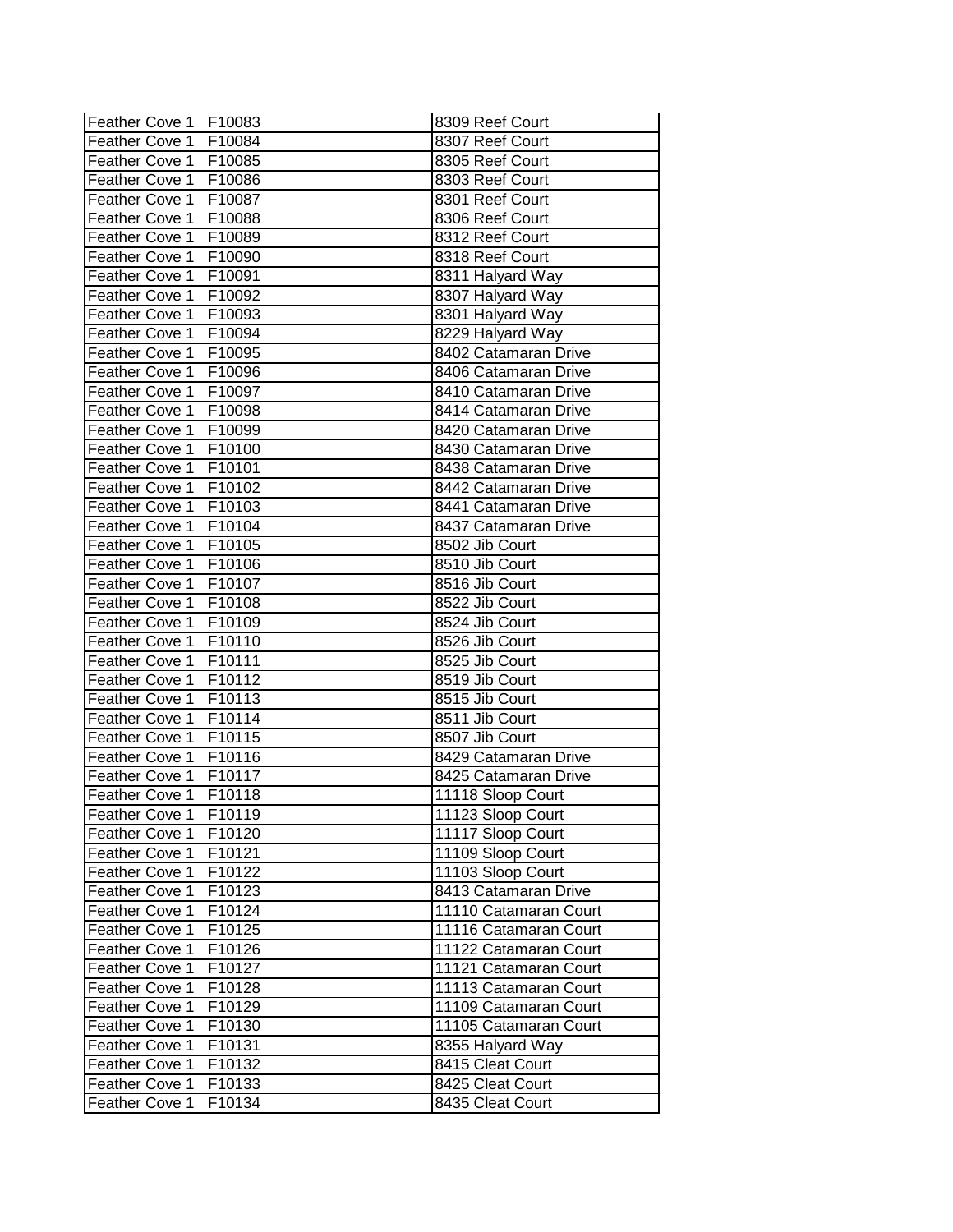| Feather Cove 1   F10135 |                    | 8445 Cleat Court     |
|-------------------------|--------------------|----------------------|
| Feather Cove 1          | F10136             | 8455 Cleat Court     |
| Feather Cove 1          | <b>F10137</b>      | 8525 Cleat Court     |
| Feather Cove 1          | F10138             | 8534 Cleat Court     |
| <b>Feather Cove 1</b>   | F10139             | 8514 Cleat Court     |
| Feather Cove 1          | F10140             | 8446 Cleat Court     |
| Feather Cove 1          | F10141             | 8436 Cleat Court     |
| Feather Cove 1          | F10142             | 8406 Cleat Court     |
| Feather Cove 1          | F10143             | 8425 Halyard Way     |
| Feather Cove 1          | F10144             | 8467 Clew Court      |
| Feather Cove 1          | F10145             | 8529 Clew Court      |
| Feather Cove 1          | F10146             | 8539 Clew Court      |
| Feather Cove 1          | F10147             | 8549 Clew Court      |
| Feather Cove 1          | F10148             | 8558 Clew Court      |
| Feather Cove 1          | F10149             | 8538 Clew Court      |
| Feather Cove 1          | F10150             | 8528 Clew Court      |
| Feather Cove 1          | F10151             | 8518 Clew Court      |
| Feather Cove 1          | F10152             | 8475 Halyard Way     |
| Feather Cove 1          | F10153             | 8460 Skipjack Drive  |
| Feather Cove 1          | F10154             | 8521 Captains Court  |
| Feather Cove 1          | F10155             | 8530 Captains Court  |
| <b>Feather Cove 1</b>   | F10156             | 8540 Captains Court  |
| <b>Feather Cove 1</b>   | F10157             | 8520 Captains Court  |
| Feather Cove 1          | F10158             | 8510 Captains Court  |
| Feather Cove 1          | F10159             | 8440 Skipjack Drive  |
| Feather Cove 1          | F10160             | 10832 Portside Court |
| Feather Cove 1          | F10161             | 10822 Portside Court |
| Feather Cove 1          | F10162             | 10812 Portside Court |
| Feather Cove 1          | F10163             | 10790 Portside Court |
| Feather Cove 1          | F10164             | 10803 Portside Court |
| Feather Cove 1          | F10165             | 10813 Portside Court |
| Feather Cove 1          | F10166             | 10823 Portside Court |
| Feather Cove 1          | F10167             | 8425 Skipjack Drive  |
| Feather Cove 1          | F10168             | 8420 Galley Court    |
| Feather Cove 1          | F10169             | 8466 Halyard Way     |
| <b>Feather Cove 1</b>   | F10170             | 8426 Halyard Way     |
| [Feather Cove 1         | [F10171            | 8416 Halyard Way     |
| Feather Cove 1          | F10172             | 8406 Halyard Way     |
| Feather Cove 1          | F10173             | 8350 Halyard Way     |
| Feather Cove 1          | F10174             | 8407 Galley Court    |
| Feather Cove 1          | F <sub>10175</sub> | 8349 Galley Court    |
| Feather Cove 1          | F10176             | 8339 Galley Court    |
| Feather Cove 1          | F10177             | 8330 Galley Court    |
| Feather Cove 1          | F10178             | 8340 Galley Court    |
| Feather Cove 1          | F10179             | 8350 Galley Court    |
| Feather Cove 1          | F10180             | 8408 Galley Court    |
| Feather Cove 1          | F10181             | 8409 Skipjack Drive  |
| Feather Cove 1          | F10182             | 8353 Skipjack Drive  |
| Feather Cove 1          | F10183             | 8343 Skipjack Drive  |
| Feather Cove 1          | F10184             | 8333 Skipjack Drive  |
| Feather Cove 1          | F10185             | 8323 Skipjack Drive  |
| Feather Cove 1          | F10186             | 8313 Skipjack Drive  |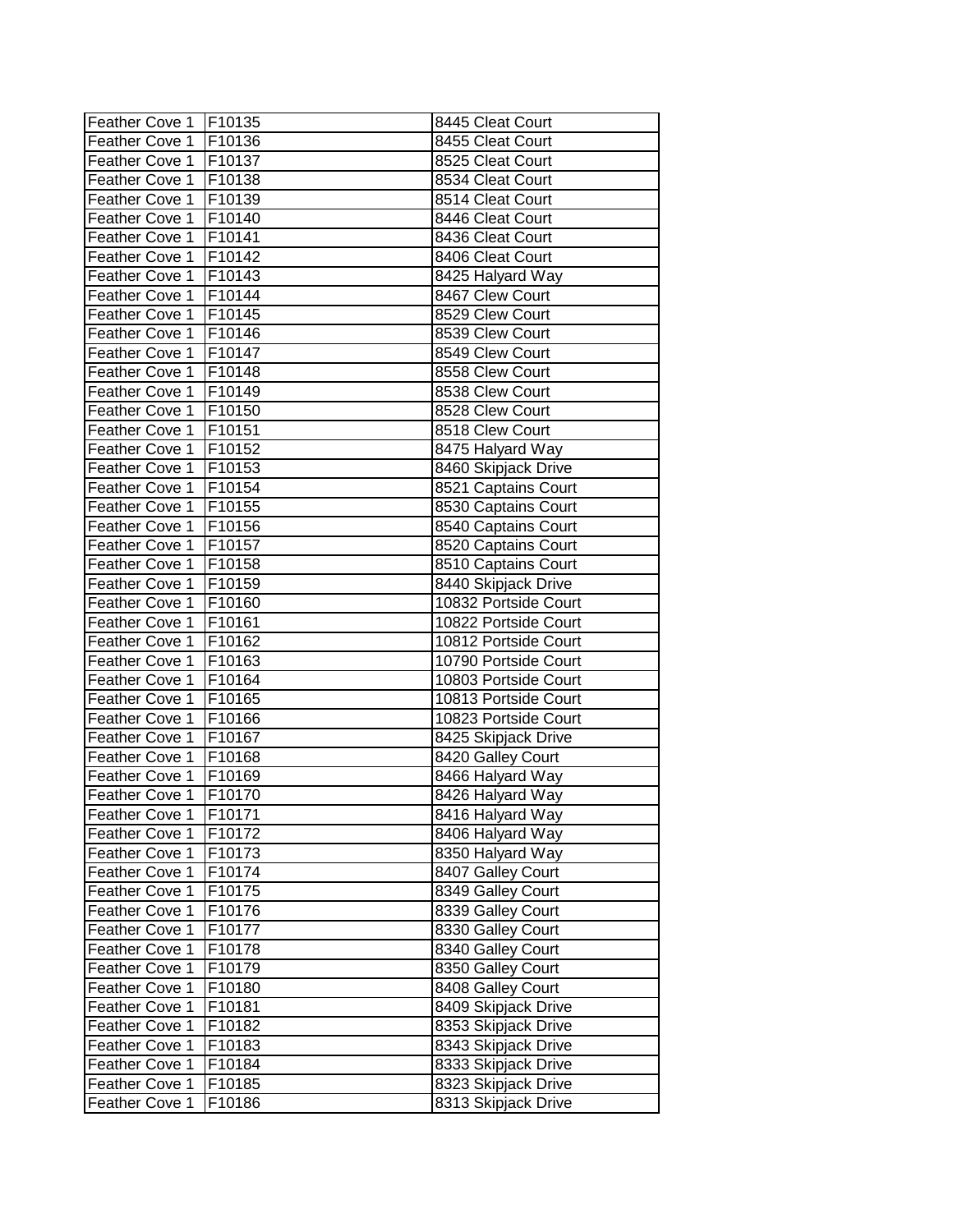| Feather Cove 1   F10187 |         | 8269 Skipjack Drive      |
|-------------------------|---------|--------------------------|
| Feather Cove 1          | F10188  | 8249 Skipjack Drive      |
| Feather Cove 1          | F10189  | 8229 Skipjack Drive      |
| Feather Cove 1          | F10190  | 8248 Red Sail Court      |
| Feather Cove 1          | F10191  | 8258 Red Sail Court      |
| Feather Cove 1          | F10192  | 8268 Red Sail Court      |
| Feather Cove 1          | F10193  | 8310 Red Sail Court      |
| Feather Cove 1          | F10194  | 8311 Red Sail Court      |
| Feather Cove 1          | F10195  | 8263 Red Sail Court      |
| Feather Cove 1          | F10196  | 8408 Skipjack Drive      |
| Feather Cove 1          | F10197  | 8352 Skipjack Drive      |
| Feather Cove 1          | F10198  | 8342 Skipjack Drive      |
| Feather Cove 1          | F10199  | 8332 Skipjack Drive      |
| Feather Cove 1          | F10200  | 10832 Weatherly Court    |
| Feather Cove 1          | F10201  | 10822 Weatherly Court    |
| Feather Cove 1          | F10202  | 10812 Weatherly Court    |
| Feather Cove 1          | F10203  | 10760 Weatherly Court    |
| Feather Cove 1          | F10204  | 10750 Weatherly Court    |
| Feather Cove 1          | F10205  | 10761 Weatherly Court    |
| Feather Cove 1          | F10206  | 10823 Weatherly Court    |
| Feather Cove 1          | F10207  | 10833 Weatherly Court    |
| Feather Cove 1          | F10208  | 8270 Skipjack Drive      |
| Feather Cove 1          | F10209  | 8260 Skipjack Drive      |
| Feather Cove 1          | F10210  | 10820 Canoe Court        |
| Feather Cove 1          | F10211  | 10758 Canoe Court        |
| Feather Cove 1          | F10212  | 10748 Canoe Court        |
| Feather Cove 1          | F10213  | 10749 Canoe Court        |
| Feather Cove 1          | F10214  | 10759 Canoe Court        |
| Feather Cove 1          | F10215  | 10769 Canoe Court        |
| Feather Cove 1          | F10216  | 10821 Canoe Court        |
| Feather Cove 1          | F10217  | 10831 Canoe Court        |
| Feather Cove 1          | F10218  | 8218 Bowline Drive       |
| Feather Cove 1          | F10219  | 8230 Skipjack Drive      |
| Feather Cove 1          | F10220  | 8209 Bowline Drive       |
| Feather Cove 1          | F10221  | 8179 Bowline Drive       |
| <b>Feather Cove 1</b>   | F10222  | 8171 Bowline Drive       |
| [Feather Cove 1         | IF10223 | 8155 Bowline Drive       |
| Feather Cove 1          | F10224  | 8135 Bowline Drive       |
| Feather Cove 1          | F10225  | 8125 Bowline Court       |
| Feather Cove 1          | F10226  | 8114 Bowline Court       |
| Feather Cove 1          | F10227  | 8124 Bowline Court       |
| Feather Cove 1          | F10228  | 8134 Bowline Court       |
| Feather Cove 1          | F10229  | 8144 Bowline Court       |
| <b>Feather Cove 1</b>   | F10230  | 8141 Bowline Court       |
| Feather Cove 1          | F10231  | 8135 Bowline Court       |
| <b>Feather Cove 1</b>   | F10232  | 8125 Bowline Drive       |
| <b>Feather Cove 1</b>   | F10233  | 10725 Hunters Cove Drive |
| <b>Feather Cove 1</b>   | F10234  | 10715 Hunters Cove Drive |
| Feather Cove 1          | F10235  | 10647 Hunters Cove Drive |
| <b>Feather Cove 1</b>   | F10236  | 10637 Hunters Cove Drive |
| Feather Cove 1          | F10237  | 10627 Hunters Cove Drive |
| Feather Cove 1          | F10238  | 10617 Hunters Cove Drive |
|                         |         |                          |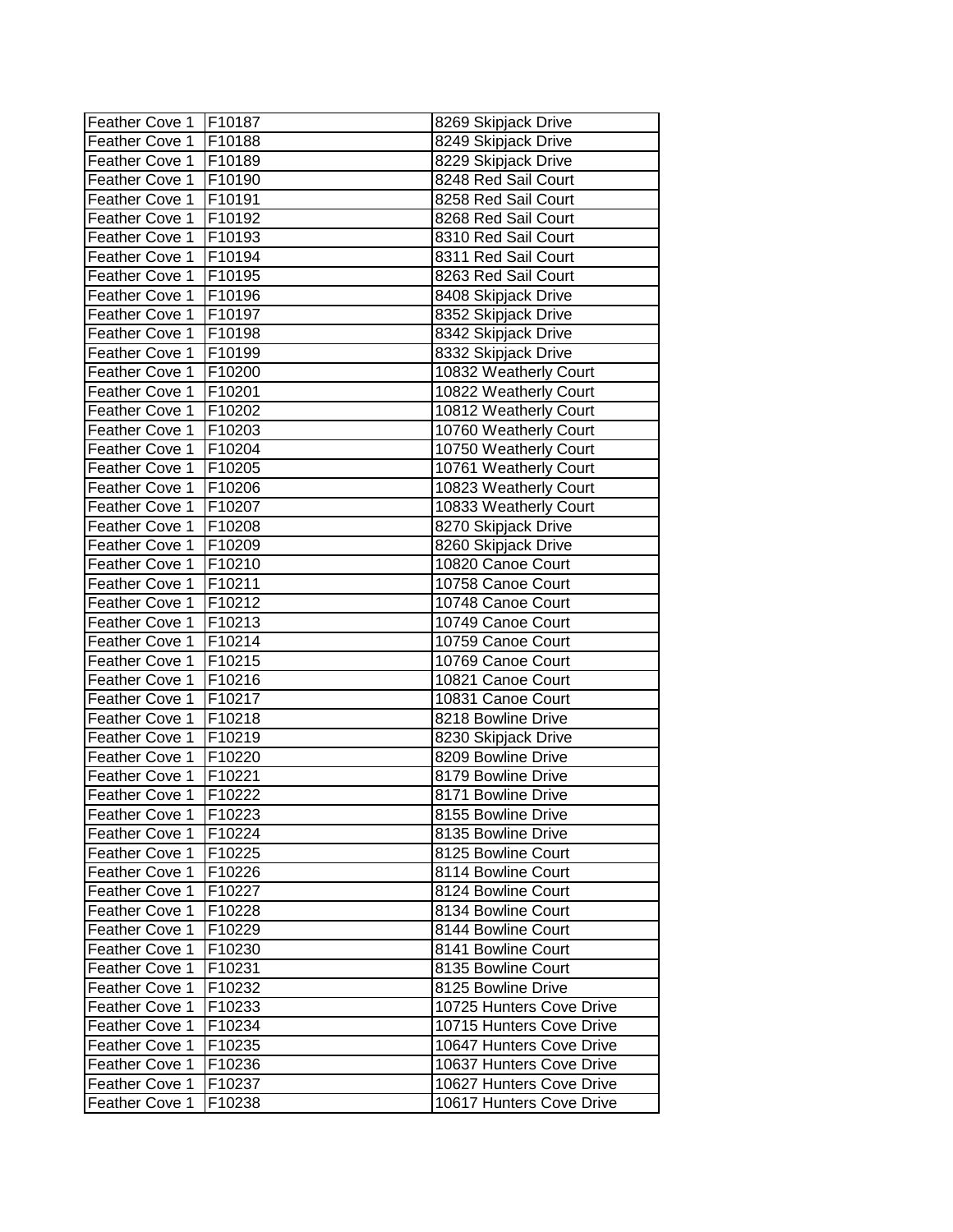| Feather Cove 1        | F10239 | 10607 Hunters Cove Drive |
|-----------------------|--------|--------------------------|
| Feather Cove 1        | F10240 | 10620 Hunters Cove Drive |
| Feather Cove 1        | F10241 | 10640 Hunters Cove Drive |
| <b>Feather Cove 1</b> | F10242 | 8160 Hunters Cove Court  |
| Feather Cove 1        | F10243 | 8170 Hunters Cove Court  |
| Feather Cove 1        | F10244 | 8180 Hunters Cove Court  |
| Feather Cove 1        | F10245 | 8190 Hunters Cove Court  |
| Feather Cove 1        | F10246 | 8181 Hunters Cove Court  |
| Feather Cove 1        | F10247 | 8171 Hunters Cove Court  |
| Feather Cove 1        | F10248 | 10714 Hunters Cove Drive |
| Feather Cove 1        | F10249 | 8134 Bowline Drive       |
| Feather Cove 1        | F10250 | 8144 Bowline Drive       |
| Feather Cove 1        | F10251 | 8154 Bowline Drive       |
| Feather Cove 1        | F10252 | 8212 Bowline Court       |
| Feather Cove 1        | F10253 | 8222 Bowline Court       |
| Feather Cove 1        | F10254 | 8232 Bowline Court       |
| Feather Cove 1        | F10255 | 8242 Bowline Court       |
| <b>Feather Cove 1</b> | F10256 | 8252 Bowline Court       |
| Feather Cove 1        | F10257 | 8262 Bowline Court       |
| Feather Cove 1        | F10258 | 8272 Bowline Court       |
| Feather Cove 1        | F10259 | 8282 Bowline Court       |
| <b>Feather Cove 1</b> | F10260 | 8209 Bowline Court       |
| <b>Feather Cove 1</b> | F10261 | 8174 Bowline Drive       |
| Feather Cove 1        | F10262 | 8208 Bowline Drive       |
| Feather Cove 1        | F10263 | 10926 Tenacious Drive    |
| Feather Cove 1        | F10264 | 10914 Tenacious Drive    |
| Feather Cove 1        | F10265 | 10858 Tenacious Drive    |
| Feather Cove 1        | F10266 | 10850 Tenacious Drive    |
| Feather Cove 1        | F10267 | 10842 Tenacious Drive    |
| <b>Feather Cove 1</b> | F10268 | 10843 Tenacious Drive    |
| <b>Feather Cove 1</b> | F10269 | 10851 Tenacious Drive    |
| Feather Cove 1        | F10270 | 10859 Tenacious Drive    |
| Feather Cove 1        | F10271 | 10909 Tenacious Drive    |
| Feather Cove 1        | F10272 | 10917 Tenacious Drive    |
| Feather Cove 1        | F10273 | 10925 Tenacious Drive    |
| Feather Cove 1        | F10278 | 10750 Courageous Drive   |
| Feather Cove 1        | F10279 | 10760 Courageous Drive   |
| Feather Cove 1        | F10280 | 10768 Courageous Drive   |
| Feather Cove 1        | F10281 | 10808 Courageous Drive   |
| Feather Cove 1        | F10282 | 10816 Courageous Drive   |
| Feather Cove 1        | F10283 | 10824 Courageous Drive   |
| Feather Cove 1        | F10284 | 10832 Courageous Drive   |
| Feather Cove 1        | F10285 | 10833 Courageous Drive   |
| Feather Cove 1        | F10286 | 10817 Courageous Drive   |
| Feather Cove 1        | F10287 | 10809 Courageous Drive   |
| Feather Cove 1        | F10288 | 10765 Courageous Drive   |
| Feather Cove 1        | F10289 | 10751 Courageous Drive   |
| Feather Cove 1        | F10290 | 8098 Bowline Drive       |
| Feather Cove 1        | F10291 | 8090 Bowline Drive       |
| Feather Cove 1        | F10292 | 8082 Bowline Drive       |
| Feather Cove 1        | F10293 | 8074 Bowline Drive       |
| Feather Cove 1        | F10294 | 8066 Bowline Drive       |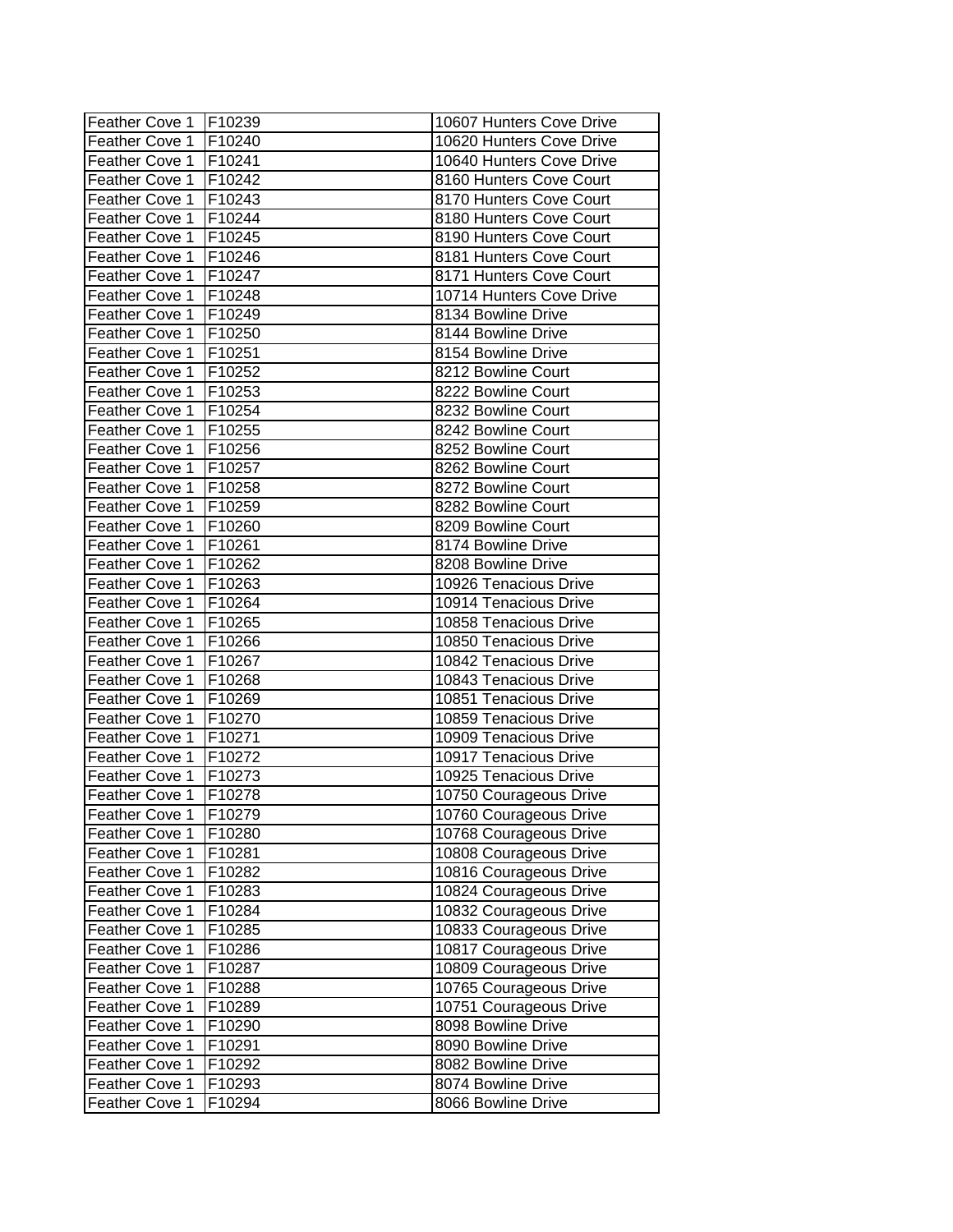| Feather Cove 1 | F10295             | 8058 Bowline Drive      |
|----------------|--------------------|-------------------------|
| Feather Cove 1 | F10296             | 8050 Bowline Drive      |
| Feather Cove 1 | F10297             | 8059 Bowline Drive      |
| Feather Cove 1 | F10298             | 8067 Bowline Drive      |
| Feather Cove 1 | F10299             | 8079 Bowline Drive      |
| Feather Cove 1 | F10300             | 8095 Bowline Drive      |
| Feather Cove 1 | F10301             | 8099 Bowline Drive      |
| Feather Cove 1 | F10302             | 8094 Sunfish Court      |
| Feather Cove 1 | F10303             | 8086 Sunfish Court      |
| Feather Cove 1 | F10304             | 8078 Sunfish Court      |
| Feather Cove 1 | F10305             | 8070 Sunfish Court      |
| Feather Cove 1 | F10306             | 8079 Sunfish Court      |
| Feather Cove 1 | F10307             | 8087 Sunfish Court      |
| Feather Cove 1 | F10308             | 8095 Sunfish Court      |
| Feather Cove 1 | F10309             | 10667 Courageous Drive  |
| Feather Cove 1 | F10310             | 10657 Courageous Drive  |
| Feather Cove 1 | F <sub>10311</sub> | 10645 Courageous Drive  |
| Feather Cove 1 | F10312             | 10629 Courageous Drive  |
| Feather Cove 1 | F10313             | 10608 Windjammer Circle |
| Feather Cove 1 | F10314             | 10618 Windjammer Circle |
| Feather Cove 1 | F10315             | 10628 Windjammer Circle |
| Feather Cove 1 | F10316             | 10638 Windjammer Circle |
| Feather Cove 1 | F10317             | 10648 Windjammer Circle |
| Feather Cove 1 | F10318             | 10659 Windjammer Circle |
| Feather Cove 1 | F10319             | 10649 Windjammer Circle |
| Feather Cove 1 | F10320             | 10639 Windjammer Circle |
| Feather Cove 1 | F10321             | 10629 Windjammer Circle |
| Feather Cove 1 | F10322             | 10609 Windjammer Circle |
| Feather Cove 1 | F10323             | 10559 Courageous Drive  |
| Feather Cove 1 | F10324             | 10549 Courageous Drive  |
| Feather Cove 1 | F10325             | 10539 Courageous Drive  |
| Feather Cove 1 | F10326             | 10519 Courageous Drive  |
| Feather Cove 1 | F10327             | 10509 Courageous Drive  |
| Feather Cove 1 | F10329             | 10480 Courageous Drive  |
| Feather Cove 1 | F10331             | 10508 Courageous Drive  |
| Feather Cove 1 | F10332             | 10518 Courageous Drive  |
| Feather Cove 1 | F10333             | 10528 Courageous Drive  |
| Feather Cove 1 | F10334             | 10548 Courageous Drive  |
| Feather Cove 1 | F10335             | 10568 Courageous Drive  |
| Feather Cove 1 | F10336             | 10570 Windjammer Circle |
| Feather Cove 1 | F10337             | 10616 Courageous Drive  |
| Feather Cove 1 | F10338             | 10626 Courageous Drive  |
| Feather Cove 1 | F10339             | 10636 Courageous Court  |
| Feather Cove 1 | F10340             | 10646 Courageous Drive  |
| Feather Cove 1 | F10341             | 10656 Courageous Drive  |
| Feather Cove 1 | F10342             | 10666 Courageous Drive  |
| Feather Cove 1 | F10343             | 10676 Courageous Drive  |
| Feather Cove 1 | F10344             | 10561 Windjammer Court  |
| Feather Cove 1 | F10345             | 10551 Windjammer Court  |
| Feather Cove 1 | F10346             | 10545 Windjammer Court  |
| Feather Cove 1 | F10347             | 10539 Windjammer Court  |
| Feather Cove 1 | F10348             | 10531 Windjammer Court  |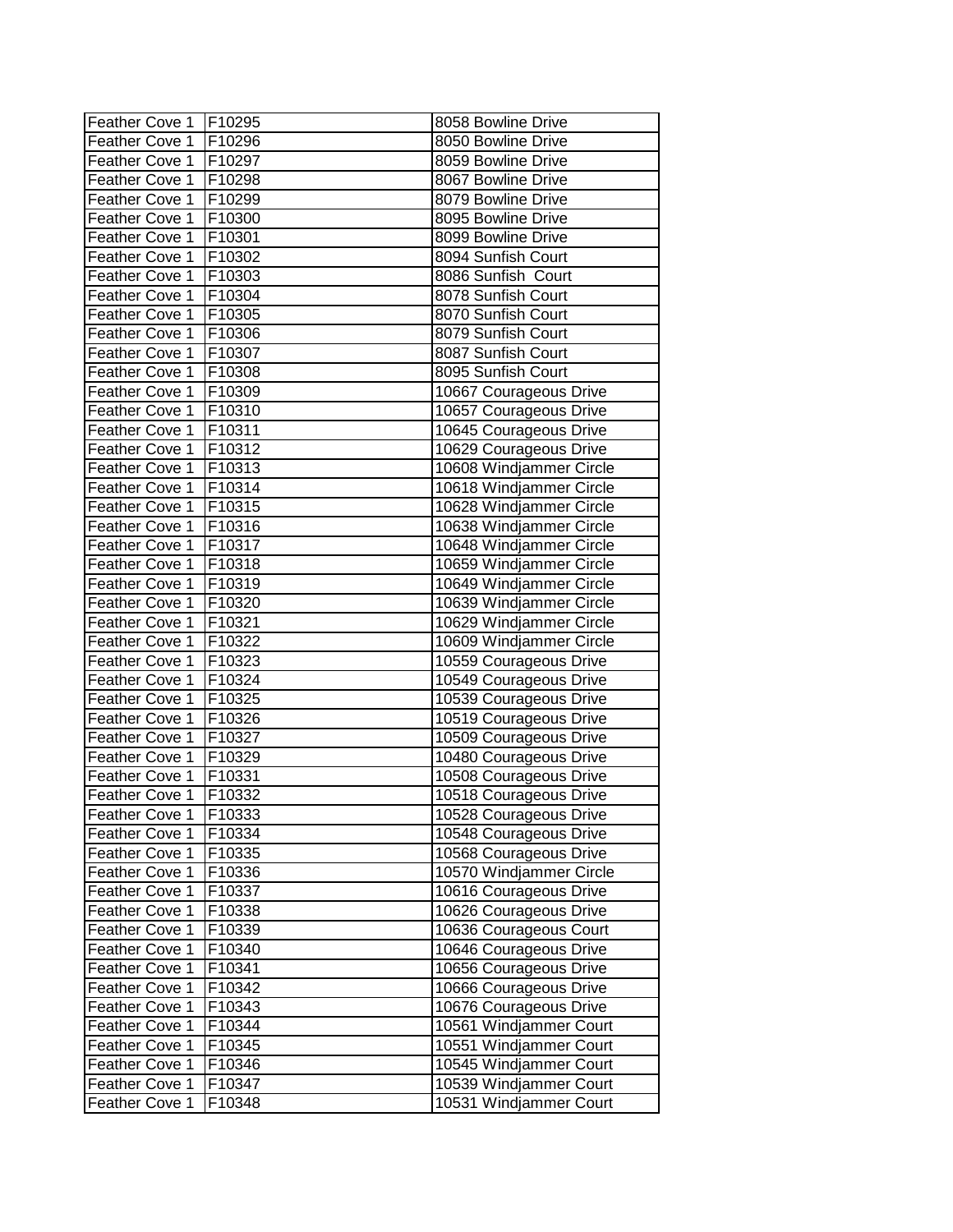| Feather Cove 1 | F10349       | 10491 Windjammer Court |
|----------------|--------------|------------------------|
| Feather Cove 1 | F10350       | 10480 Windjammer Court |
| Feather Cove 1 | F10351       | 10490 Windjammer Court |
| Feather Cove 1 | F10352       | 10510 Windjammer Court |
| Feather Cove 1 | F10353       | 10520 Windjammer Court |
| Feather Cove 1 | F10354       | 10530 Windjammer Court |
| Feather Cove 1 | F10355       | 10540 Windjammer Court |
| Feather Cove 1 | F10356       | 10550 Windjammer Court |
| Feather Cove 1 | F10357       | 10560 Windjammer Court |
| Feather Cove 1 | F10358       | 10455 Courageous Drive |
| Feather Cove 1 | F10359       | 10445 Courageous Drive |
| Feather Cove 1 | F10360       | 10435 Courageous Drive |
| Feather Cove 1 | F10361       | 10425 Courageous Drive |
| Feather Cove 1 | F10362       | 10397 Courageous Drive |
| Feather Cove 1 | F10363       | 10387 Courageous Drive |
| Feather Cove 1 | F10364       | 10359 Courageous Drive |
| Feather Cove 1 | F10365       | 10349 Courageous Drive |
| Feather Cove 1 | F10366       | 10345 Courageous Drive |
| Feather Cove 1 | F10367       | 10341 Courageous Drive |
| Feather Cove 1 | F10368       | 10337 Courageous Drive |
| Feather Cove 1 | F10369       | 10333 Courageous Drive |
| Feather Cove 1 | F10370       | 10325 Courageous Drive |
| Feather Cove 1 | F10371       | 10311 Courageous Drive |
| Feather Cove 1 | F10373       | 10312 Courageous Drive |
| Feather Cove 1 | F10375       | 10332 Courageous Drive |
| Feather Cove 1 | F10376       | 10340 Courageous Drive |
| Feather Cove 1 | F10377       | 10350 Courageous Drive |
| Feather Cove 1 | F10378       | 10358 Courageous Drive |
| Feather Cove 1 | F10379       | 10368 Courageous Drive |
| Feather Cove 1 | F10380       | 10378 Courageous Drive |
| Feather Cove 1 | F10381       | 10388 Courageous Drive |
| Feather Cove 1 | F10382       | 10396 Courageous Drive |
| Feather Cove 1 | F10383       | 8080 Bounty Court      |
| Feather Cove 1 | F10384       | 8110 Bounty Court      |
| Feather Cove 1 | F10385       | 8130 Bounty Court      |
| Feather Cove 1 | F10386       | 8140 Bounty Court      |
| Feather Cove 1 | [F10387      | 8150 Bounty Court      |
| Feather Cove 1 | F10388       | 8141 Bounty Court      |
| Feather Cove 1 | F10389       | 8131 Bounty Court      |
| Feather Cove 1 | F10390       | 8081 Bounty Court      |
| Feather Cove 1 | F10391       | 10460 Courageous Drive |
| Feather Cove 1 | F10549       | 8167 Hunters Place     |
| Feather Cove 1 | F10550       | 8175 Hunters Place     |
| Feather Cove 1 | F10551       | 8181 Hunters Place     |
| Feather Cove 1 | F10552       | 8201 Hunters Place     |
| Feather Cove 1 | F10553       | 8209 Hunters Place     |
| Feather Cove 1 | F10554       | 8215 Hunters Place     |
| Feather Cove 1 | F10555       | 8223 Hunters Place     |
| Feather Cove 1 | F10557/10556 | 8224 Hunters Place     |
| Feather Cove 1 | F10558       | 8210 Hunters Place     |
| Feather Cove 1 | F10559       | 8202 Hunters Place     |
| Feather Cove 1 | F10560       | 8182 Hunters Place     |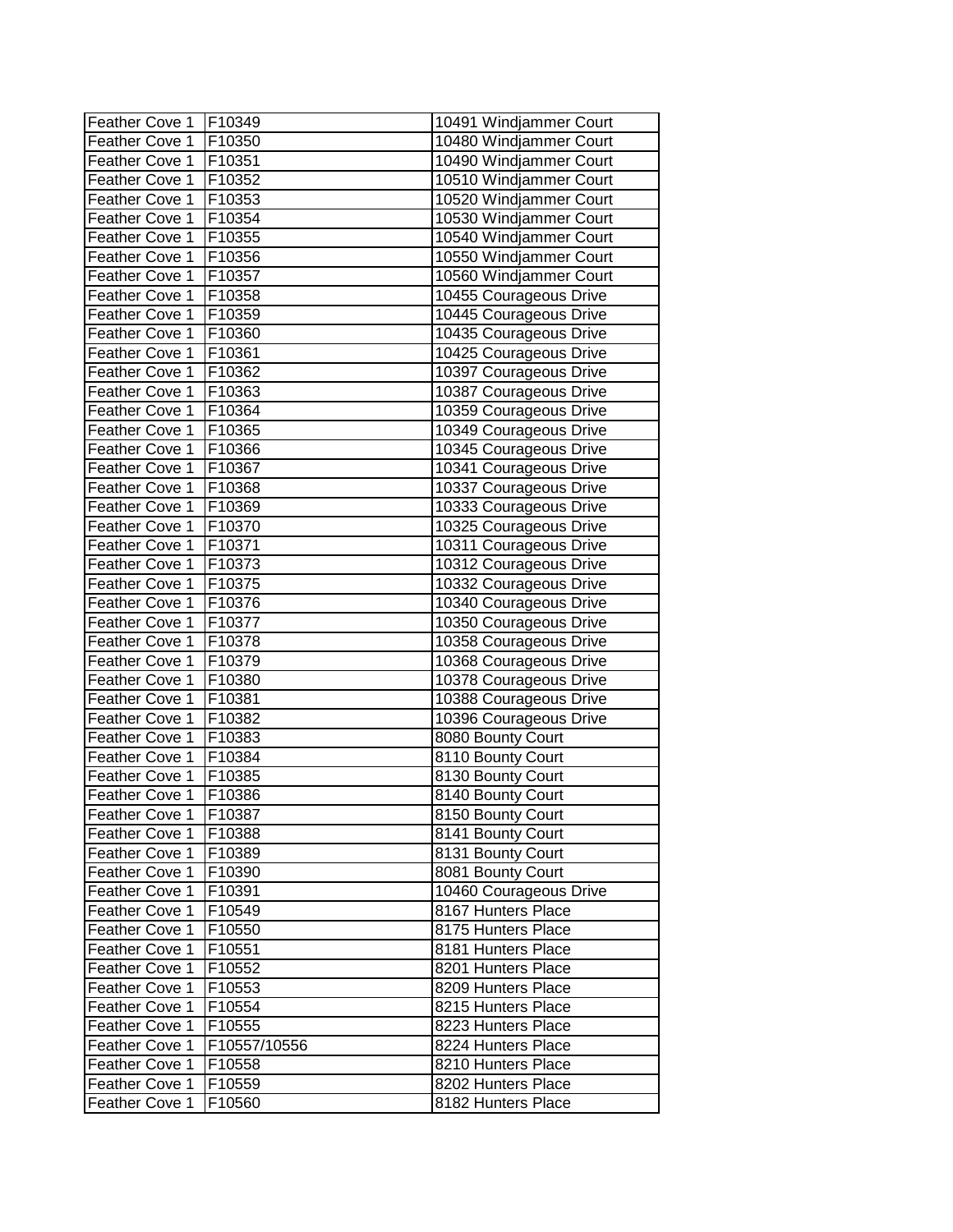| Feather Cove 1   F10561 |               | 8211 Lake Springs Court |
|-------------------------|---------------|-------------------------|
| Feather Cove 1          | F10562        | 8214 Lake Springs Court |
| Feather Cove 1          | F10563        | 8204 Lake Springs Court |
| Feather Cove 1          | F10564        | 8157 Hunters Place      |
| Feather Cove 1          | F10565        | 8151 Hunters Place      |
| Feather Cove 1          | F10566        | 8145 Hunters Place      |
| Feather Cove 1          | F10567        | 8139 Hunters Place      |
| Feather Cove 1          | F10568        | 8131 Hunters Place      |
| Feather Cove 1          | F10569        | 8123 Hunters Place      |
| Feather Cove 1          | F10570        | 8115 Hunters Place      |
| Feather Cove 1          | F10571        | 8107 Hunters Place      |
| Feather Cove 1          | F10572        | 8101 Hunters Place      |
| Feather Cove 1          | F10573        | 8102 Hunters Place      |
| Feather Cove 1          | F10574        | 8108 Hunters Place      |
| Feather Cove 1          | F10575        | 8116 Hunters Place      |
| Feather Cove 1          | F10576        | 8124 Hunters Place      |
| Feather Cove 1          | F10577        | 8132 Hunters Place      |
| Feather Cove 1          | F10578        | 8164 Hunters Place      |
| Feather Cove 1          | F10579        | 10367 Courageous Drive  |
| Feather Cove 1          | F10580        | 10377 Courageous Drive  |
| Feather Cove 1          | F1328A        | 10495 Courageous Drive  |
| Feather Cove 1          | F1328B        | 10501 Courageous Drive  |
| Feather Cove 2          | F20401        | 8305 Twin Pointe Circle |
| Feather Cove 2          | F20402        | 8285 Twin Pointe Circle |
| Feather Cove 2          | F20403        | 8279 Twin Pointe Circle |
| Feather Cove 2          | F20404        | 8273 Twin Pointe Circle |
| Feather Cove 2          | F20405        | 8267 Twin Pointe Circle |
| Feather Cove 2          | F20406        | 8261 Twin Pointe Circle |
| Feather Cove 2          | F20407        | 8255 Twin Pointe Circle |
| Feather Cove 2          | F20408        | 8249 Twin Pointe Circle |
| Feather Cove 2          | F20409        | 8243 Twin Pointe Circle |
| Feather Cove 2          | F20410        | 8235 Twin Pointe Circle |
| Feather Cove 2          | F20411        | 8227 Twin Pointe Circle |
| Feather Cove 2          | F20412        | 8219 Twin Pointe Circle |
| Feather Cove 2          | F20413        | 8209 Twin Pointe Circle |
| Feather Cove 2          | F20414        | 8201 Twin Pointe Circle |
| Feather Cove 2 IF20415  |               | 8202 Twin Pointe Circle |
| Feather Cove 2          | F20416        | 8208 Twin Pointe Circle |
| Feather Cove 2          | F20417        | 8218 Twin Pointe Circle |
| Feather Cove 2          | <b>F20418</b> | 8226 Twin Pointe Circle |
| Feather Cove 2          | F20419        | 8234 Twin Pointe Circle |
| Feather Cove 2          | F20420        | 8244 Twin Pointe Circle |
| Feather Cove 2          | F20421        | 8266 Twin Pointe Circle |
| Feather Cove 2          | F20422        | 8274 Twin Pointe Circle |
| Feather Cove 2          | F20423        | 8284 Twin Pointe Circle |
| Feather Cove 2          | F20424        | 11413 Divers Cove Court |
| Feather Cove 2          | F20425        | 11402 Divers Cove Court |
| Feather Cove 2          | F20426        | 11412 Divers Cove Court |
| Feather Cove 2          | F20427        | 11422 Divers Cove Court |
| Feather Cove 2          | F20428        | 11432 Divers Cove Court |
| Feather Cove 2          | F20429        | 11442 Divers Cove Court |
| Feather Cove 2          | F20430        | 8306 Twin Pointe Circle |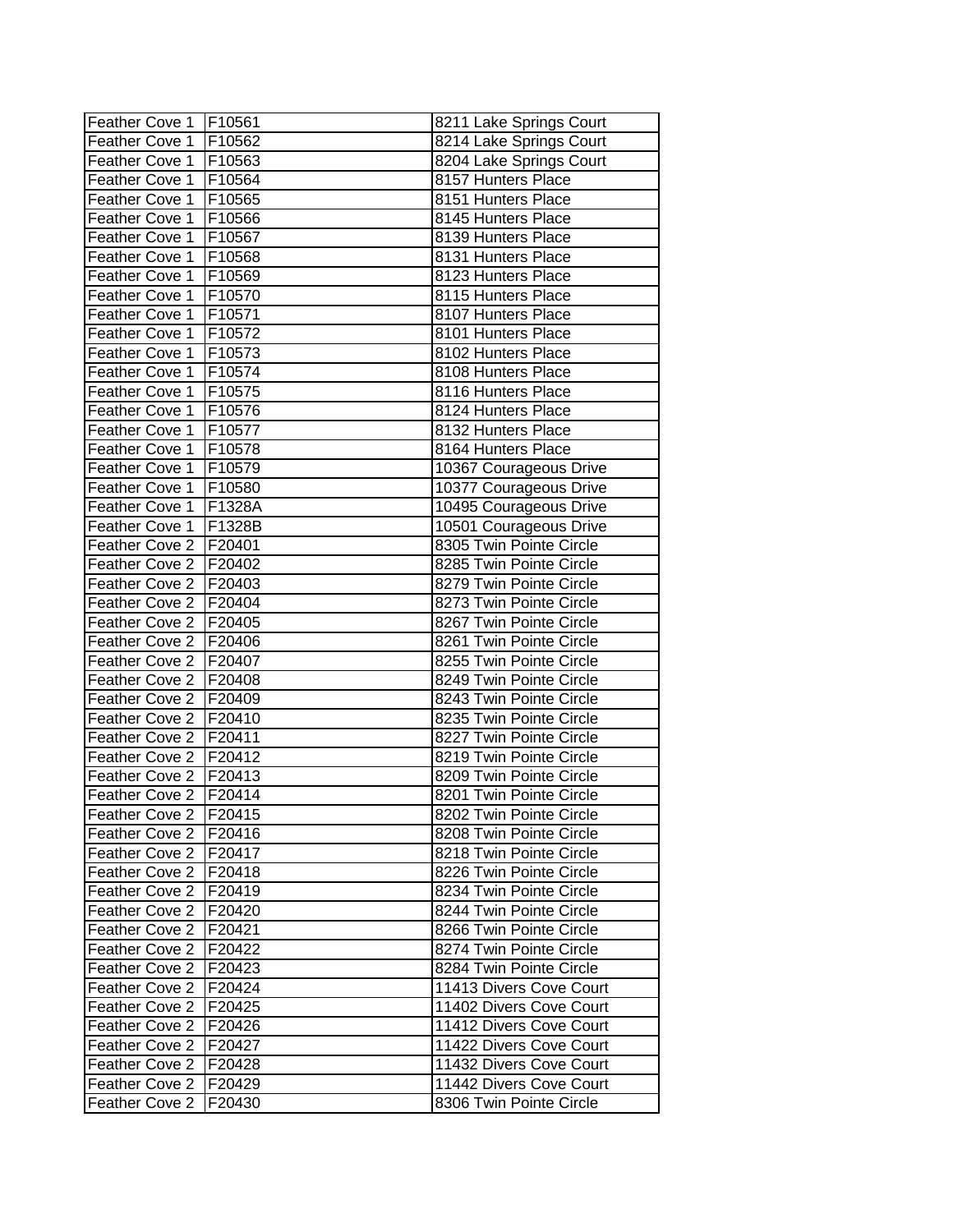| Feather Cove 2   F20431 |               | 11455 Kayak Court       |
|-------------------------|---------------|-------------------------|
| Feather Cove 2   F20432 |               | 11445 Kayak Court       |
| Feather Cove 2   F20433 |               | 11435 Kayak Court       |
| Feather Cove 2   F20434 |               | 11425 Kayak Court       |
| Feather Cove 2   F20435 |               | 11415 Kayak Court       |
| Feather Cove 2   F20436 |               | 11404 Kayak Court       |
| Feather Cove 2   F20437 |               | 11414 Kayak Court       |
| Feather Cove 2   F20438 |               | 11424 Kayak Court       |
| Feather Cove 2   F20439 |               | 11434 Kayak Court       |
| Feather Cove 2   F20440 |               | 11444 Kayak Court       |
| Feather Cove 2          | F20441        | 11454 Kayak Court       |
| Feather Cove 2 F20442   |               | 8317 Twin Pointe Circle |
| Feather Cove 2   F20443 |               | 8327 Twin Pointe Circle |
| Feather Cove 2   F20444 |               | 8337 Twin Pointe Circle |
| Feather Cove 2   F20445 |               | 8347 Twin Pointe Circle |
| Feather Cove 2   F20446 |               | 8357 Twin Pointe Circle |
| Feather Cove 2   F20447 |               | 8401 Twin Pointe Circle |
| Feather Cove 2   F20448 |               | 8407 Twin Pointe Circle |
| Feather Cove 2   F20449 |               | 8413 Twin Pointe Circle |
| Feather Cove 2   F20450 |               | 8433 Twin Pointe Circle |
| Feather Cove 2   F20451 |               | 8455 Twin Pointe Circle |
| Feather Cove 2   F20452 |               | 8465 Twin Pointe Circle |
| Feather Cove 2   F20453 |               | 8503 Twin Pointe Circle |
| Feather Cove 2   F20454 |               | 8513 Twin Pointe Circle |
| Feather Cove 2   F20455 |               | 8523 Twin Pointe Circle |
| Feather Cove 2          | <b>F20456</b> | 8533 Twin Pointe Circle |
| Feather Cove 2          | <b>F20457</b> | 8543 Twin Pointe Circle |
| Feather Cove 2          | F20458        | 8553 Twin Pointe Circle |
| Feather Cove 2          | F20459        | 8563 Twin Pointe Circle |
| Feather Cove 2          | F20460        | 8573 Twin Pointe Circle |
| Feather Cove 2          | F20461        | 8583 Twin Pointe Circle |
| Feather Cove 2   F20462 |               | 8593 Twin Pointe Circle |
| Feather Cove 2   F20463 |               | 8596 Twin Pointe Circle |
| Feather Cove 2   F20464 |               | 8590 Twin Pointe Circle |
| Feather Cove 2   F20465 |               | 8580 Twin Pointe Circle |
| Feather Cove 2   F20466 |               | 8570 Twin Pointe Circle |
| Feather Cove 2 IF20467  |               | 8510 Twin Pointe Circle |
| Feather Cove 2          | F20468        | 8462 Twin Pointe Circle |
| Feather Cove 2          | F20469        | 8452 Twin Pointe Circle |
| Feather Cove 2          | F20470        | 8442 Twin Pointe Circle |
| Feather Cove 2          | F20471        | 8432 Twin Pointe Circle |
| Feather Cove 2          | F20472        | 8422 Twin Pointe Circle |
| Feather Cove 2          | F20473        | 8412 Twin Pointe Circle |
| Feather Cove 2          | F20474        | 8402 Twin Pointe Circle |
| Feather Cove 2          | F20475        | 8354 Twin Pointe Circle |
| Feaher Cove 3           | F30476        | 11707 Tidewater Drive   |
| Feaher Cove 3           | F30477        | 11645 Tidewater Drive   |
| Feaher Cove 3           | F30478        | 11635 Tidewater Drive   |
| Feaher Cove 3           | F30479        | 11625 Tidewater Drive   |
| Feaher Cove 3           | F30480        | 11605 Tidewater Drive   |
| Feaher Cove 3           | F30481        | 11583 Tidewater Drive   |
| Feaher Cove 3           | F30482        | 11573 Tidewater Drive   |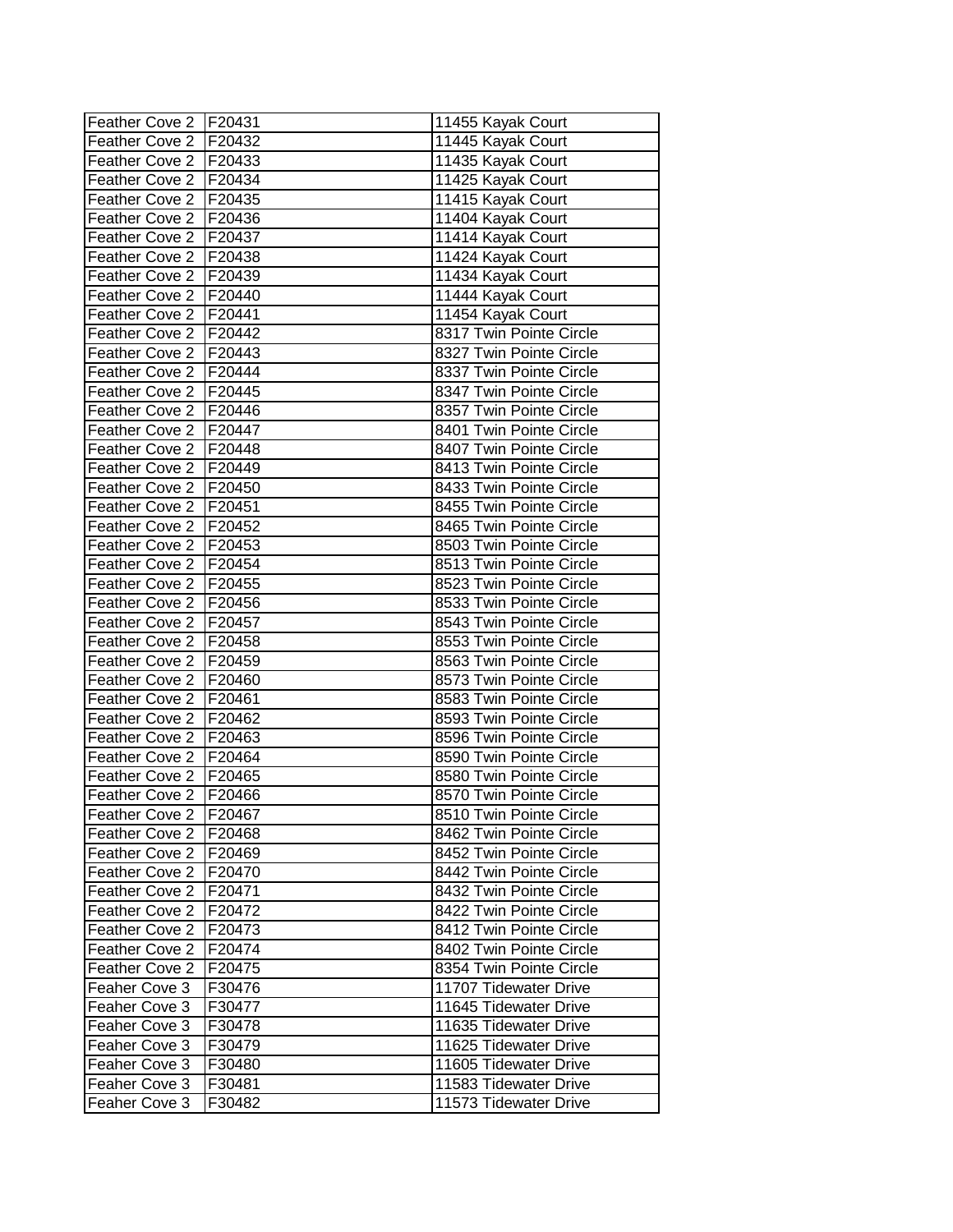| Feaher Cove 3 | F30483 | 11563 Tidewater Drive |
|---------------|--------|-----------------------|
| Feaher Cove 3 | F30484 | 8508 Tidewater Drive  |
| Feaher Cove 3 | F30485 | 8518 Tidewater Drive  |
| Feaher Cove 3 | F30486 | 8528 Tidewater Drive  |
| Feaher Cove 3 | F30487 | 8538 Tidewater Drive  |
| Feaher Cove 3 | F30488 | 8548 Tidewater Drive  |
| Feaher Cove 3 | F30489 | 11551 Seafan Court    |
| Feaher Cove 3 | F30490 | 11533 Seafan Court    |
| Feaher Cove 3 | F30491 | 11523 Seafan Court    |
| Feaher Cove 3 | F30492 | 11502 Seafan Court    |
| Feaher Cove 3 | F30493 | 11512 Seafan Court    |
| Feaher Cove 3 | F30494 | 11522 Seafan Court    |
| Feaher Cove 3 | F30495 | 11532 Seafan Court    |
| Feaher Cove 3 | F30496 | 11542 Seafan Court    |
| Feaher Cove 3 | F30497 | 11552 Seafan Court    |
| Feaher Cove 3 | F30498 | 11562 Seafan Court    |
| Feaher Cove 3 | F30499 | 11572 Seafan Court    |
| Feaher Cove 3 | F30500 | 11604 Seafan Court    |
| Feaher Cove 3 | F30501 | 11614 Seafan Court    |
| Feaher Cove 3 | F30502 | 11624 Seafan Court    |
| Feaher Cove 3 | F30503 | 11615 Seafan Court    |
| Feaher Cove 3 | F30504 | 11573 Seafan Court    |
| Feaher Cove 3 | F30505 | 8569 Tidewater Drive  |
| Feaher Cove 3 | F30506 | 8539 Tidewater Drive  |
| Feaher Cove 3 | F30507 | 8525 Tidewater Drive  |
| Feaher Cove 3 | F30508 | 8515 Tidewater Drive  |
| Feaher Cove 3 | F30509 | 8510 Tidewater Court  |
| Feaher Cove 3 | F30510 | 8520 Tidewater Court  |
| Feaher Cove 3 | F30511 | 8530 Tidewater Court  |
| Feaher Cove 3 | F30512 | 8540 Tidewater Court  |
| Feaher Cove 3 | F30513 | 8550 Tidewater Court  |
| Feaher Cove 3 | F30514 | 8560 Tidewater Court  |
| Feaher Cove 3 | F30515 | 8541 Tidewater Court  |
| Feaher Cove 3 | F30516 | 8531 Tidewater Court  |
| Feaher Cove 3 | F30517 | 11644 Tidewater Drive |
| Feaher Cove 3 | F30519 | 11702 Tidewater Drive |
| Feaher Cove 3 | F30520 | 11712 Tidewater Drive |
| Feaher Cove 3 | F30521 | 11718 Tidewater Drive |
| Feaher Cove 3 | F30522 | 11728 Tidewater Drive |
| Feaher Cove 3 | F30523 | 8510 Bluefin Circle   |
| Feaher Cove 3 | F30524 | 11721 Bluefin Court   |
| Feaher Cove 3 | F30525 | 11711 Bluefin Court   |
| Feaher Cove 3 | F30526 | 11681 Bluefin Court   |
| Feaher Cove 3 | F30527 | 11671 Bluefin Court   |
| Feaher Cove 3 | F30528 | 11670 Bluefin Court   |
| Feaher Cove 3 | F30529 | 11680 Bluefin Court   |
| Feaher Cove 3 | F30531 | 11710 Bluefin Court   |
| Feaher Cove 3 | F30532 | 8530 Bluefin Circle   |
| Feaher Cove 3 | F30533 | 8540 Bluefin Circle   |
| Feaher Cove 3 | F30534 | 8550 Bluefin Circle   |
| Feaher Cove 3 | F30535 | 8560 Bluefin Circle   |
| Feaher Cove 3 | F30536 | 8570 Bluefin Circle   |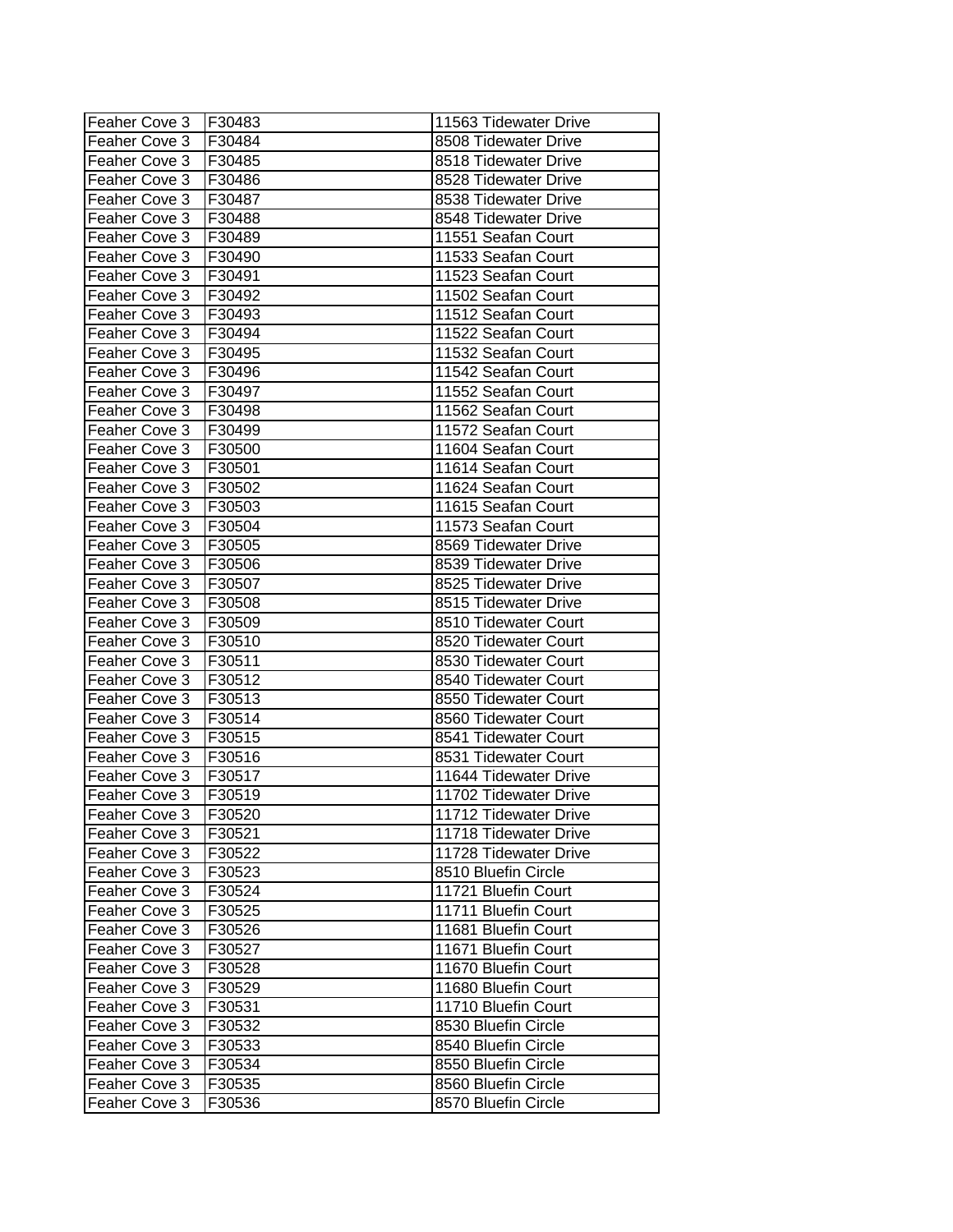| Feaher Cove 3 | F30537 | 8580 Bluefin Circle         |
|---------------|--------|-----------------------------|
| Feaher Cove 3 | F30538 | 8579 Bluefin Circle         |
| Feaher Cove 3 | F30539 | 8569 Bluefin Circle         |
| Feaher Cove 3 | F30540 | 8559 Bluefin Circle         |
| Feaher Cove 3 | F30541 | 8549 Bluefin Circle         |
| Feaher Cove 3 | F30542 | 8539 Bluefin Circle         |
| Feaher Cove 3 | F30543 | 8529 Bluefin Circle         |
| Feaher Cove 3 | F30544 | 8523 Bluefin Circle         |
| Feaher Cove 3 | F30545 | 8517 Bluefin Circle         |
| Feaher Cove 3 | F30546 | 8511 Bluefin Circle         |
| Feaher Cove 3 | F30547 | 8485 Bluefin Circle         |
| Feaher Cove 3 | F30548 | 8475 Bluefin Circle         |
| Feaher Cove 3 | F30901 | 11719 Tidewater Drive South |
| Feaher Cove 3 | F30902 | 11729 Tidewater Drive South |
| Feaher Cove 3 | F30903 | 11739 Tidewater Drive South |
| Feaher Cove 3 | F30904 | 11753 Tidewater Drive South |
| Masthead      | MH0001 | 10203 Coral Reef Way        |
| Masthead      | MH0002 | 10209 Coral Reef Way        |
| Masthead      | MH0003 | 10219 Coral Reef Way        |
| Masthead      | MH0004 | 10225 Coral Reef Way        |
| Masthead      | MH0005 | 10229 Coral Reef Way        |
| Masthead      | MH0006 | 8456 Coral Reef Court       |
| Masthead      | MH0007 | 8450 Coral Reef Court       |
| Masthead      | MH0008 | 8444 Coral Reef Court       |
| Masthead      | MH0009 | 8440 Coral Reef Court       |
| Masthead      | MH0010 | 8441 Coral Reef Court       |
| Masthead      | MH0011 | 8445 Coral Reef Court       |
| Masthead      | MH0012 | 8455 Coral Reef Court       |
| Masthead      | MH0013 | 10309 Coral Reef Way        |
| Masthead      | MH0014 | 10315 Coral Reef Way        |
| Masthead      | MH0015 | 10325 Coral Reef Way        |
| Masthead      | MH0016 | 10330 Coral Reef Way        |
| Masthead      | MH0017 | 10324 Coral Reef Way        |
| Masthead      | MH0018 | 10316 Coral Reef Way        |
| Masthead      | MH0019 | 10310 Coral Reef Way        |
| Masthead      | MH0020 | 10230 Coral Reef Way        |
| Masthead      | MH0021 | 10222 Coral Reef Way        |
| Masthead      | MH0022 | 10216 Coral Reef Way        |
| Masthead      | MH0023 | 8537 Helmsman Circle        |
| Masthead      | MH0024 | 8541 Helmsman Circle        |
| Masthead      | MH0025 | 8538 Helmsman Circle        |
| Masthead      | MH0026 | 8534 Helmsman Circle        |
| Masthead      | MH0027 | 8530 Helmsman Circle        |
| Masthead      | MH0028 | 8601 Seaward Lane           |
| Masthead      | MH0029 | 8605 Seaward Lane           |
| Masthead      | MH0030 | 8609 Seaward Lane           |
| Masthead      | MH0031 | 8613 Seaward Lane           |
| Masthead      | MH0032 | 8617 Seaward Lane           |
| Masthead      | MH0033 | 8621 Seaward Lane           |
| Masthead      | MH0034 | 8625 Seaward Lane           |
| Masthead      | MH0035 | 8629 Seaward Lane           |
| Masthead      | MH0036 | 8633 Seaward Lane           |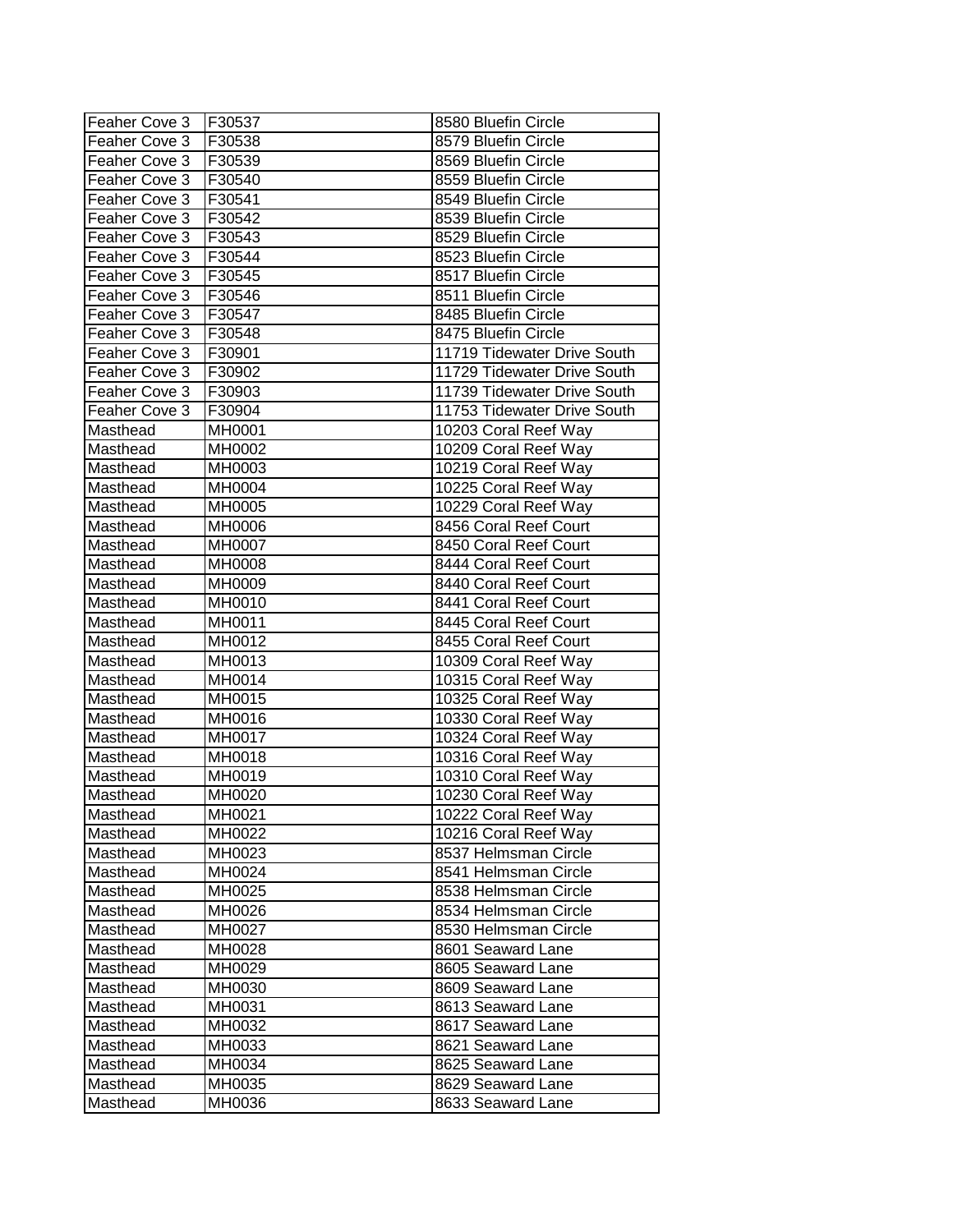| Masthead | MH0037 | 8637 Seaward Lane     |
|----------|--------|-----------------------|
| Masthead | MH0038 | 10505 Schooner Court  |
| Masthead | MH0039 | 10509 Schooner Court  |
| Masthead | MH0040 | 10515 Schooner Court  |
| Masthead | MH0041 | 10523 Schooner Court  |
| Masthead | MH0042 | 10529 Schooner Court  |
| Masthead | MH0043 | 10535 Schooner Court  |
| Masthead | MH0044 | 10502 Schooner Court  |
| Masthead | MH0045 | 10430 Swiftsail Lane  |
| Masthead | MH0046 | 10424 Swiftsail Lane  |
| Masthead | MH0047 | 10419 Starboard Way   |
| Masthead | MH0048 | 10425 Starboard Way   |
| Masthead | MH0049 | 10433 Starboard Way   |
| Masthead | MH0050 | 10437 Starboard Way   |
| Masthead | MH0051 | 10438 Starboard Way   |
| Masthead | MH0052 | 10434 Starboard Way   |
| Masthead | MH0053 | 10428 Starboard Way   |
| Masthead | MH0054 | 10422 Starboard Way   |
| Masthead | MH0055 | 10418 Starboard Way   |
| Masthead | MH0056 | 10412 Swiftsail Lane  |
| Masthead | MH0057 | 10404 Swiftsail Lane  |
| Masthead | MH0058 | 8604 Seaward Court    |
| Masthead | MH0059 | 8608 Seaward Court    |
| Masthead | MH0060 | 8609 Seaward Court    |
| Masthead | MH0061 | 8614 Seaward Lane     |
| Masthead | MH0062 | 8620 Seaward Lane     |
| Masthead | MH0063 | 8626 Seaward Lane     |
| Masthead | MH0064 | 8630 Seaward Lane     |
|          |        |                       |
| Masthead | MH0065 | 8636 Seaward Lane     |
| Masthead | MH0066 | 10439 Swiftsail Lane  |
| Masthead | MH0067 | 10427 Swiftsail Lane  |
| Masthead | MH0068 | 8715 Flagship Circle  |
| Masthead | MH0069 | 8711 Flagship Circle  |
| Masthead | MH0070 | 8705 Flagship Circle  |
| Masthead | MH0071 | 8704 Flagship Circle  |
| Masthead | MH0072 | 8708 Flagship Circle  |
| Masthead | MH0074 | 8716 Flagship Circle  |
| Masthead | MH0075 | 10421 Fall Creek Road |
| Masthead | MH0076 | 10429 Fall Creek Road |
| Masthead | MH0077 | 10433 Fall Creek Road |
| Masthead | MH0078 | 10437 Fall Creek Road |
| Masthead | MH0079 | 10445 Fall Creek Road |
| Masthead | MH0080 | 10449 Fall Creek Road |
| Masthead | MH0081 | 10501 Fall Creek Road |
| Masthead | MH0082 | 8846 Spinnaker Court  |
| Masthead | MH0083 | 8838 Spinnaker Court  |
| Masthead | MH0084 | 8830 Spinnaker Court  |
| Masthead | MH0085 | 8816 Spinnaker Court  |
| Masthead | MH0086 | 8812 Spinnaker Court  |
| Masthead | MH0087 | 8808 Spinnaker Court  |
| Masthead | MH0088 | 8804 Spinnaker Court  |
| Masthead | MH0089 | 8802 Spinnaker Court  |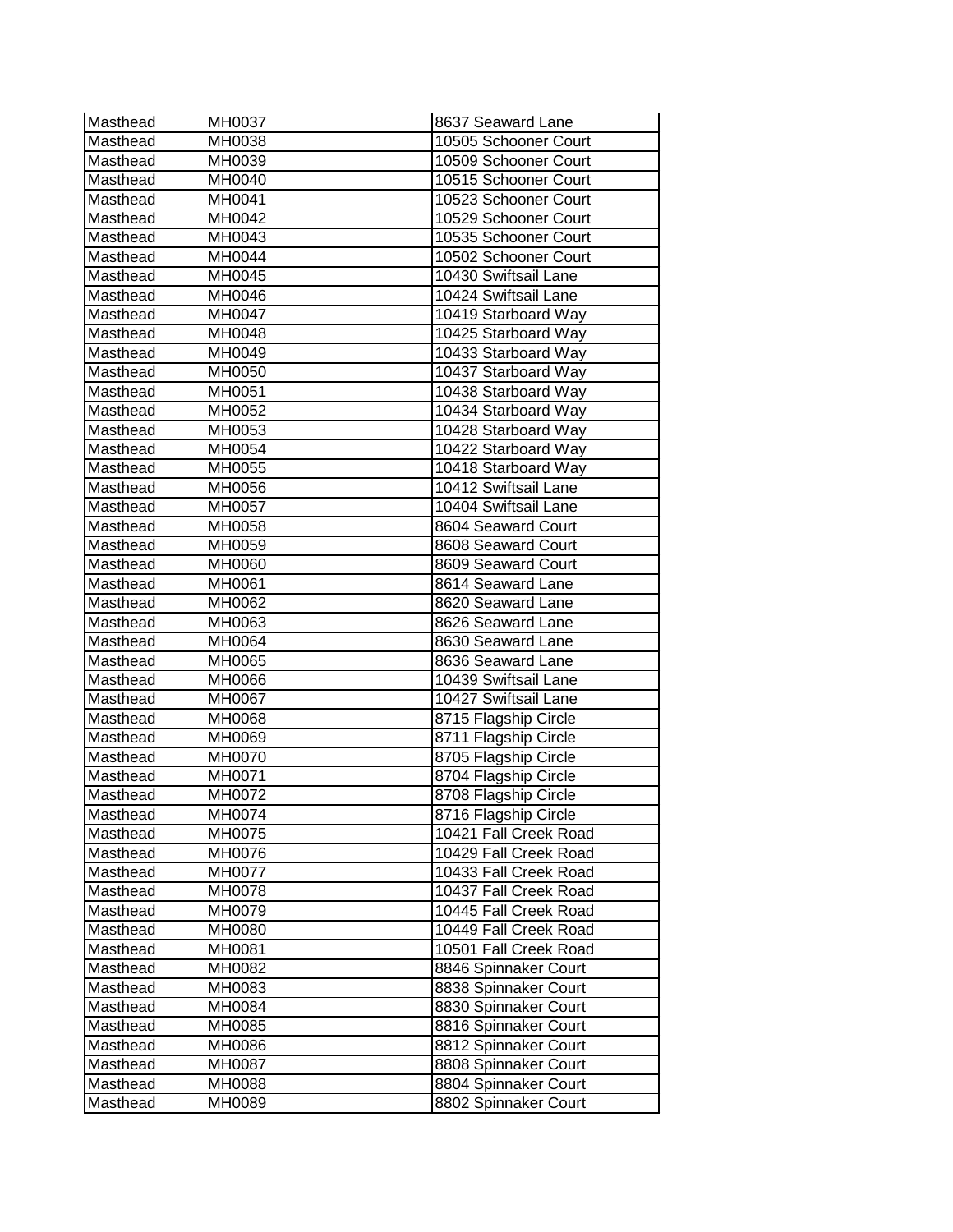| MH0091<br>8805 Spinnaker Court<br>Masthead<br>Masthead<br>8811 Spinnaker Court<br>MH0092<br>8815 Spinnaker Court<br>Masthead<br>MH0093<br>Masthead<br>MH0094<br>8819 Spinnaker Court<br>Masthead<br>MH0095<br>8823 Spinnaker Court<br>8827 Spinnaker Court<br>Masthead<br>MH0096<br>Masthead<br>MH0097<br>8831 Spinnaker Court<br>8835 Spinnaker Court<br>Masthead<br>MH0098<br>8839 Spinnaker Court<br>MH0099<br>Masthead<br>8845 Spinnaker Court<br>Masthead<br>MH0100<br>10605 Stormhaven Way<br>Masthead<br>MH0101<br>10609 Stormhaven Way<br>MH0102<br>Masthead<br>10615 Stormhaven Way<br>MH0103<br>Masthead<br>8924 Stormhaven Court<br>Masthead<br>MH0104<br>8920 Stormhaven Court<br>Masthead<br>MH0105<br>Masthead<br>MH0106<br>8925 Stormhaven Court<br>MH0107<br>8931 Stormhaven Court<br>Masthead<br>Masthead<br>MH0108<br>10625 Stormhaven Way<br>Masthead<br>MH0109<br>10629 Stormhaven Way<br>MH0110<br>10628 Stormhaven Way<br>Masthead<br>10624 Stormhaven Way<br>Masthead<br>MH0111<br>10620 Stormhaven Way<br>Masthead<br>MH0112<br>10616 Stormhaven Way<br>Masthead<br>MH0113<br>Masthead<br>MH0114<br>10610 Stormhaven Way<br>10606 Stormhaven Way<br>Masthead<br>MH0115<br>9101 Sand Key Lane<br>MH0116<br>Masthead<br>9107 Sand Key Lane<br>MH0117<br>Masthead<br>9111 Sand Key Lane<br>MH0118<br>Masthead<br>9117 Sand Key Lane<br>MH0119<br>Masthead<br>10707 Compass Court<br>MH0120<br>Masthead<br>10715 Compass Court<br>Masthead<br>MH0121<br>MH0122<br>10719 Compass Court<br>Masthead<br>Masthead<br>MH0123<br>10720 Compass Court<br>Masthead<br>MH0124<br>10716 Compass Court<br>Masthead<br>MH0125<br>10710 Compass Court<br>MH0126<br>Masthead<br>10706 Compass Court<br>MH0127<br>9125 Sand Key Lane<br>Masthead<br>9129 Sand Key Lane<br>Masthead<br>MH0128<br>Masthead<br>MH0129<br>9135 Sand Key Lane<br>10715 Sand Key Circle<br>Masthead<br>MH0130<br>10721 Sand Key Circle<br>Masthead<br>MH0131<br>10725 Sand Key Circle<br>Masthead<br>MH0132<br>10729 Sand Key Circle<br>Masthead<br>MH0133<br>10733 Sand Key Circle<br>MH0134<br>Masthead<br>10737 Sand Key Circle<br>Masthead<br>MH0135<br>10741 Sand Key Circle<br>MH0136<br>Masthead<br>10745 Sand Key Circle<br>Masthead<br>MH0137<br>10720 Sand Key Circle<br>Masthead<br>MH0138<br>MH0139<br>10716 Sand Key Circle<br>Masthead<br>10712 Sand Key Circle<br>MH0140<br>Masthead | Masthead | MH0090 | 8801 Spinnaker Court  |
|------------------------------------------------------------------------------------------------------------------------------------------------------------------------------------------------------------------------------------------------------------------------------------------------------------------------------------------------------------------------------------------------------------------------------------------------------------------------------------------------------------------------------------------------------------------------------------------------------------------------------------------------------------------------------------------------------------------------------------------------------------------------------------------------------------------------------------------------------------------------------------------------------------------------------------------------------------------------------------------------------------------------------------------------------------------------------------------------------------------------------------------------------------------------------------------------------------------------------------------------------------------------------------------------------------------------------------------------------------------------------------------------------------------------------------------------------------------------------------------------------------------------------------------------------------------------------------------------------------------------------------------------------------------------------------------------------------------------------------------------------------------------------------------------------------------------------------------------------------------------------------------------------------------------------------------------------------------------------------------------------------------------------------------------------------------------------------------------------------------------------------------------------------------------------------------------------------------------------------------------------------------------------------------------------------------------------------------------------------------------------------|----------|--------|-----------------------|
|                                                                                                                                                                                                                                                                                                                                                                                                                                                                                                                                                                                                                                                                                                                                                                                                                                                                                                                                                                                                                                                                                                                                                                                                                                                                                                                                                                                                                                                                                                                                                                                                                                                                                                                                                                                                                                                                                                                                                                                                                                                                                                                                                                                                                                                                                                                                                                                    |          |        |                       |
|                                                                                                                                                                                                                                                                                                                                                                                                                                                                                                                                                                                                                                                                                                                                                                                                                                                                                                                                                                                                                                                                                                                                                                                                                                                                                                                                                                                                                                                                                                                                                                                                                                                                                                                                                                                                                                                                                                                                                                                                                                                                                                                                                                                                                                                                                                                                                                                    |          |        |                       |
|                                                                                                                                                                                                                                                                                                                                                                                                                                                                                                                                                                                                                                                                                                                                                                                                                                                                                                                                                                                                                                                                                                                                                                                                                                                                                                                                                                                                                                                                                                                                                                                                                                                                                                                                                                                                                                                                                                                                                                                                                                                                                                                                                                                                                                                                                                                                                                                    |          |        |                       |
|                                                                                                                                                                                                                                                                                                                                                                                                                                                                                                                                                                                                                                                                                                                                                                                                                                                                                                                                                                                                                                                                                                                                                                                                                                                                                                                                                                                                                                                                                                                                                                                                                                                                                                                                                                                                                                                                                                                                                                                                                                                                                                                                                                                                                                                                                                                                                                                    |          |        |                       |
|                                                                                                                                                                                                                                                                                                                                                                                                                                                                                                                                                                                                                                                                                                                                                                                                                                                                                                                                                                                                                                                                                                                                                                                                                                                                                                                                                                                                                                                                                                                                                                                                                                                                                                                                                                                                                                                                                                                                                                                                                                                                                                                                                                                                                                                                                                                                                                                    |          |        |                       |
|                                                                                                                                                                                                                                                                                                                                                                                                                                                                                                                                                                                                                                                                                                                                                                                                                                                                                                                                                                                                                                                                                                                                                                                                                                                                                                                                                                                                                                                                                                                                                                                                                                                                                                                                                                                                                                                                                                                                                                                                                                                                                                                                                                                                                                                                                                                                                                                    |          |        |                       |
|                                                                                                                                                                                                                                                                                                                                                                                                                                                                                                                                                                                                                                                                                                                                                                                                                                                                                                                                                                                                                                                                                                                                                                                                                                                                                                                                                                                                                                                                                                                                                                                                                                                                                                                                                                                                                                                                                                                                                                                                                                                                                                                                                                                                                                                                                                                                                                                    |          |        |                       |
|                                                                                                                                                                                                                                                                                                                                                                                                                                                                                                                                                                                                                                                                                                                                                                                                                                                                                                                                                                                                                                                                                                                                                                                                                                                                                                                                                                                                                                                                                                                                                                                                                                                                                                                                                                                                                                                                                                                                                                                                                                                                                                                                                                                                                                                                                                                                                                                    |          |        |                       |
|                                                                                                                                                                                                                                                                                                                                                                                                                                                                                                                                                                                                                                                                                                                                                                                                                                                                                                                                                                                                                                                                                                                                                                                                                                                                                                                                                                                                                                                                                                                                                                                                                                                                                                                                                                                                                                                                                                                                                                                                                                                                                                                                                                                                                                                                                                                                                                                    |          |        |                       |
|                                                                                                                                                                                                                                                                                                                                                                                                                                                                                                                                                                                                                                                                                                                                                                                                                                                                                                                                                                                                                                                                                                                                                                                                                                                                                                                                                                                                                                                                                                                                                                                                                                                                                                                                                                                                                                                                                                                                                                                                                                                                                                                                                                                                                                                                                                                                                                                    |          |        |                       |
|                                                                                                                                                                                                                                                                                                                                                                                                                                                                                                                                                                                                                                                                                                                                                                                                                                                                                                                                                                                                                                                                                                                                                                                                                                                                                                                                                                                                                                                                                                                                                                                                                                                                                                                                                                                                                                                                                                                                                                                                                                                                                                                                                                                                                                                                                                                                                                                    |          |        |                       |
|                                                                                                                                                                                                                                                                                                                                                                                                                                                                                                                                                                                                                                                                                                                                                                                                                                                                                                                                                                                                                                                                                                                                                                                                                                                                                                                                                                                                                                                                                                                                                                                                                                                                                                                                                                                                                                                                                                                                                                                                                                                                                                                                                                                                                                                                                                                                                                                    |          |        |                       |
|                                                                                                                                                                                                                                                                                                                                                                                                                                                                                                                                                                                                                                                                                                                                                                                                                                                                                                                                                                                                                                                                                                                                                                                                                                                                                                                                                                                                                                                                                                                                                                                                                                                                                                                                                                                                                                                                                                                                                                                                                                                                                                                                                                                                                                                                                                                                                                                    |          |        |                       |
|                                                                                                                                                                                                                                                                                                                                                                                                                                                                                                                                                                                                                                                                                                                                                                                                                                                                                                                                                                                                                                                                                                                                                                                                                                                                                                                                                                                                                                                                                                                                                                                                                                                                                                                                                                                                                                                                                                                                                                                                                                                                                                                                                                                                                                                                                                                                                                                    |          |        |                       |
|                                                                                                                                                                                                                                                                                                                                                                                                                                                                                                                                                                                                                                                                                                                                                                                                                                                                                                                                                                                                                                                                                                                                                                                                                                                                                                                                                                                                                                                                                                                                                                                                                                                                                                                                                                                                                                                                                                                                                                                                                                                                                                                                                                                                                                                                                                                                                                                    |          |        |                       |
|                                                                                                                                                                                                                                                                                                                                                                                                                                                                                                                                                                                                                                                                                                                                                                                                                                                                                                                                                                                                                                                                                                                                                                                                                                                                                                                                                                                                                                                                                                                                                                                                                                                                                                                                                                                                                                                                                                                                                                                                                                                                                                                                                                                                                                                                                                                                                                                    |          |        |                       |
|                                                                                                                                                                                                                                                                                                                                                                                                                                                                                                                                                                                                                                                                                                                                                                                                                                                                                                                                                                                                                                                                                                                                                                                                                                                                                                                                                                                                                                                                                                                                                                                                                                                                                                                                                                                                                                                                                                                                                                                                                                                                                                                                                                                                                                                                                                                                                                                    |          |        |                       |
|                                                                                                                                                                                                                                                                                                                                                                                                                                                                                                                                                                                                                                                                                                                                                                                                                                                                                                                                                                                                                                                                                                                                                                                                                                                                                                                                                                                                                                                                                                                                                                                                                                                                                                                                                                                                                                                                                                                                                                                                                                                                                                                                                                                                                                                                                                                                                                                    |          |        |                       |
|                                                                                                                                                                                                                                                                                                                                                                                                                                                                                                                                                                                                                                                                                                                                                                                                                                                                                                                                                                                                                                                                                                                                                                                                                                                                                                                                                                                                                                                                                                                                                                                                                                                                                                                                                                                                                                                                                                                                                                                                                                                                                                                                                                                                                                                                                                                                                                                    |          |        |                       |
|                                                                                                                                                                                                                                                                                                                                                                                                                                                                                                                                                                                                                                                                                                                                                                                                                                                                                                                                                                                                                                                                                                                                                                                                                                                                                                                                                                                                                                                                                                                                                                                                                                                                                                                                                                                                                                                                                                                                                                                                                                                                                                                                                                                                                                                                                                                                                                                    |          |        |                       |
|                                                                                                                                                                                                                                                                                                                                                                                                                                                                                                                                                                                                                                                                                                                                                                                                                                                                                                                                                                                                                                                                                                                                                                                                                                                                                                                                                                                                                                                                                                                                                                                                                                                                                                                                                                                                                                                                                                                                                                                                                                                                                                                                                                                                                                                                                                                                                                                    |          |        |                       |
|                                                                                                                                                                                                                                                                                                                                                                                                                                                                                                                                                                                                                                                                                                                                                                                                                                                                                                                                                                                                                                                                                                                                                                                                                                                                                                                                                                                                                                                                                                                                                                                                                                                                                                                                                                                                                                                                                                                                                                                                                                                                                                                                                                                                                                                                                                                                                                                    |          |        |                       |
|                                                                                                                                                                                                                                                                                                                                                                                                                                                                                                                                                                                                                                                                                                                                                                                                                                                                                                                                                                                                                                                                                                                                                                                                                                                                                                                                                                                                                                                                                                                                                                                                                                                                                                                                                                                                                                                                                                                                                                                                                                                                                                                                                                                                                                                                                                                                                                                    |          |        |                       |
|                                                                                                                                                                                                                                                                                                                                                                                                                                                                                                                                                                                                                                                                                                                                                                                                                                                                                                                                                                                                                                                                                                                                                                                                                                                                                                                                                                                                                                                                                                                                                                                                                                                                                                                                                                                                                                                                                                                                                                                                                                                                                                                                                                                                                                                                                                                                                                                    |          |        |                       |
|                                                                                                                                                                                                                                                                                                                                                                                                                                                                                                                                                                                                                                                                                                                                                                                                                                                                                                                                                                                                                                                                                                                                                                                                                                                                                                                                                                                                                                                                                                                                                                                                                                                                                                                                                                                                                                                                                                                                                                                                                                                                                                                                                                                                                                                                                                                                                                                    |          |        |                       |
|                                                                                                                                                                                                                                                                                                                                                                                                                                                                                                                                                                                                                                                                                                                                                                                                                                                                                                                                                                                                                                                                                                                                                                                                                                                                                                                                                                                                                                                                                                                                                                                                                                                                                                                                                                                                                                                                                                                                                                                                                                                                                                                                                                                                                                                                                                                                                                                    |          |        |                       |
|                                                                                                                                                                                                                                                                                                                                                                                                                                                                                                                                                                                                                                                                                                                                                                                                                                                                                                                                                                                                                                                                                                                                                                                                                                                                                                                                                                                                                                                                                                                                                                                                                                                                                                                                                                                                                                                                                                                                                                                                                                                                                                                                                                                                                                                                                                                                                                                    |          |        |                       |
|                                                                                                                                                                                                                                                                                                                                                                                                                                                                                                                                                                                                                                                                                                                                                                                                                                                                                                                                                                                                                                                                                                                                                                                                                                                                                                                                                                                                                                                                                                                                                                                                                                                                                                                                                                                                                                                                                                                                                                                                                                                                                                                                                                                                                                                                                                                                                                                    |          |        |                       |
|                                                                                                                                                                                                                                                                                                                                                                                                                                                                                                                                                                                                                                                                                                                                                                                                                                                                                                                                                                                                                                                                                                                                                                                                                                                                                                                                                                                                                                                                                                                                                                                                                                                                                                                                                                                                                                                                                                                                                                                                                                                                                                                                                                                                                                                                                                                                                                                    |          |        |                       |
|                                                                                                                                                                                                                                                                                                                                                                                                                                                                                                                                                                                                                                                                                                                                                                                                                                                                                                                                                                                                                                                                                                                                                                                                                                                                                                                                                                                                                                                                                                                                                                                                                                                                                                                                                                                                                                                                                                                                                                                                                                                                                                                                                                                                                                                                                                                                                                                    |          |        |                       |
|                                                                                                                                                                                                                                                                                                                                                                                                                                                                                                                                                                                                                                                                                                                                                                                                                                                                                                                                                                                                                                                                                                                                                                                                                                                                                                                                                                                                                                                                                                                                                                                                                                                                                                                                                                                                                                                                                                                                                                                                                                                                                                                                                                                                                                                                                                                                                                                    |          |        |                       |
|                                                                                                                                                                                                                                                                                                                                                                                                                                                                                                                                                                                                                                                                                                                                                                                                                                                                                                                                                                                                                                                                                                                                                                                                                                                                                                                                                                                                                                                                                                                                                                                                                                                                                                                                                                                                                                                                                                                                                                                                                                                                                                                                                                                                                                                                                                                                                                                    |          |        |                       |
|                                                                                                                                                                                                                                                                                                                                                                                                                                                                                                                                                                                                                                                                                                                                                                                                                                                                                                                                                                                                                                                                                                                                                                                                                                                                                                                                                                                                                                                                                                                                                                                                                                                                                                                                                                                                                                                                                                                                                                                                                                                                                                                                                                                                                                                                                                                                                                                    |          |        |                       |
|                                                                                                                                                                                                                                                                                                                                                                                                                                                                                                                                                                                                                                                                                                                                                                                                                                                                                                                                                                                                                                                                                                                                                                                                                                                                                                                                                                                                                                                                                                                                                                                                                                                                                                                                                                                                                                                                                                                                                                                                                                                                                                                                                                                                                                                                                                                                                                                    |          |        |                       |
|                                                                                                                                                                                                                                                                                                                                                                                                                                                                                                                                                                                                                                                                                                                                                                                                                                                                                                                                                                                                                                                                                                                                                                                                                                                                                                                                                                                                                                                                                                                                                                                                                                                                                                                                                                                                                                                                                                                                                                                                                                                                                                                                                                                                                                                                                                                                                                                    |          |        |                       |
|                                                                                                                                                                                                                                                                                                                                                                                                                                                                                                                                                                                                                                                                                                                                                                                                                                                                                                                                                                                                                                                                                                                                                                                                                                                                                                                                                                                                                                                                                                                                                                                                                                                                                                                                                                                                                                                                                                                                                                                                                                                                                                                                                                                                                                                                                                                                                                                    |          |        |                       |
|                                                                                                                                                                                                                                                                                                                                                                                                                                                                                                                                                                                                                                                                                                                                                                                                                                                                                                                                                                                                                                                                                                                                                                                                                                                                                                                                                                                                                                                                                                                                                                                                                                                                                                                                                                                                                                                                                                                                                                                                                                                                                                                                                                                                                                                                                                                                                                                    |          |        |                       |
|                                                                                                                                                                                                                                                                                                                                                                                                                                                                                                                                                                                                                                                                                                                                                                                                                                                                                                                                                                                                                                                                                                                                                                                                                                                                                                                                                                                                                                                                                                                                                                                                                                                                                                                                                                                                                                                                                                                                                                                                                                                                                                                                                                                                                                                                                                                                                                                    |          |        |                       |
|                                                                                                                                                                                                                                                                                                                                                                                                                                                                                                                                                                                                                                                                                                                                                                                                                                                                                                                                                                                                                                                                                                                                                                                                                                                                                                                                                                                                                                                                                                                                                                                                                                                                                                                                                                                                                                                                                                                                                                                                                                                                                                                                                                                                                                                                                                                                                                                    |          |        |                       |
|                                                                                                                                                                                                                                                                                                                                                                                                                                                                                                                                                                                                                                                                                                                                                                                                                                                                                                                                                                                                                                                                                                                                                                                                                                                                                                                                                                                                                                                                                                                                                                                                                                                                                                                                                                                                                                                                                                                                                                                                                                                                                                                                                                                                                                                                                                                                                                                    |          |        |                       |
|                                                                                                                                                                                                                                                                                                                                                                                                                                                                                                                                                                                                                                                                                                                                                                                                                                                                                                                                                                                                                                                                                                                                                                                                                                                                                                                                                                                                                                                                                                                                                                                                                                                                                                                                                                                                                                                                                                                                                                                                                                                                                                                                                                                                                                                                                                                                                                                    |          |        |                       |
|                                                                                                                                                                                                                                                                                                                                                                                                                                                                                                                                                                                                                                                                                                                                                                                                                                                                                                                                                                                                                                                                                                                                                                                                                                                                                                                                                                                                                                                                                                                                                                                                                                                                                                                                                                                                                                                                                                                                                                                                                                                                                                                                                                                                                                                                                                                                                                                    |          |        |                       |
|                                                                                                                                                                                                                                                                                                                                                                                                                                                                                                                                                                                                                                                                                                                                                                                                                                                                                                                                                                                                                                                                                                                                                                                                                                                                                                                                                                                                                                                                                                                                                                                                                                                                                                                                                                                                                                                                                                                                                                                                                                                                                                                                                                                                                                                                                                                                                                                    |          |        |                       |
|                                                                                                                                                                                                                                                                                                                                                                                                                                                                                                                                                                                                                                                                                                                                                                                                                                                                                                                                                                                                                                                                                                                                                                                                                                                                                                                                                                                                                                                                                                                                                                                                                                                                                                                                                                                                                                                                                                                                                                                                                                                                                                                                                                                                                                                                                                                                                                                    |          |        |                       |
|                                                                                                                                                                                                                                                                                                                                                                                                                                                                                                                                                                                                                                                                                                                                                                                                                                                                                                                                                                                                                                                                                                                                                                                                                                                                                                                                                                                                                                                                                                                                                                                                                                                                                                                                                                                                                                                                                                                                                                                                                                                                                                                                                                                                                                                                                                                                                                                    |          |        |                       |
|                                                                                                                                                                                                                                                                                                                                                                                                                                                                                                                                                                                                                                                                                                                                                                                                                                                                                                                                                                                                                                                                                                                                                                                                                                                                                                                                                                                                                                                                                                                                                                                                                                                                                                                                                                                                                                                                                                                                                                                                                                                                                                                                                                                                                                                                                                                                                                                    |          |        |                       |
|                                                                                                                                                                                                                                                                                                                                                                                                                                                                                                                                                                                                                                                                                                                                                                                                                                                                                                                                                                                                                                                                                                                                                                                                                                                                                                                                                                                                                                                                                                                                                                                                                                                                                                                                                                                                                                                                                                                                                                                                                                                                                                                                                                                                                                                                                                                                                                                    |          |        |                       |
|                                                                                                                                                                                                                                                                                                                                                                                                                                                                                                                                                                                                                                                                                                                                                                                                                                                                                                                                                                                                                                                                                                                                                                                                                                                                                                                                                                                                                                                                                                                                                                                                                                                                                                                                                                                                                                                                                                                                                                                                                                                                                                                                                                                                                                                                                                                                                                                    |          |        |                       |
|                                                                                                                                                                                                                                                                                                                                                                                                                                                                                                                                                                                                                                                                                                                                                                                                                                                                                                                                                                                                                                                                                                                                                                                                                                                                                                                                                                                                                                                                                                                                                                                                                                                                                                                                                                                                                                                                                                                                                                                                                                                                                                                                                                                                                                                                                                                                                                                    |          |        |                       |
|                                                                                                                                                                                                                                                                                                                                                                                                                                                                                                                                                                                                                                                                                                                                                                                                                                                                                                                                                                                                                                                                                                                                                                                                                                                                                                                                                                                                                                                                                                                                                                                                                                                                                                                                                                                                                                                                                                                                                                                                                                                                                                                                                                                                                                                                                                                                                                                    |          |        |                       |
|                                                                                                                                                                                                                                                                                                                                                                                                                                                                                                                                                                                                                                                                                                                                                                                                                                                                                                                                                                                                                                                                                                                                                                                                                                                                                                                                                                                                                                                                                                                                                                                                                                                                                                                                                                                                                                                                                                                                                                                                                                                                                                                                                                                                                                                                                                                                                                                    | Masthead | MH0141 | 10708 Sand Key Circle |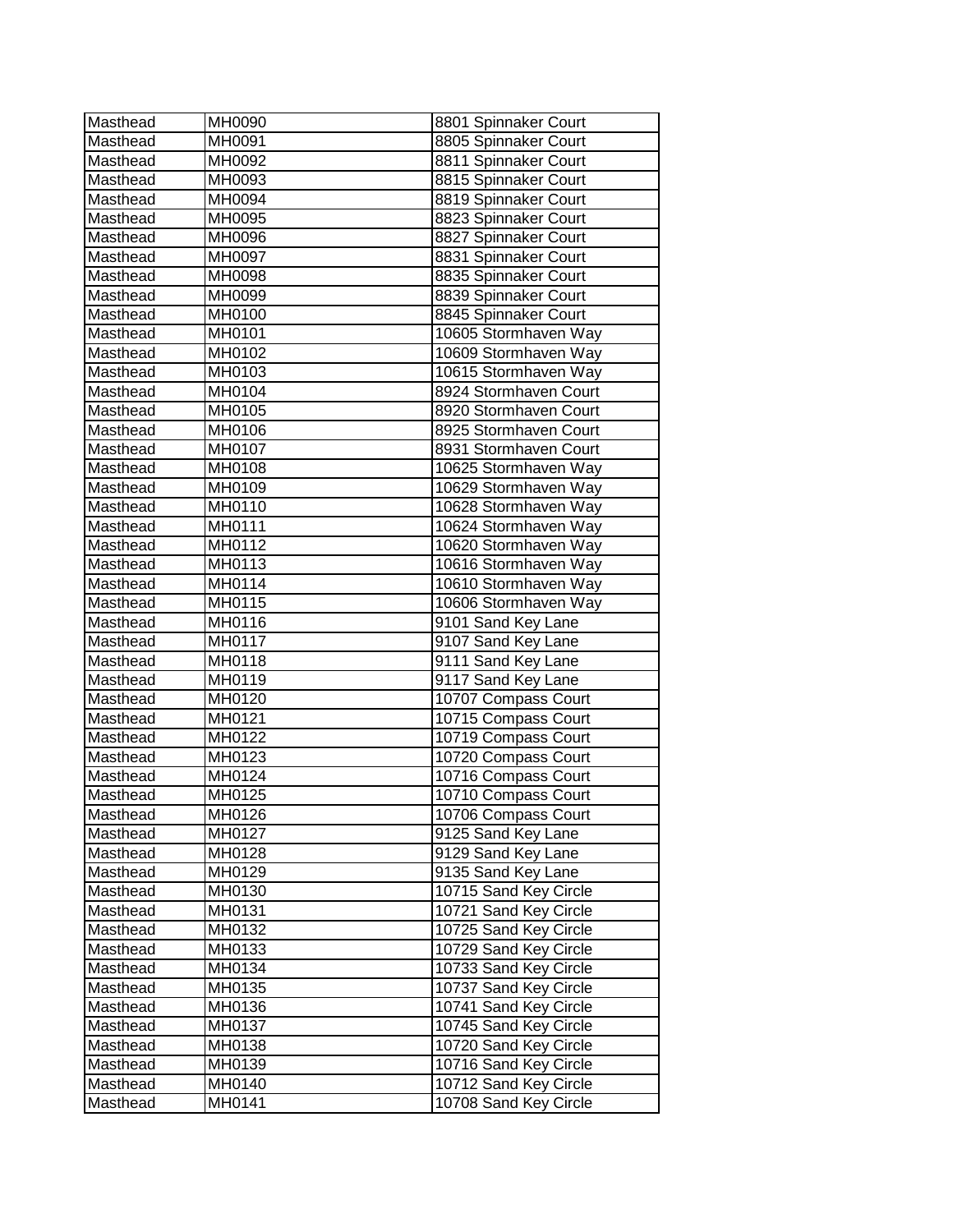| Masthead | MH0142 | 10704 Sand Key Circle |
|----------|--------|-----------------------|
| Masthead | MH0143 | 9145 Sand Key Lane    |
| Masthead | MH0144 | 9151 Sand Key Lane    |
| Masthead | MH0145 | 9150 Sand Key Lane    |
| Masthead | MH0146 | 9142 Sand Key Lane    |
| Masthead | MH0147 | 9136 Sand Key Lane    |
| Masthead | MH0148 | 9130 Sand Key Lane    |
| Masthead | MH0149 | 9126 Sand Key Lane    |
| Masthead | MH0150 | 9118 Sand Key Lane    |
| Masthead | MH0151 | 9110 Sand Key Lane    |
| Masthead | MH0152 | 9102 Sand Key Lane    |
| Masthead | MH0153 | 10607 Fall Creek Road |
| Masthead | MH0154 | 10611 Fall Creek Road |
| Masthead | MH0155 | 10615 Fall Creek Road |
| Masthead | MH0156 | 10619 Fall Creek Road |
| Masthead | MH0157 | 10709 Batten Drive    |
| Masthead | MH0158 | 9302 Seascape Drive   |
| Masthead | MH0159 | 9240 Seascape Drive   |
| Masthead | MH0160 | 9232 Seascape Drive   |
| Masthead | MH0161 | 9228 Seascape Drive   |
| Masthead | MH0162 | 9224 Seascape Drive   |
| Masthead | MH0163 | 9225 Seascape Drive   |
| Masthead | MH0164 | 9231 Seascape Drive   |
| Masthead | MH0165 | 9235 Seascape Drive   |
| Masthead | MH0166 | 9239 Seascape Drive   |
| Masthead | MH0167 | 9243 Seascape Drive   |
| Masthead | MH0168 | 10723 Seascape Drive  |
| Masthead | MH0169 | 10727 Seascape Court  |
| Masthead | MH0170 | 10731 Seascape Court  |
| Masthead | MH0171 | 10801 Seascape Court  |
| Masthead | MH0172 | 10805 Seascape Court  |
| Masthead | MH0173 | 10809 Seascape Court  |
| Masthead | MH0174 | 10815 Seascape Court  |
| Masthead | MH0175 | 10730 Seascape Court  |
| Masthead | MH0176 | 10726 Seascape Court  |
| Masthead | MH0177 | 9301 Seascape Drive   |
| Masthead | MH0178 | 9315 Seascape Drive   |
| Masthead | MH0179 | 9323 Seascape Drive   |
| Masthead | MH0180 | 9327 Seascape Drive   |
| Masthead | MH0181 | 9331 Seascape Drive   |
| Masthead | MH0182 | 9335 Seascape Drive   |
| Masthead | MH0183 | 9339 Seascape Drive   |
| Masthead | MH0184 | 9343 Seascape Drive   |
| Masthead | MH0185 | 9347 Seascape Drive   |
| Masthead | MH0186 | 9346 Seascape Drive   |
| Masthead | MH0187 | 9342 Seascape Drive   |
| Masthead | MH0188 | 9338 Seascape Drive   |
| Masthead | MH0189 | 9334 Seascape Drive   |
| Masthead | MH0190 | 9326 Seascape Drive   |
| Masthead | MH0191 | 9322 Seascape Drive   |
| Masthead | MH0192 | 9318 Seascape Drive   |
| Masthead | MH0193 | 9314 Seascape Drive   |
|          |        |                       |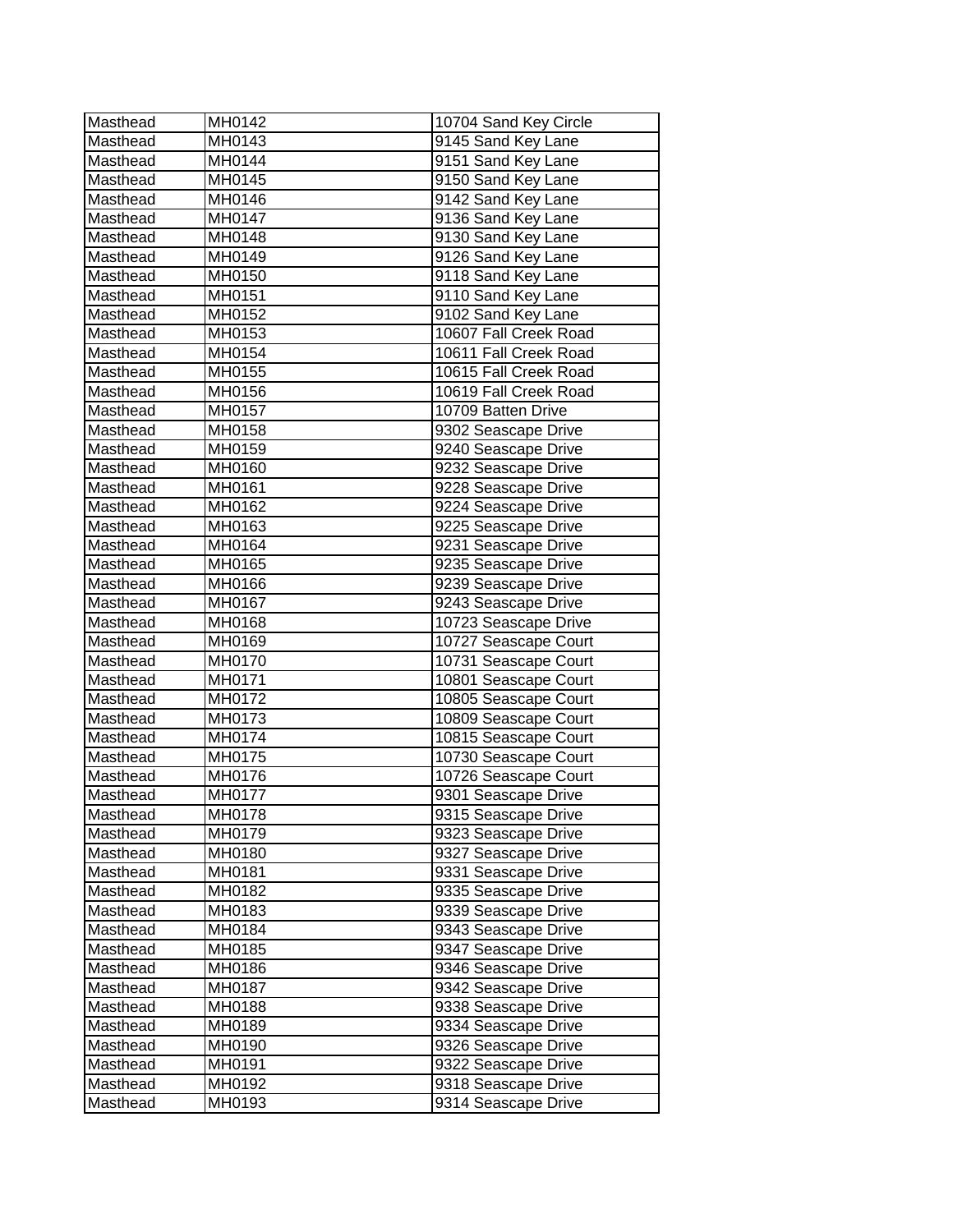| Masthead | MH0194 | 9310 Seascape Drive    |
|----------|--------|------------------------|
| Masthead | MH0195 | 10811 Brigantine Drive |
| Masthead | MH0196 | 10817 Brigantine Drive |
| Masthead | MH0197 | 10821 Brigantine Drive |
| Masthead | MH0198 | 10825 Brigantine Drive |
| Masthead | MH0199 | 10829 Brigantine Drive |
| Masthead | MH0200 | 10901 Brigantine Drive |
| Masthead | MH0201 | 10907 Brigantine Drive |
| Masthead | MH0202 | 10911 Brigantine Drive |
| Masthead | MH0203 | 10915 Brigantine Drive |
| Masthead | MH0204 | 10919 Brigantine Drive |
| Masthead | MH0205 | 10923 Brigantine Drive |
| Masthead | MH0206 | 10927 Brigantine Drive |
| Masthead | MH0207 | 10922 Brigantine Drive |
| Masthead | MH0208 | 9521 Brigantine Court  |
| Masthead | MH0209 | 9525 Brigantine Court  |
| Masthead | MH0210 | 9524 Brigantine Court  |
| Masthead | MH0211 | 10906 Brigantine Drive |
| Masthead | MH0212 | 10828 Brigantine Drive |
| Masthead | MH0213 | 10824 Brigantine Drive |
| Masthead | MH0214 | 10814 Brigantine Drive |
| Masthead | MH0215 | 10905 Fall Creek Road  |
| Masthead | MH0216 | 11009 Fall Creek Road  |
| Masthead | MH0217 | 11015 Fall Creek Road  |
| Masthead | MH0218 | 11021 Fall Creek Road  |
| Masthead | MH0219 | 11027 Fall Creek Road  |
| Masthead | MH0220 | 11033 Fall Creek Road  |
| Masthead | MH0221 | 11039 Fall Creek Road  |
| Masthead | MH0222 | 11035 Brigantine Drive |
| Masthead | MH0223 | 11025 Brigantine Drive |
| Masthead | MH0224 | 11019 Brigantine Drive |
| Masthead | MH0225 | 11011 Brigantine Drive |
| Masthead | MH0226 | 11006 Brigantine Drive |
| Masthead | MH0227 | 9714 Decatur Drive     |
| Masthead | MH0228 | 9704 Decatur Drive     |
| Masthead | MH0229 | 9698 Decatur Drive     |
| Masthead | MH0230 | 9694 Decatur Drive     |
| Masthead | MH0231 | 9690 Decatur Drive     |
| Masthead | MH0232 | 9678 Decatur Drive     |
| Masthead | MH0233 | 9674 Decatur Drive     |
| Masthead | MH0234 | 9670 Decatur Drive     |
| Masthead | MH0235 | 9666 Decatur Drive     |
| Masthead | MH0236 | 9686 Decatur Drive     |
| Masthead | MH0237 | 9682 Decatur Drive     |
| Masthead | MH0238 | 9662 Decatur Drive     |
| Masthead | MH0239 | 9654 Decatur Drive     |
| Masthead | MH0240 | 9650 Decatur Drive     |
| Masthead | MH0241 | 9651 Decatur Drive     |
| Masthead | MH0242 | 9659 Decatur Drive     |
| Masthead | MH0245 | 9667 Decatur Drive     |
| Masthead | MH0246 | 9687 Decatur Drive     |
| Masthead | MH0247 | 9693 Decatur Drive     |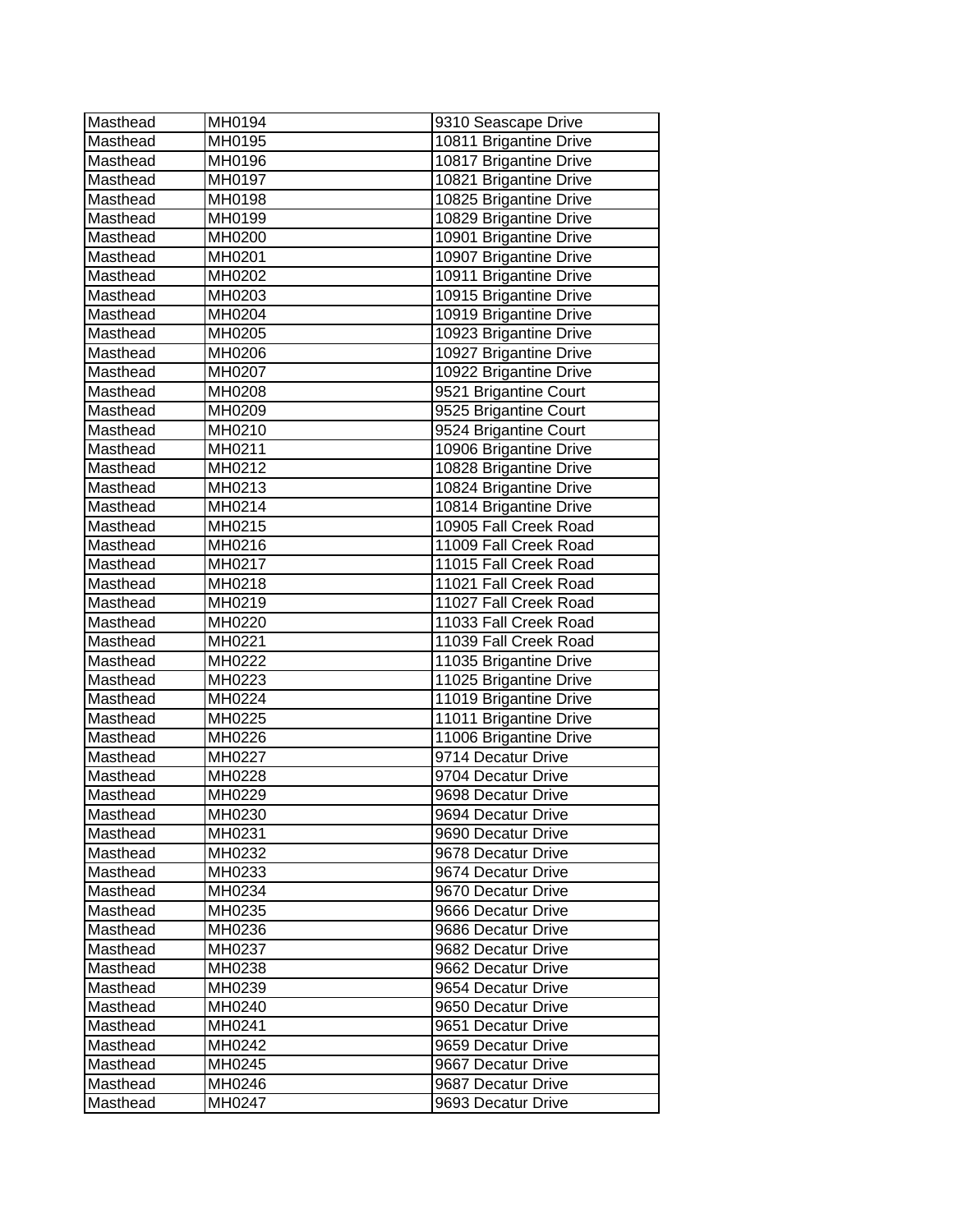| Masthead | MH0248 | 9705 Decatur Drive    |
|----------|--------|-----------------------|
| Masthead | MH0249 | 9668 Farragut Circle  |
| Masthead | MH0250 | 9658 Farragut Circle  |
| Masthead | MH0251 | 9654 Farragut Circle  |
| Masthead | MH0252 | 9650 Farragut Circle  |
| Masthead | MH0253 | 9651 Farragut Circle  |
| Masthead | MH0254 | 9659 Farragut Circle  |
| Masthead | MH0255 | 9663 Farragut Circle  |
| Masthead | MH0256 | 9667 Farragut Circle  |
| Masthead | MH0257 | 9715 Decatur Drive    |
| Masthead | MH0258 | 9719 Decatur Drive    |
| Masthead | MH0259 | 9725 Decatur Drive    |
| Masthead | MH0260 | 9731 Decatur Drive    |
| Masthead | MH0261 | 9737 Decatur Drive    |
| Masthead | MH0262 | 9743 Decatur Drive    |
| Masthead | MH0263 | 9749 Decatur Drive    |
| Masthead | MH0264 | 9670 Nautilus Circle  |
| Masthead | MH0265 | 9664 Nautilus Circle  |
| Masthead | MH0266 | 9660 Nautilus Circle  |
| Masthead | MH0267 | 9656 Nautilus Circle  |
| Masthead | MH0268 | 9652 Nautilus Circle  |
| Masthead | MH0269 | 9648 Nautilus Circle  |
| Masthead | MH0270 | 9644 Nautilus Circle  |
| Masthead | MH0271 | 9649 Nautilus Circle  |
| Masthead | MH0272 | 9653 Nautilus Circle  |
| Masthead | MH0273 | 9661 Nautilus Circle  |
| Masthead | MH0274 | 9671 Nautilus Circle  |
| Masthead | MH0275 | 11525 Fall Creek Road |
| Masthead | MH0276 | 11529 Fall Creek Road |
| Masthead | MH0277 | 9666 Halsey Drive     |
| Masthead | MH0278 | 9658 Halsey Drive     |
| Masthead | MH0279 | 9654 Halsey Drive     |
| Masthead | MH0280 | 9650 Halsey Drive     |
| Masthead | MH0281 | 9659 Halsey Drive     |
| Masthead | MH0282 | 9665 Halsey Drive     |
| Masthead | MH0283 | 11609 Fall Creek Road |
| Masthead | MH0284 | 9664 Spruance Court   |
| Masthead | MH0285 | 9668 Spruance Court   |
| Masthead | MH0286 | 9660 Spruance Court   |
| Masthead | MH0287 | 9656 Spruance Court   |
| Masthead | MH0288 | 9652 Spruance Court   |
| Masthead | MH0289 | 9648 Spruance Court   |
| Masthead | MH0290 | 9644 Spruance Court   |
| Masthead | MH0291 | 9667 Spruance Court   |
| Masthead | MH0292 | 11643 Fall Creek Road |
| Masthead | MH0293 | 11647 Fall Creek Road |
| Masthead | MH0294 | 11651 Fall Creek Road |
| Masthead | MH0295 | 11655 Fall Creek Road |
| Masthead | MH0297 | 11707 Landings Drive  |
| Masthead | MH0298 | 11711 Landings Drive  |
| Masthead | MH0299 | 11715 Landings Drive  |
| Masthead | MH0300 | 11719 Landings Drive  |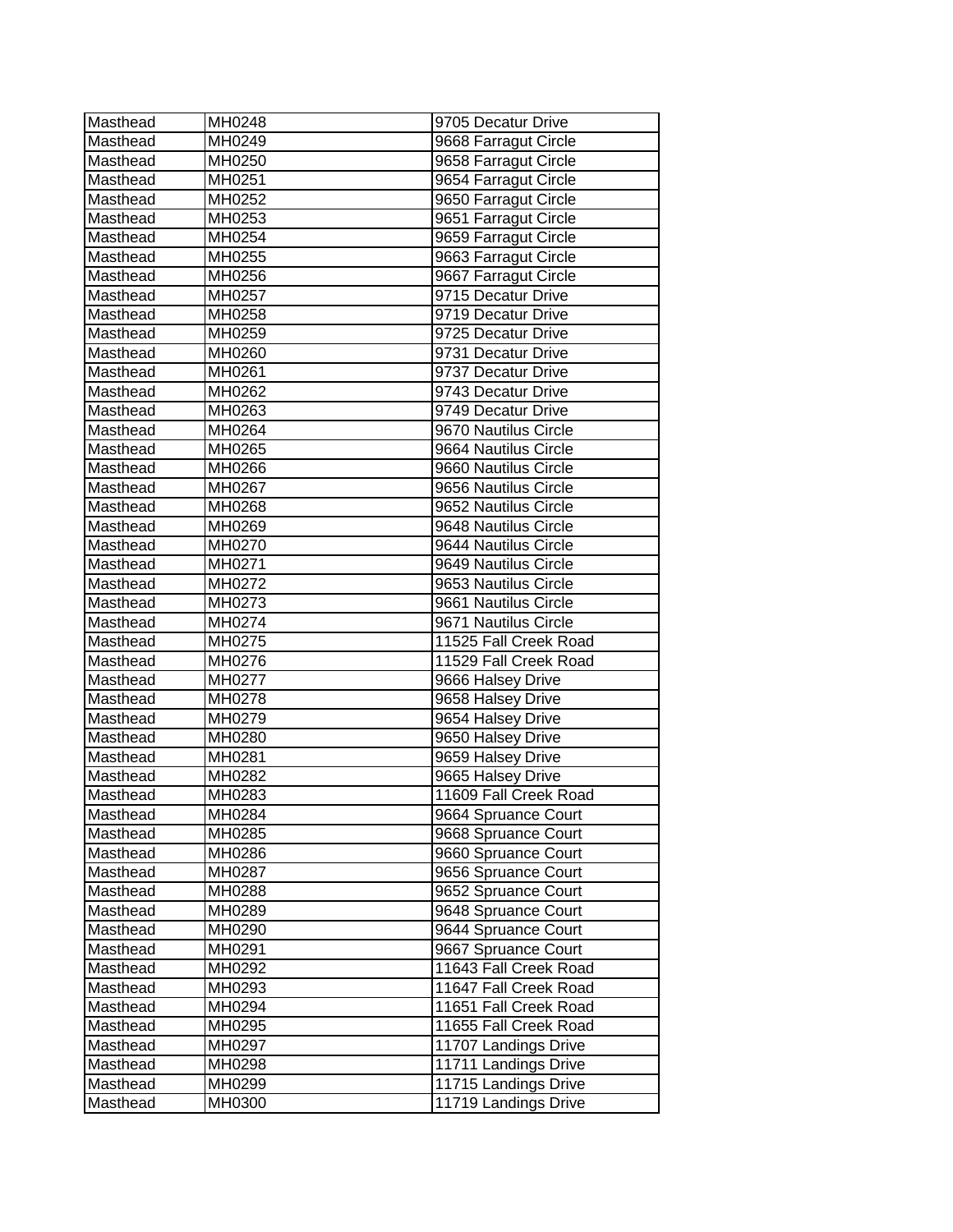| Masthead | MH0301 | 11723 Landings Drive     |
|----------|--------|--------------------------|
| Masthead | MH0302 | 11727 Landings Drive     |
| Masthead | MH0303 | 11731 Landings Drive     |
| Masthead | MH0304 | 11735 Landings Drive     |
| Masthead | MH0305 | 11732 Landings Drive     |
| Masthead | MH0306 | 11722 Landings Drive     |
| Masthead | MH0307 | 11718 Landings Drive     |
| Masthead | MH0308 | 11714 Landings Drive     |
| Masthead | MH0309 | 11710 Landings Drive     |
| Masthead | MH0310 | 9658 Bay View Court      |
| Masthead | MH0311 | 9652 Bay View Court      |
| Masthead | MH0312 | 9646 Bay View Court      |
| Masthead | MH0313 | 9640 Bay View Court      |
| Masthead | MH0314 | 9647 Bay View Court      |
| Masthead | MH0315 | 9657 Bay View Court      |
| Masthead | MH0316 | 11836 Sand Dollar Court  |
| Masthead | MH0317 | 11832 Sand Dollar Court  |
| Masthead | MH0318 | 11828 Sand Dollar Court  |
| Masthead | MH0319 | 11824 Sand Dollar Court  |
| Masthead | MH0320 | 11820 Sand Dollar Court  |
| Masthead | MH0321 | 11817 Sand Dollar Court  |
| Masthead | MH0322 | 11821 Sand Dollar Court  |
| Masthead | MH0323 | 11825 Sand Dollar Court  |
| Masthead | MH0324 | 11829 Sand Dollar Court  |
| Masthead | MH0325 | 11833 Sand Dollar Court  |
| Masthead | MH0326 | 11842 Sea Star Drive     |
| Masthead | MH0327 | 11838 Sea Star Drive     |
| Masthead | MH0328 | 11834 Sea Star Drive     |
| Masthead | MH0329 | 11830 Sea Star Drive     |
| Masthead | MH0330 | 11826 Sea Star Drive     |
| Masthead | MH0331 | 11822 Sea Star Drive     |
| Masthead | MH0332 | 11818 Sea Star Drive     |
| Masthead | MH0333 | 11812 Sea Star Drive     |
| Masthead | MH0334 | 11806 Sea Star Drive     |
| Masthead | MH0335 | 11732 Sea Star Drive     |
| Masthead | MH0337 | 11720 Sea Star Drive     |
| Masthead | MH0338 | 11721 Sea Star Drive     |
| Masthead | MH0339 | 11725 Sea Star Drive     |
| Masthead | MH0340 | 11733 Sea Star Drive     |
| Masthead | MH0341 | 11807 Sea Star Drive     |
| Masthead | MH0342 | 11813 Sea Star Drive     |
| Masthead | MH0343 | 11817 Sea Star Drive     |
| Masthead | MH0344 | 11821 Sea Star Drive     |
| Masthead | MH0345 | 11825 Sea Star Drive     |
| Masthead | MH0346 | 11827 Sea Star Drive     |
| Masthead | MH0347 | 11831 Sea Star Drive     |
| Masthead | MH0348 | 11833 Sea Star Drive     |
| Masthead | MH0349 | 11835 Sea Star Drive     |
| Masthead | MH0350 | 11837 Sea Star Drive     |
| Masthead | MH0351 | 11839 Sea Star Drive     |
| Masthead | MH0352 | 11841 Sea Star Drive     |
| Masthead | MH0353 | 11909 Sand Dollar Circle |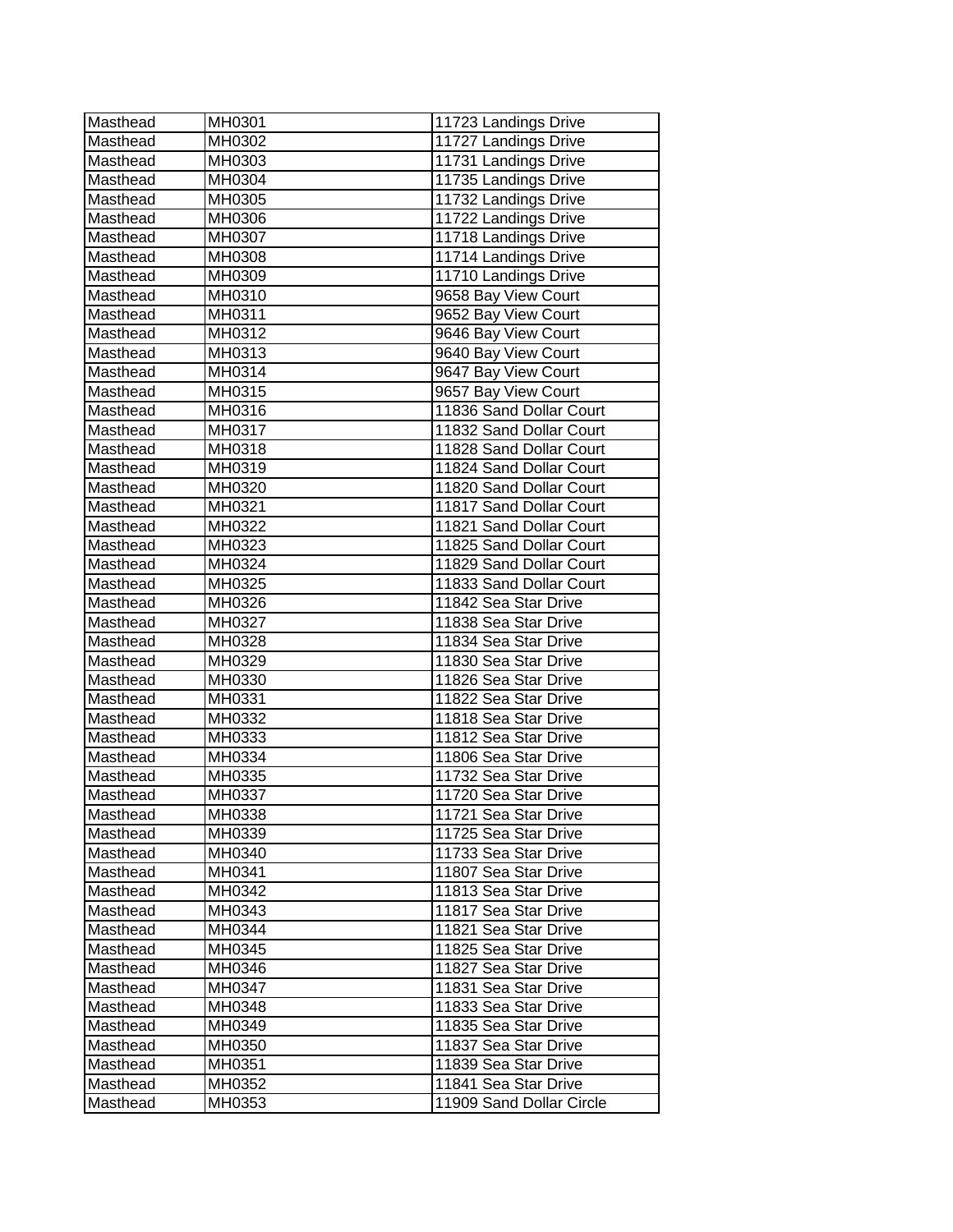| Masthead | MH0354 | 11919 Sand Dollar Circle |
|----------|--------|--------------------------|
| Masthead | MH0355 | 11929 Sand Dollar Circle |
| Masthead | MH0356 | 11937 Sand Dollar Circle |
| Masthead | MH0357 | 11941 Sand Dollar Circle |
| Masthead | MH0358 | 11940 Sand Dollar Circle |
| Masthead | MH0359 | 11936 Sand Dollar Circle |
| Masthead | MH0360 | 11932 Sand Dollar Circle |
| Masthead | MH0361 | 11928 Sand Dollar Circle |
| Masthead | MH0362 | 11924 Sand Dollar Circle |
| Masthead | MH0363 | 11920 Sand Dollar Circle |
| Masthead | MH0364 | 11916 Sand Dollar Circle |
| Masthead | MH0365 | 11912 Sand Dollar Circle |
| Masthead | MH0366 | 11908 Sand Dollar Circle |
| Masthead | MH0367 | 11643 Solomons Court     |
| Masthead | MH0368 | 11649 Solomons Court     |
| Masthead | MH0369 | 11655 Solomons Court     |
| Masthead | MH0370 | 11661 Solomons Court     |
| Masthead | MH0371 | 11671 Solomons Court     |
| Masthead | MH0372 | 11660 Solomons Court     |
| Masthead | MH0373 | 9725 Geist Road          |
| Masthead | MH0374 | 11657 Armada Court       |
| Masthead | MH0375 | 11667 Armada Court       |
| Masthead | MH0376 | 11701 Armada Court       |
| Masthead | MH0377 | 11709 Armada Court       |
| Masthead | MH0378 | 11722 Armada Court       |
| Masthead | MH0379 | 11712 Armada Court       |
| Masthead | MH0380 | 11704 Armada Court       |
| Masthead | MH0381 | 11668 Armada Court       |
| Masthead | MH0382 | 11658 Armada Court       |
| Masthead | MH0383 | 11650 Armada Court       |
| Masthead | MH0384 | 9815 Geist Road          |
| Masthead | MH0385 | 9918 Gulfstream Court    |
| Masthead | MH0386 | 9910 Gulfstream Court    |
| Masthead | MH0387 | 9846 Gulfstream Court    |
| Masthead | MH0388 | 9838 Gulfstream Court    |
| Masthead | MH0389 | 9832 Gulfstream Court    |
| Masthead | MH0390 | 9826 Gulfstream Court    |
| Masthead | MH0391 | 9822 Gulfstream Court    |
| Masthead | MH0392 | 9818 Gulfstream Court    |
| Masthead | MH0393 | 9812 Gulfstream Court    |
| Masthead | MH0394 | 9806 Gulfstream Court    |
| Masthead | MH0395 | 9801 Gulfstream Court    |
| Masthead | MH0396 | 9807 Gulfstream Court    |
| Masthead | MH0397 | 9813 Gulfstream Court    |
| Masthead | MH0398 | 9819 Gulfstream Court    |
| Masthead | MH0399 | 9825 Gulfstream Court    |
| Masthead | MH0400 | 9831 Gulfstream Court    |
| Masthead | MH0401 | 9837 Gulfstream Court    |
| Masthead | MH0402 | 9915 Gulfstream Court    |
| Masthead | MH0403 | 11654 Gulfstream Drive   |
| Masthead | MH0404 | 11662 Gulfstream Drive   |
| Masthead | MH0405 | 11670 Gulfstream Drive   |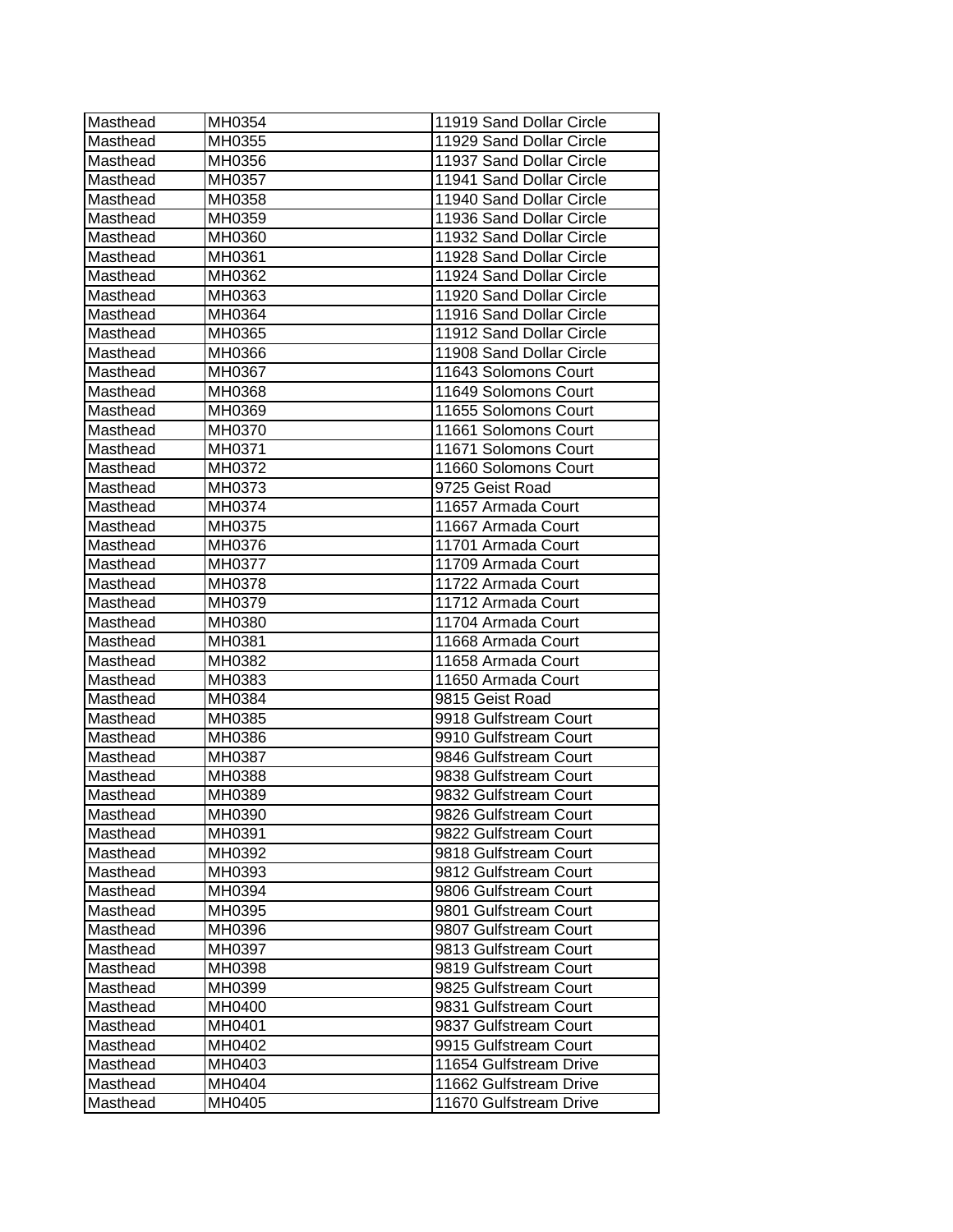| Masthead | MH0406 | 11678 Gulfstream Drive |
|----------|--------|------------------------|
| Masthead | MH0407 | 9949 Aegean Road       |
| Masthead | MH0408 | 11712 Gulfstream Drive |
| Masthead | MH0409 | 11720 Gulfstream Drive |
| Masthead | MH0410 | 11728 Gulfstream Drive |
| Masthead | MH0411 | 11736 Gulfstream Drive |
| Masthead | MH0412 | 11733 Gulfstream Drive |
| Masthead | MH0413 | 11725 Gulfstream Drive |
| Masthead | MH0414 | 11717 Gulfstream Drive |
| Masthead | MH0415 | 11709 Gulfstream Drive |
| Masthead | MH0416 | 11701 Gulfstream Drive |
| Masthead | MH0417 | 11681 Gulfstream Drive |
| Masthead | MH0418 | 11804 Gulfstream Drive |
| Masthead | MH0419 | 11812 Gulfstream Drive |
| Masthead | MH0420 | 9829 Gulfstream Drive  |
| Masthead | MH0421 | 9823 Gulfstream Drive  |
| Masthead | MH0422 | 9817 Gulfstream Drive  |
| Masthead | MH0423 | 9811 Gulfstream Drive  |
| Masthead | MH0424 | 9805 Gulfstream Drive  |
| Masthead | MH0425 | 9741 Gulfstream Drive  |
| Masthead | MH0426 | 9737 Gulfstream Drive  |
| Masthead | MH0427 | 9733 Gulfstream Drive  |
| Masthead | MH0428 | 9727 Gulfstream Drive  |
| Masthead | MH0429 | 9721 Gulfstream Drive  |
| Masthead | MH0430 | 9715 Gulfstream Drive  |
| Masthead | MH0431 | 9709 Gulfstream Drive  |
| Masthead | MH0432 | 9702 Gulfstream Drive  |
| Masthead | MH0433 | 9708 Gulfstream Drive  |
| Masthead | MH0434 | 9714 Gulfstream Drive  |
| Masthead | MH0435 | 9720 Gulfstream Drive  |
| Masthead | MH0436 | 9726 Gulfstream Drive  |
| Masthead | MH0437 | 9732 Gulfstream Drive  |
| Masthead | MH0438 | 9738 Gulfstream Drive  |
| Masthead | MH0439 | 9804 Gulfstream Drive  |
| Masthead | MH0440 | 9810 Gulfstream Drive  |
| Masthead | MH0441 | 9816 Gulfstream Drive  |
| Masthead | MH0442 | 9824 Gulfstream Drive  |
| Masthead | MH0443 | 11611 Sea Star Way     |
| Masthead | MH0444 | 11625 Sea Star Way     |
| Masthead | MH0445 | 10012 Bahamas Court    |
| Masthead | MH0446 | 10006 Bahamas Court    |
| Masthead | MH0447 | 10005 Bahamas Court    |
| Masthead | MH0448 | 10011 Bahamas Court    |
| Masthead | MH0449 | 11641 Sea Star Way     |
| Masthead | MH0450 | 11651 Sea Star Way     |
| Masthead | MH0451 | 11663 Sea Star Way     |
| Masthead | MH0452 | 9966 Aegean Road       |
| Masthead | MH0453 | 9956 Aegean Road       |
| Masthead | MH0454 | 9957 Aegean Road       |
| Masthead | MH0455 | 9967 Aegean Road       |
| Masthead | MH0456 | 9979 Aegean Road       |
| Masthead | MH0457 | 11731 Sea Star Way     |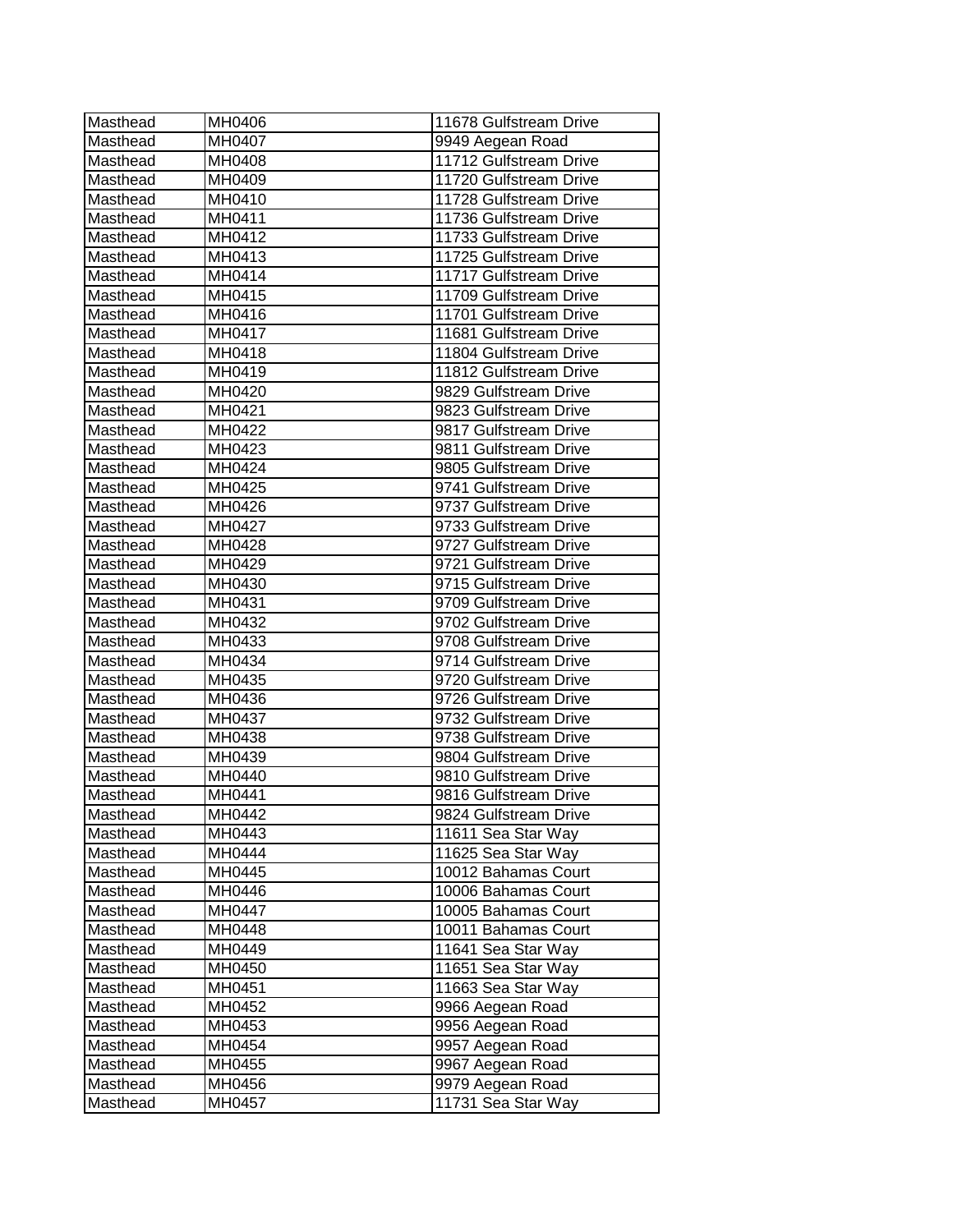| Masthead | MH0458 | 9968 Sea Star Court   |
|----------|--------|-----------------------|
| Masthead | MH0459 | 9958 Sea Star Court   |
| Masthead | MH0460 | 9954 Sea Star Court   |
| Masthead | MH0461 | 9946 Sea Star Court   |
| Masthead | MH0462 | 9936 Sea Star Court   |
| Masthead | MH0463 | 9965 Sea Star Court   |
| Masthead | MH0464 | 11745 Sea Star Way    |
| Masthead | MH0465 | 11738 Sea Star Way    |
| Masthead | MH0466 | 11722 Sea Star Way    |
| Masthead | MH0467 | 11710 Sea Star Way    |
| Masthead | MH0468 | 11660 Sea Star Way    |
| Masthead | MH0469 | 11650 Sea Star Way    |
| Masthead | MH0470 | 11640 Sea Star Way    |
| Masthead | MH0471 | 11630 Sea Star Way    |
| Masthead | MH0472 | 11612 Sea Star Way    |
| Masthead | MH0473 | 10050 Bahamas Circle  |
| Masthead | MH0474 | 10060 Bahamas Circle  |
| Masthead | MH0475 | 10110 Bahamas Circle  |
| Masthead | MH0476 | 10120 Bahamas Circle  |
| Masthead | MH0477 | 10126 Bahamas Circle  |
| Masthead | MH0478 | 10130 Bahamas Circle  |
| Masthead | MH0479 | 10131 Bahamas Circle  |
| Masthead | MH0480 | 10127 Bahamas Circle  |
| Masthead | MH0481 | 10121 Bahamas Circle  |
| Masthead | MH0482 | 10111 Bahamas Circle  |
| Masthead | MH0483 | 10061 Bahamas Circle  |
| Masthead | MH0484 | 10051 Bahamas Circle  |
| Masthead | MH0485 | 11737 Sea Star Circle |
| Masthead | MH0486 | 11745 Sea Star Circle |
| Masthead | MH0487 | 11753 Sea Star Circle |
| Masthead | MH0488 | 11765 Sea Star Circle |
| Masthead | MH0489 | 11771 Sea Star Circle |
| Masthead | MH0490 | 11777 Sea Star Circle |
| Masthead | MH0491 | 11789 Sea Star Circle |
| Masthead | MH0492 | 10030 Sea Star Way    |
| Masthead | MH0493 | 10025 Sea Star Way    |
| Masthead | MH0494 | 10033 Sea Star Way    |
| Masthead | MH0495 | 10041 Sea Star Way    |
| Masthead | MH0496 | 10051 Sea Star Way    |
| Masthead | MH0497 | 10111 Sea Star Way    |
| Masthead | MH0498 | 10119 Sea Star Way    |
| Masthead | MH0499 | 10127 Sea Star Way    |
| Masthead | MH0500 | 10137 Sea Star Way    |
| Masthead | MH0501 | 10151 Sea Star Way    |
| Masthead | MH0502 | 10163 Sea Star Way    |
| Masthead | MH0503 | 10160 Sea Star Way    |
| Masthead | MH0504 | 10148 Sea Star Way    |
| Masthead | MH0505 | 10140 Sea Star Way    |
| Masthead | MH0506 | 10132 Sea Star Way    |
| Masthead | MH0507 | 11780 Sea Star Circle |
| Masthead | MH0508 | 11760 Sea Star Circle |
| Masthead | MH0509 | 11750 Sea Star Circle |